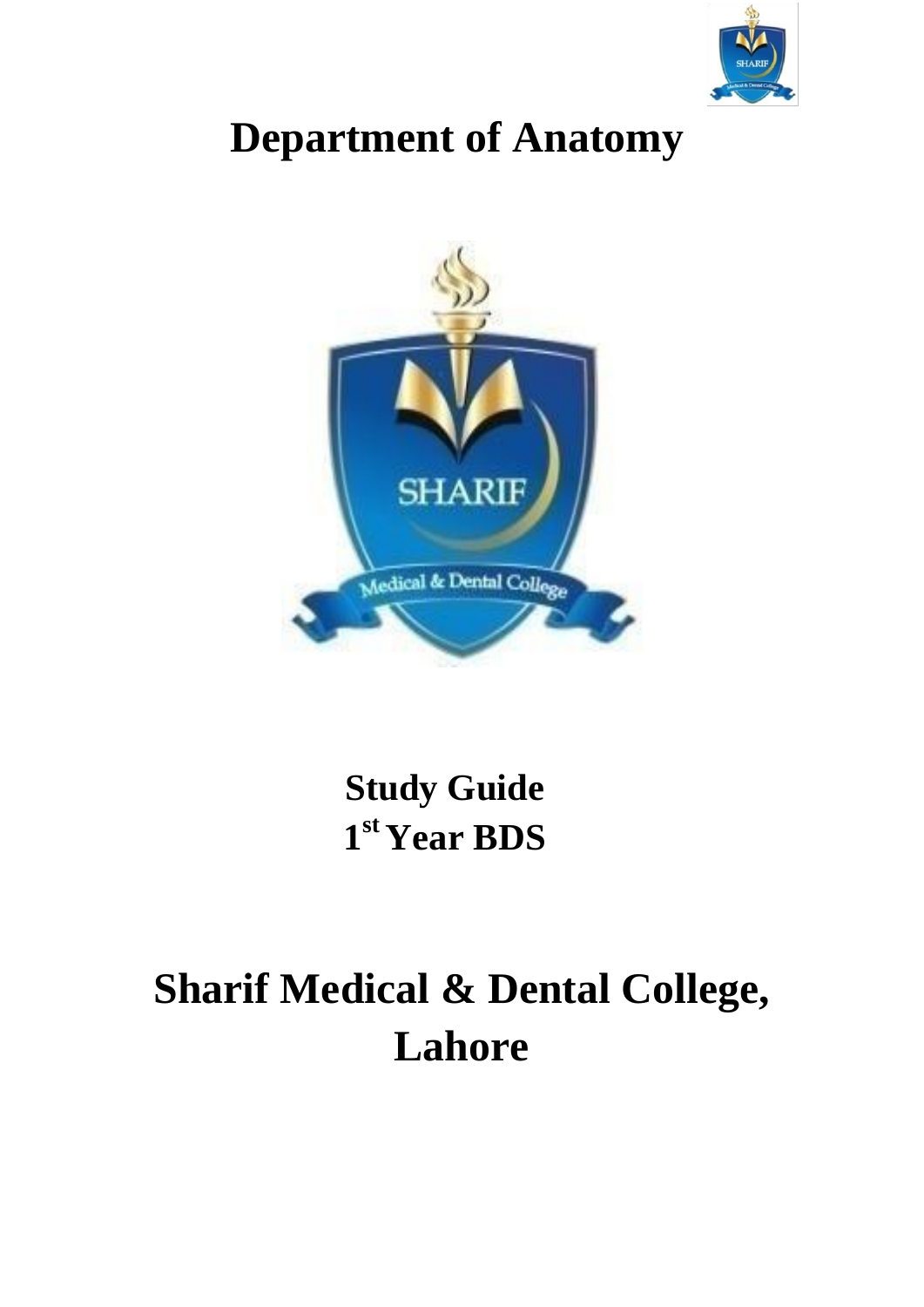

### **PREFACE**

Study guides are aimed at helping students fully comprehend their curriculum and its objectives. While text books are widely regarded as the most important learning resource, they require augmentation by facilitation and practical guidance. With a well-designed study guide, a student would have acquaintance with the goals of learning the curriculum and assessment modalities. In short, the student shall have insight into the entire timeline of the academic year.

As advised by UHS, the annual academic schedule is followed at SMDC. The students of MBBS are taught anatomy for the first two years of their degree course, while BDS students study anatomy during their first year. For MBBS students, Gross Anatomy, General Anatomy, Histology, and Embryology are covered in two years, with the regions divided between them. The Anatomy Department has created a course plan that fits our institution's vision and the UHS guidelines. This study guide includes a comprehensive list of the sections taught in our department, the time allocated for each of them, and the teaching techniques employed such as small group discussions, lectures, practicals and demonstrations on bones, dissected specimens, and models. Schedule of the assessments planned for the entire year has also been highlighted along with the marks distribution for the professional examinations. A list of reference books and reading material is also included at the end of the guide. We hope that this guide helps provide the students with valuable guidance.

**Prof. Dr. Nausheen Raza** MBBS, M. Phil Professor & HOD of Anatomy Department SMDC, Lahore Date: 26-02-2021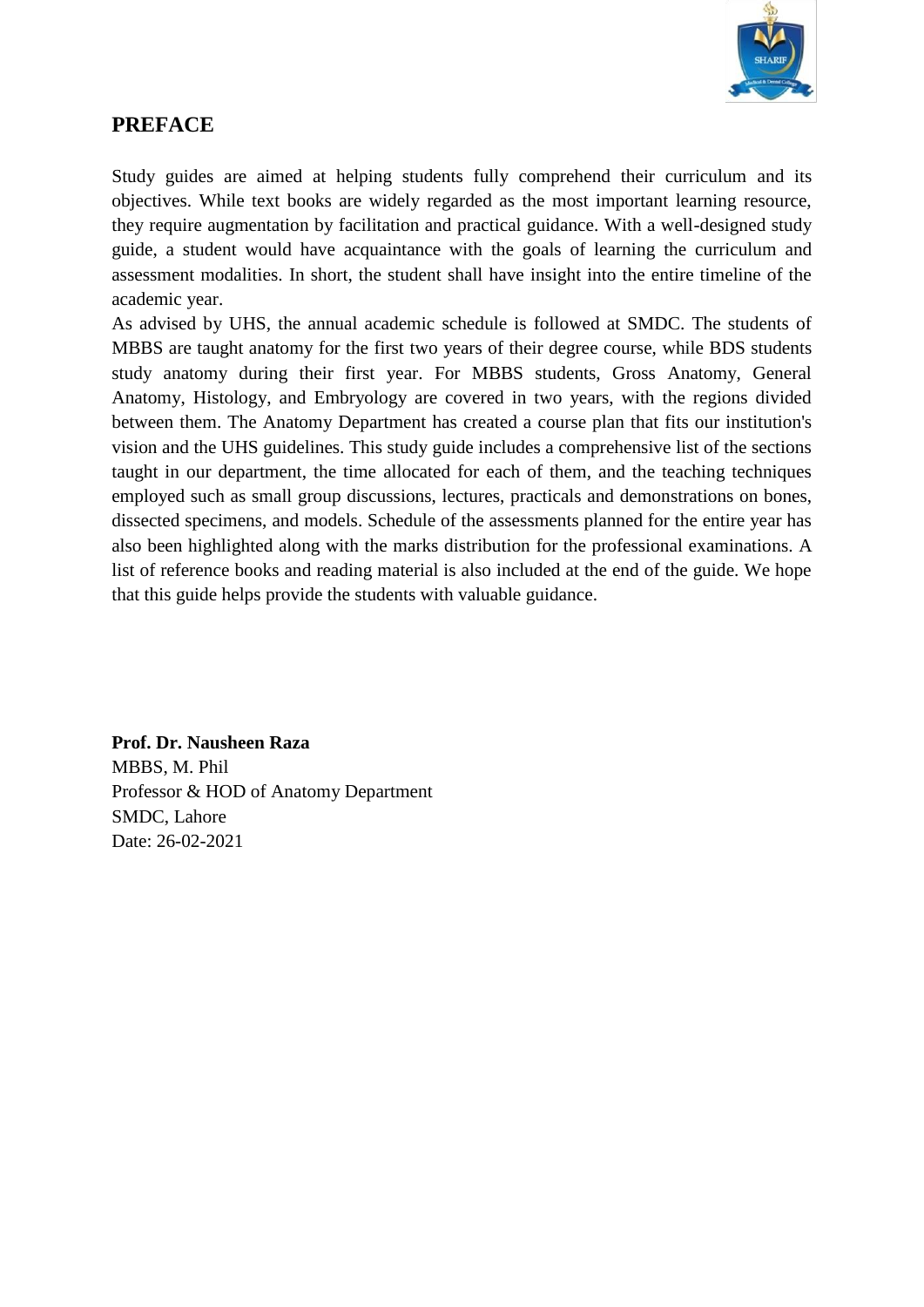

### **VISION & MISSION OF UHS**

Qualitative and Quantitative Revolution in Medical Education and Research through Evolution and there by improve Health Care delivery to Populace.

UHS shall be innovative global center of excellence in learning and research, supporting a community of scholars and professionals committed to serving society, promoting the development of students to reach their true potential in becoming competent, ethical, caring, and inquiring health professionals for the benefit of the country and the wider world.

### **MISSION OF SMDC**

Sharif Medical & Dental College is dedicated to best serve the nation through preservation and dissemination of advanced knowledge and educating the students by latest trends in learning and research reaching levels pars excellence.

The Institution is committed to provide standardized quality medical education to its students by inculcating professional knowledge, skills and responsibilities in them with the aim of:

- Preparing them as modern physicians having initiative to act as future leaders in their respective fields and becoming lifelong learners.
- Encouraging the spirit of critical thinking through research and publication.
- Building up an understanding of the ethical values compatible with our religion, culture and social norms.
- Developing a sense of being responsible citizens of the society possessing professional competence and instilling in them the values of hard work and dedication thus preparing them to be accountable to the stakeholders and the state.

The Institution is devoted to keep abreast its faculty with the latest trends in Medical Education encompassing teaching/learning methodologies, assessment tools, research opportunities and professionalism to facilitate their professional development, competencies and commitment towards continues learning.

Our patient-centered mission is achieved by outstanding medical care & services in professional practice with due emphasis and focus on our local health needs.

Our mission further elaborate upon establishing academic and research facilities in areas of local demand under global gold standards and leading advancement in research, education & patient care.

#### **VISION OF SMDC**

To be recognized for the provision of a safe and functional environment conducive to collaborative teaching & learning, comfortable working atmosphere, and conducting world class research through professionalism and excellence.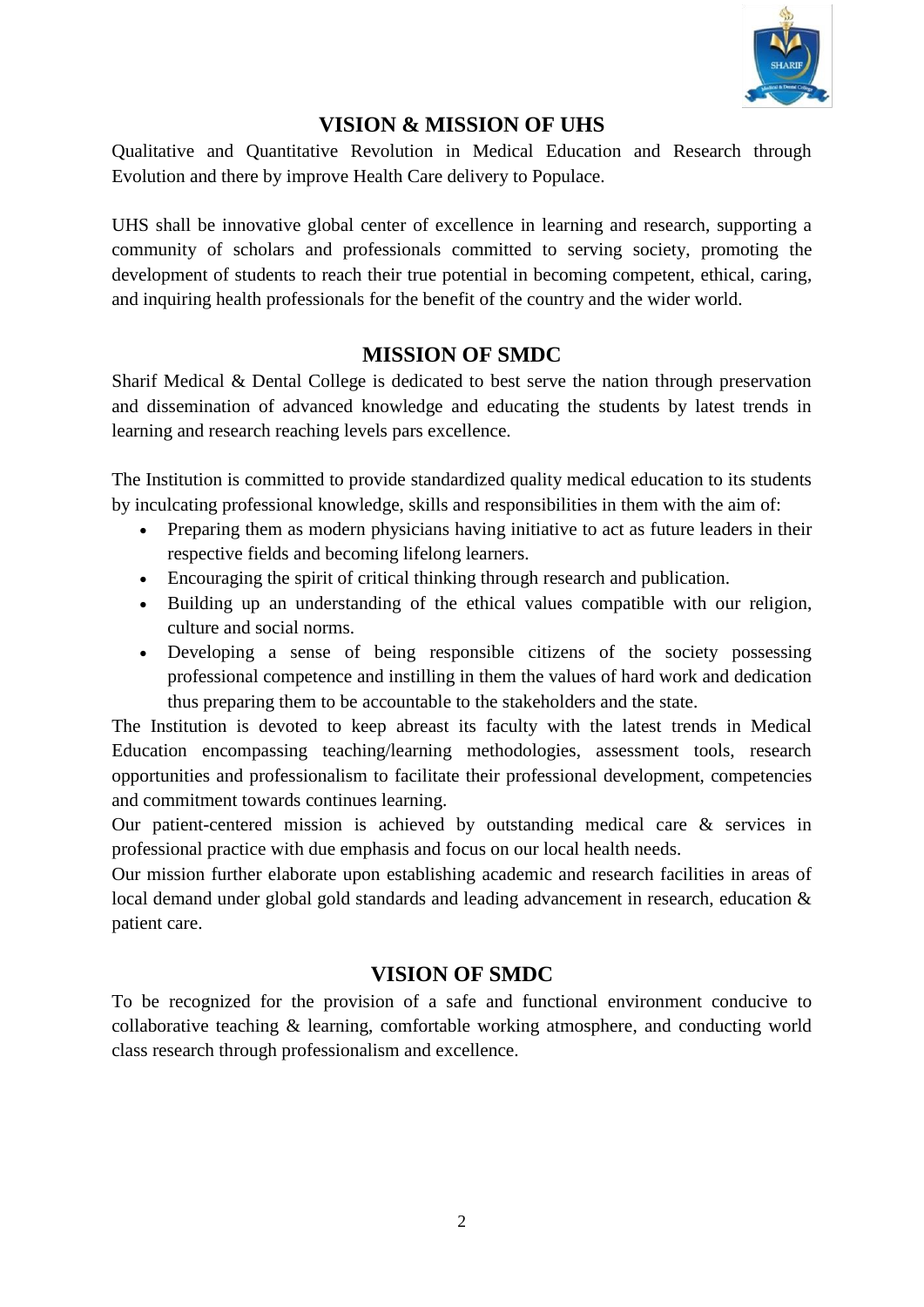

### **TABLE OF CONTENTS**

| Sr. No         | <b>Topic</b>                                                               | Page No's      |
|----------------|----------------------------------------------------------------------------|----------------|
| 1              | PLANNED TEACHING ACTIVITIES                                                |                |
| $\overline{2}$ | <b>TRAINING PROGRAM FOR LECTURES</b>                                       | $\overline{2}$ |
| 3              | LIST OF LECTURES IN THE SUBJECT OF ANATOMY AND<br>THEIR LEARING OBJECTIVES | 11             |
| 4              | ASSESMENT PLAN & DISTRIBUTION OF MARKS FOR IST<br>PROFESSIONAL BDS         | 34             |
| 5              | <b>STAFF CONTACTS</b>                                                      | 35             |
| 6              | PRESCRIBED TEXT BOOKS & REFERENCES                                         | 36             |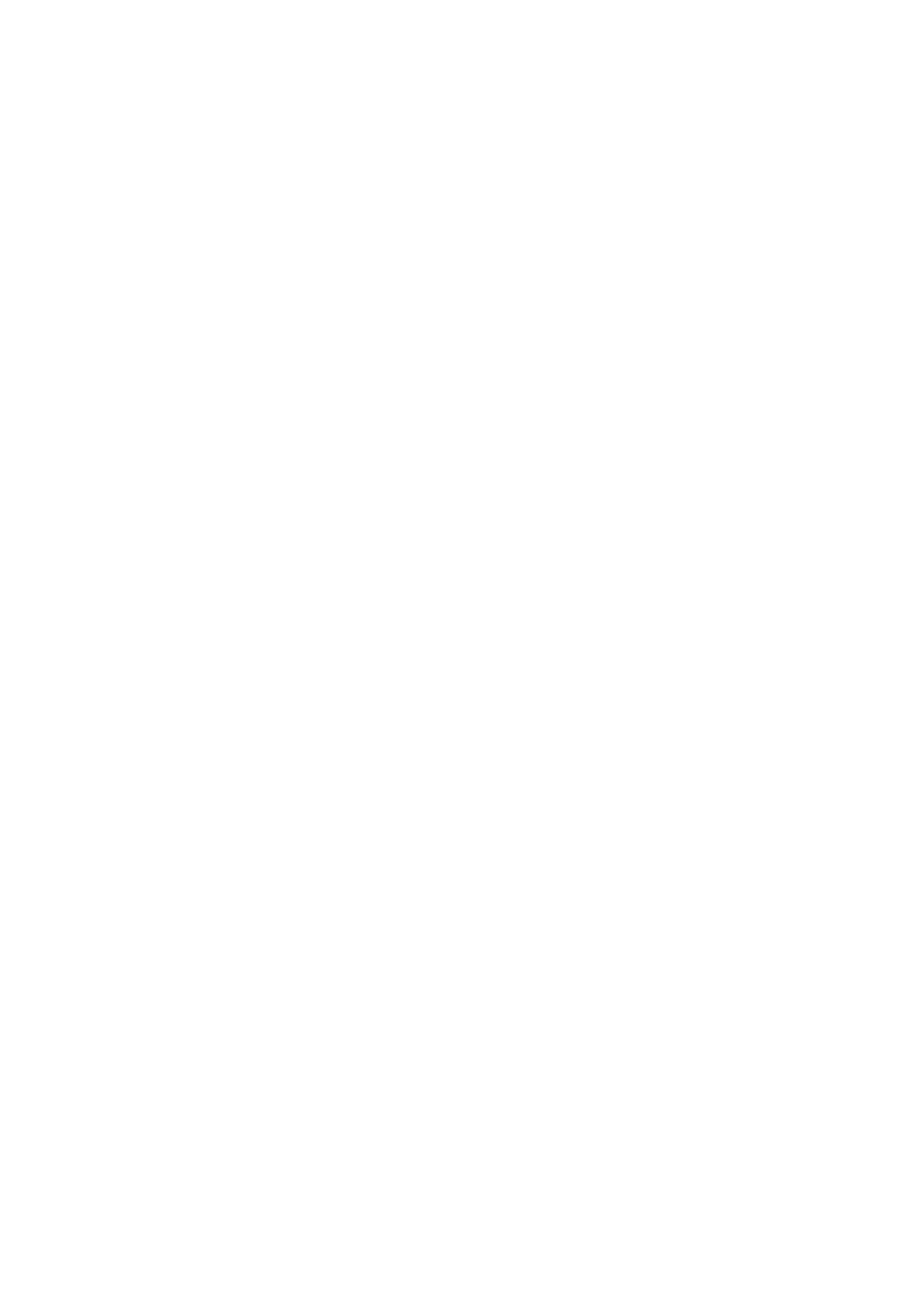

## **PLANNED TEACHING ACTIVITIES FOR 1ST YEAR BDS DEPARTMENT OF ANATOMY**

In the BDS course program, PMC has assigned 350 hours to the subject of Anatomy. To help students make the most of their day, these hours are distributed among numerous modes of information transfer. These MITs are intended to assist students to correlate normal anatomical structures to their clinical importance macroscopically, microscopically, and developmentally, since the study of anatomy is divided in sections of gross anatomy, histology, general anatomy, and embryology.

#### **Lectures**

The total number of hours allotted for lectures has been divided across the general anatomy, embryology, neuroanatomy and histology sections, totaling 72 hours. The Professor, Associate Professors, and Assistant Professors will deliver these lectures. The students are directed to take notes during the lectures and are encouraged to participate actively. The lecturer will list the objectives of the lecture at the start so that the students can know how to focus study from the recommended books.

#### **Practical classes**

The 1st year BDS class of 50 students is divided into 2 batches of 25 students each. Each batch has one practical class every week, focused on histology. The class is 2 hours long and the students are taught one component of normal human histology each week. The class is conducted by a demonstrator under the supervision of a senior instructor. The students are given an introduction about the tissue under study and are then instructed to observe the slides under a microscope. The attendance of the day is marked after a student correctly draws the slide on his/her practical notebook and gets it checked by the instructor.

#### **Small-Group Discussions (SGDs)**

SGDs are scheduled four times a week and consist of various activities such as dissection, demonstrations of dissected specimens and models, presentations, assignments, and classes of gross anatomy. These are conducted in 2 batches and each is assigned a demonstrator. All 2 batches are supervised by an Assistant Professor or Associate Professor. The students are directed to dissect cadavers and observe the dissected specimens to grasp the knowledge of the normal gross anatomy structures, bones, and radiology.

#### **Self-directed learning**

In the self-directed learning time, scheduled once a week, the students are divided into 2batches and allocated a classroom or library where they can catch up on assignments and ask for their teacher's assistance if required. This encourages group study practices as well.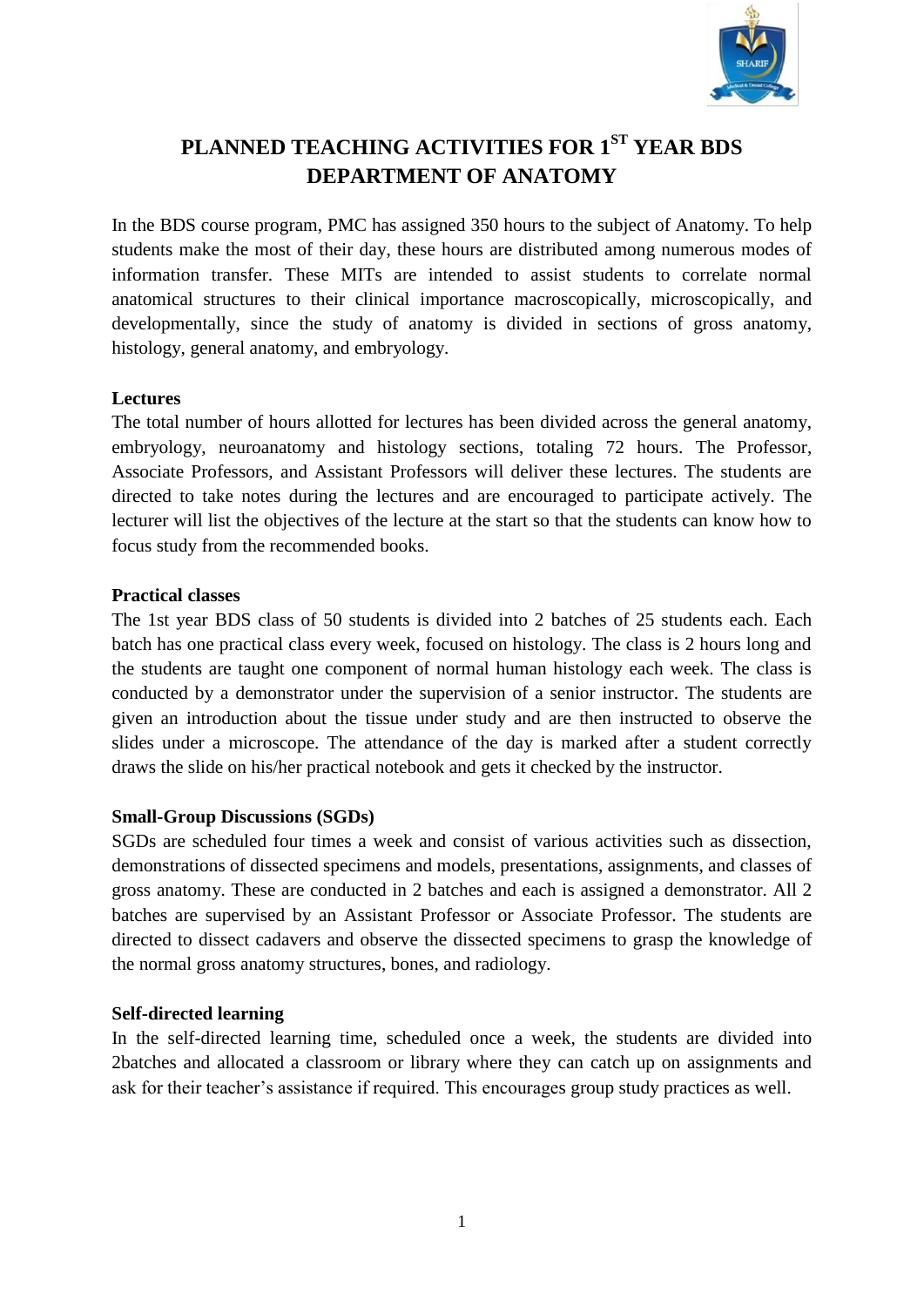

# **TRAINING PROGRAM FOR DEPARTMENT OF ANATOMY 1ST YEAR BDS CLASS**

### **General Anatomy**

Starting this undergraduate degree program, a medical student is thrust into a world of complex terminologies and concepts; general anatomy is taught from the beginning of the session to familiarize them with basic medical terms.

| Sr. No           | <b>Topic Lecture</b>                                                  |
|------------------|-----------------------------------------------------------------------|
| 1.               | Brief History and Different Disciplines of Anatomy, Descriptive terms |
| 2.               | Body Organization, Skin                                               |
| 3.               | Appendages of Skin                                                    |
| $\overline{4}$ . | Cartilage                                                             |
| 5.               | Cartilage                                                             |
| 6.               | $Muscles-I$                                                           |
| 7.               | Muscle – II                                                           |
| 8.               | Tendon, Bursae, Aponeurosis, Fascia, Ligaments                        |
| 9.               | <b>Bones I - Classification</b>                                       |
| 10.              | Bones II – Parts of Bones & General Features                          |
| 11.              | <b>Bones III - Blood Supply + Clinical Correlates</b>                 |
| 12.              | $Joint - I$                                                           |
| 13.              | $Joint - II$                                                          |
| 14.              | $Joint - III$                                                         |
| 15.              | Nervous $System - I$                                                  |
| 16.              | Nervous System - II                                                   |
| 17.              | <b>Autonomic Nervous System</b>                                       |
| 18               | Autonomic Nervous System                                              |
| 19.              | Cardio Vascular System - I                                            |
| 20.              | Cardio Vascular System - II                                           |
| 21.              | <b>Lymphatic System</b>                                               |
| 22.              | <b>Test</b>                                                           |

### **Schedule of General Anatomy Lectures 1st year BDS (Session 2020-2021)**

#### **Facilitator:**

Dr. Waqas Iqbal Butt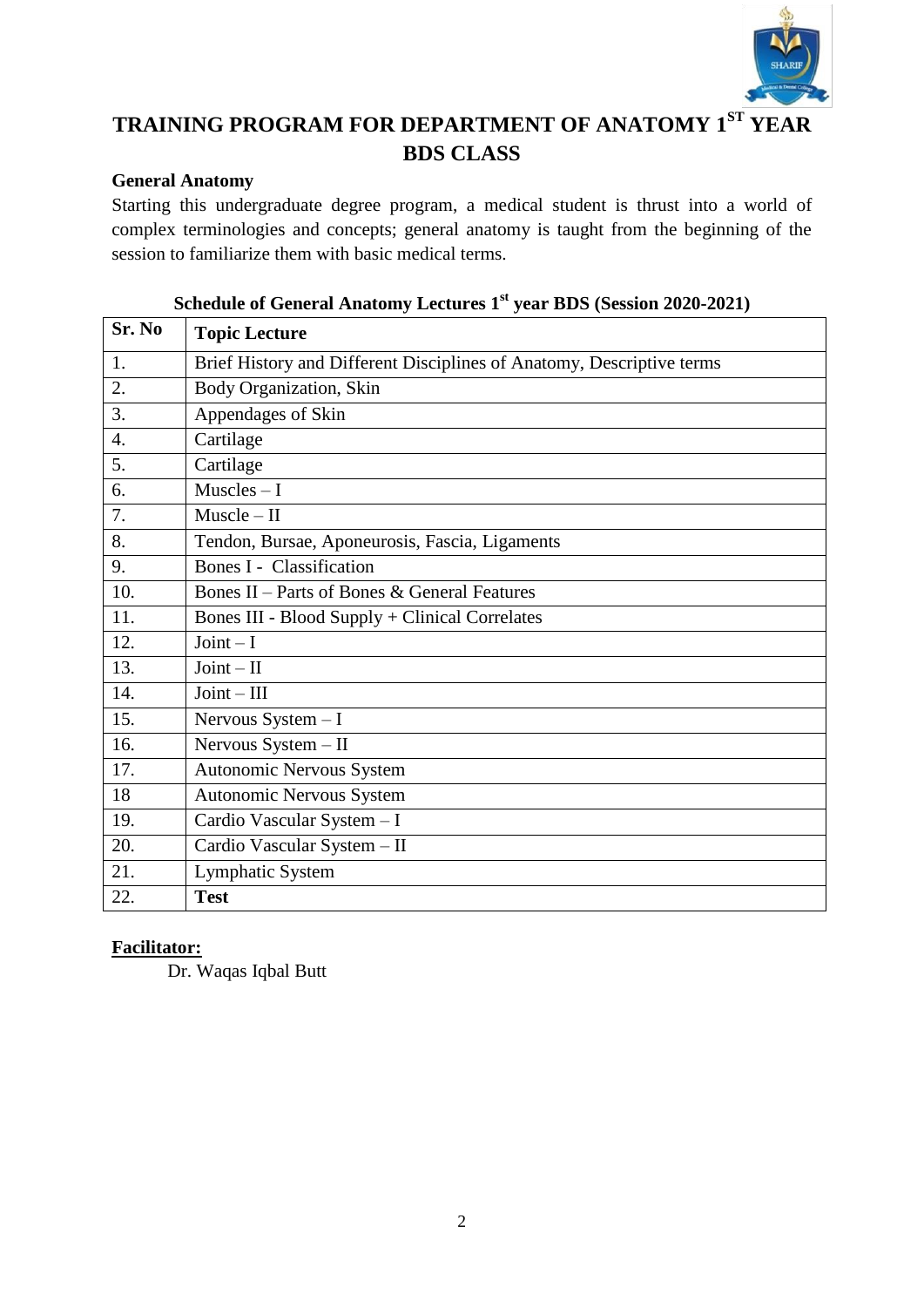

| Sr. No           | <b>Topic Lecture</b>                                  |
|------------------|-------------------------------------------------------|
| 1.               | Cell Division - Mitosis, Meiosis                      |
| 2.               | Female Reproductive Cycle                             |
| 3.               | Embryological Terms + Gametogenesis                   |
| $\overline{4}$ . | Gametogenesis                                         |
| 5.               | Fertilization                                         |
| 6.               | Cleavage, Blastocyst + Implantation                   |
| 7.               | <b>Bilaminar Germ Disc</b>                            |
| 8.               | Gastrulation                                          |
| 9.               | Allantois, Notocord                                   |
| 10.              | Neurulation                                           |
| 11.              | Somites                                               |
| 12.              | Intraembryonic Coelom                                 |
| 13.              | Chorionic Villi, Folding of Embryo                    |
| 14.              | Derivatives of 3 Germ Layers, Estimation of Fetal Age |
| 15.              | Placenta I                                            |
| 16.              | Placenta II                                           |
| 17.              | <b>Placental Malformations</b>                        |
| 18.              | <b>Placental Circulation</b>                          |
| 19.              | <b>Fetal Membranes</b>                                |
| 20.              | <b>Multiple Pregnancies</b>                           |
| 21.              | Perinatology                                          |
| 22.              | Teratogenesis & Genetic Abnormalities                 |
| 23.              | <b>Test</b>                                           |

# **Schedule of General Embryology Lectures 1st year BDS (Session 2020-2021)**

### **Facilitator:**

Prof. Dr. Nausheen Raza Dr. Nadia Ahmad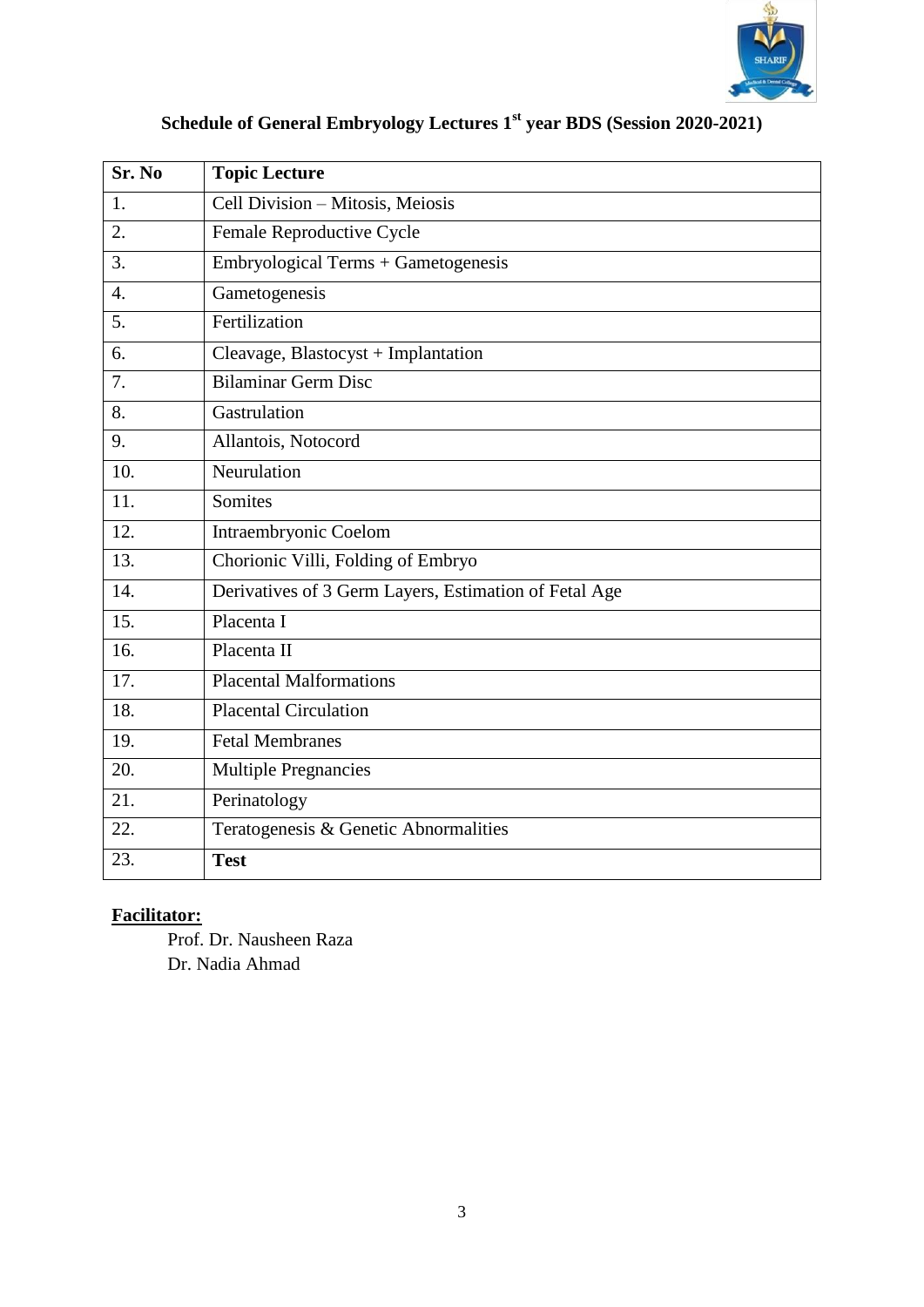

| Sr. No           | <b>Lecture Topics</b>                 |
|------------------|---------------------------------------|
| 1.               | Pharyngeal Arches, Pharyngeal pouches |
| 2.               | Thyroid gland, Thymus, Parathyroid    |
| 3.               | Tongue & salivary glands              |
| $\overline{4}$ . | Face                                  |
| 5.               | Nasal cavities & Para nasal sinuses   |
| 6.               | Palate                                |
| 7.               | Tooth, Congenital Anomalies           |
| 8.               | Larynx, trachea                       |
| 9.               | Esophagus, Lungs                      |
| 10.              | Spinal cord                           |
| 11.              | CNS, Hind brain                       |
| 12.              | Mid brain                             |
| 13.              | Fore brain                            |
| 14.              | ANS, PNS                              |
| 15.              | Eye                                   |
| 16.              | Ear                                   |
| 17.              | <b>Skull</b>                          |
| 18.              | <b>Test Special Embryology</b>        |

# **Schedule of Special Embryology Lectures BDS 1st Year (Session 2020-2021)**

### **Facilitator:**

Dr. Ammara Ghafoor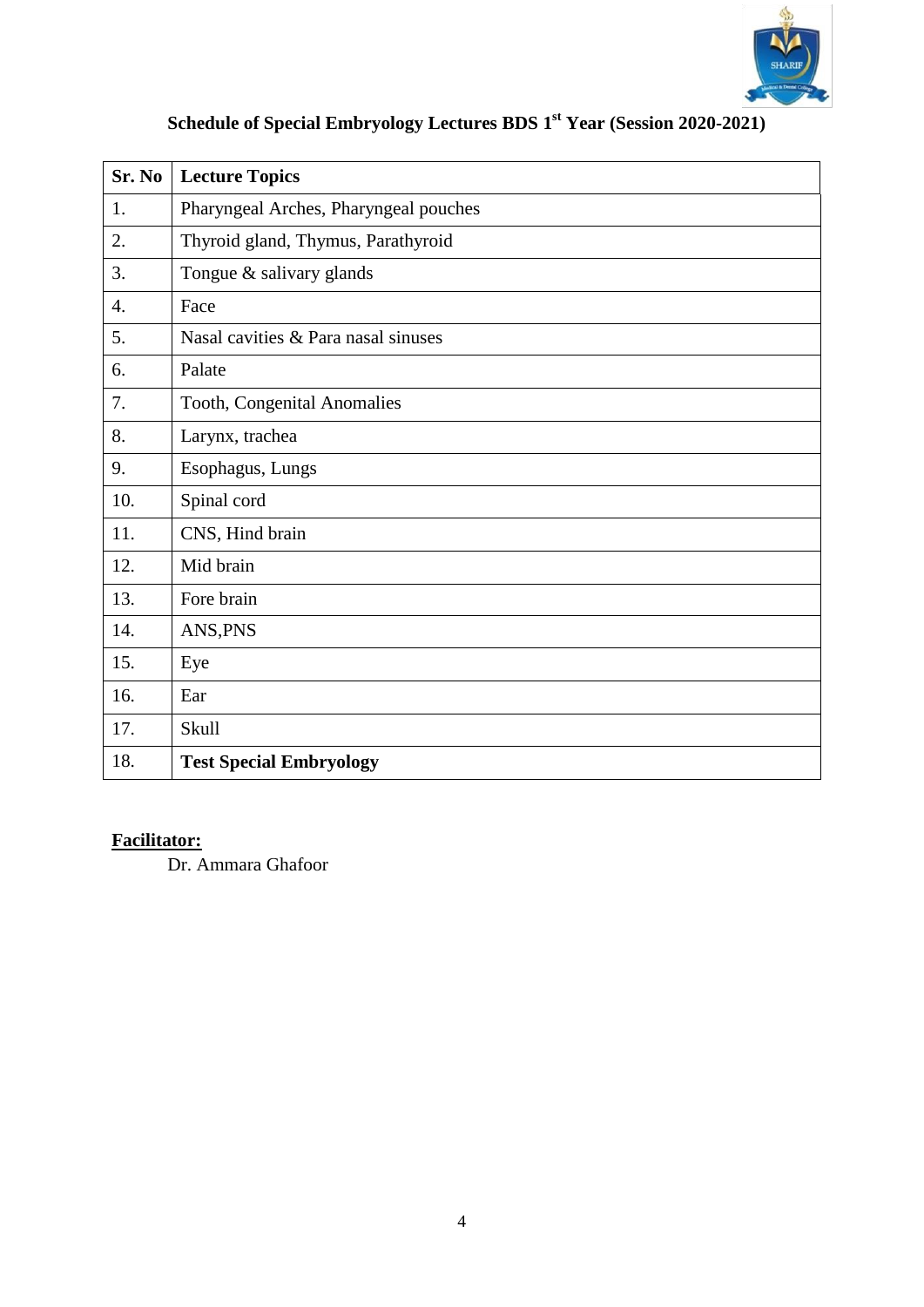

| Sr. No           | <b>Lecture Topics</b>                                                       |
|------------------|-----------------------------------------------------------------------------|
| 1.               | Introduction, Cell                                                          |
| 2.               | Cell organelles                                                             |
| 3.               | Cell organelles                                                             |
| $\overline{4}$ . | <b>Nucleus</b>                                                              |
| 5.               | Epithelium-I                                                                |
| 6.               | Epithelium-II                                                               |
| 7.               | Glands                                                                      |
| 8.               | Connective Tissue Proper-I                                                  |
| 9.               | Connective Tissue Proper-II                                                 |
| 10.              | Cartilage                                                                   |
| 11.              | Bone                                                                        |
| 12.              | Muscle-I                                                                    |
| 13.              | Muscle-II                                                                   |
| 14.              | Nervous Tissue-I                                                            |
| 15.              | Nervous Tissue-II                                                           |
| 16.              | Nervous System                                                              |
| 17.              | Circulatory system-I                                                        |
| 18.              | Circulatory system-II                                                       |
| 19.              | Lymphatics-I                                                                |
| 20.              | Lymphatics-II                                                               |
| 21.              | Lymphatics- $\overline{III}$                                                |
| 22.              | Respiratory system-I                                                        |
| 23.              | Respiratory system-II                                                       |
| 24.              | Integumentary system-I                                                      |
| 25.              | Integumentary system-II                                                     |
| 26.              | Gastrointestinal system                                                     |
| 27.              | Gastrointestinal system                                                     |
| 28.              | <b>Endocrine System</b>                                                     |
| 29.              | <b>Endocrine System</b>                                                     |
| 30.              | <b>Special Senses</b>                                                       |
| 31.              | Test I Cell & Epithelium, Gland                                             |
| 32.              | Test II Nervous System, Connective Tissue Cartilage, Bone, Muscle           |
| 33.              | Test III Skin, Mammary Gland, Circulatory & Lymphatic & Respiratory Systems |
| 34.              | Test IV GIT+ Endocrine+ Special senses                                      |

# **Schedule of Histology Lectures BDS 1st Year (Session 2020-2021)**

# **Facilitators:**

Prof. Tasneem A. Raza, Dr. Ammara Ghafoor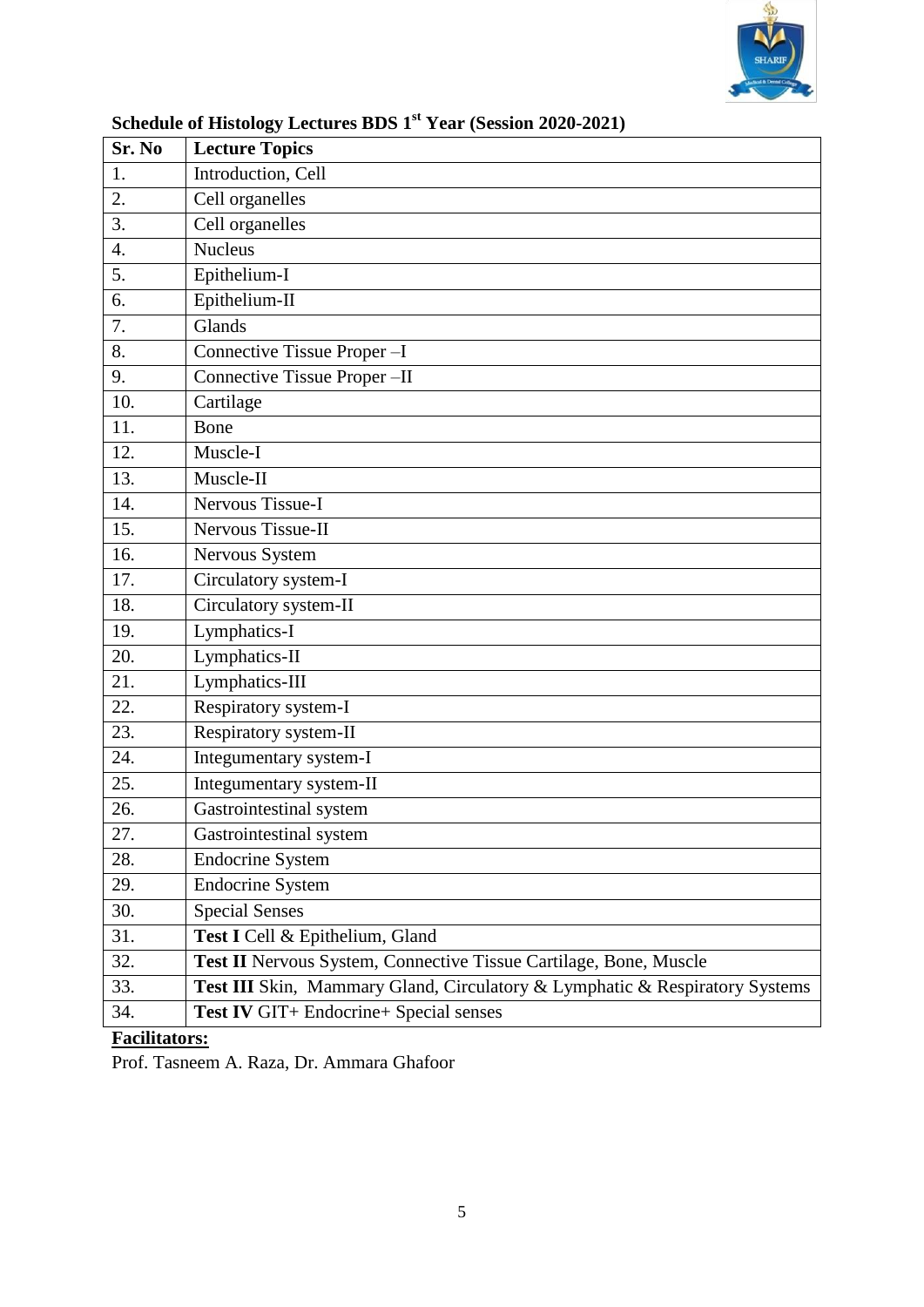

# **Schedule of Neuroanatomy Lectures 1st Year BDS Classes (Session 2020-2021)**

| Sr. No | <b>Topic Lecture</b>                             |
|--------|--------------------------------------------------|
|        | Receptors, Effectors                             |
| 2.     | Nerve Fiber & Classification                     |
| 3.     | Typical Spinal Nerve, Reflex arc, Brain Barriers |
| 4.     | Spinal Cord I, Ascending tracts                  |
| 5.     | Spinal Cord I, Descending tracts                 |
| 6.     | <b>Clinical Correlates Spinal Cord</b>           |
| 7.     | <b>Special Sensory Pathways</b>                  |
| 8.     | Autonomic nervous system                         |
| 9.     | Autonomic nervous system                         |
| 10.    | <b>Test</b>                                      |

# **Facilitators:**

Dr. Waqas Iqbal Butt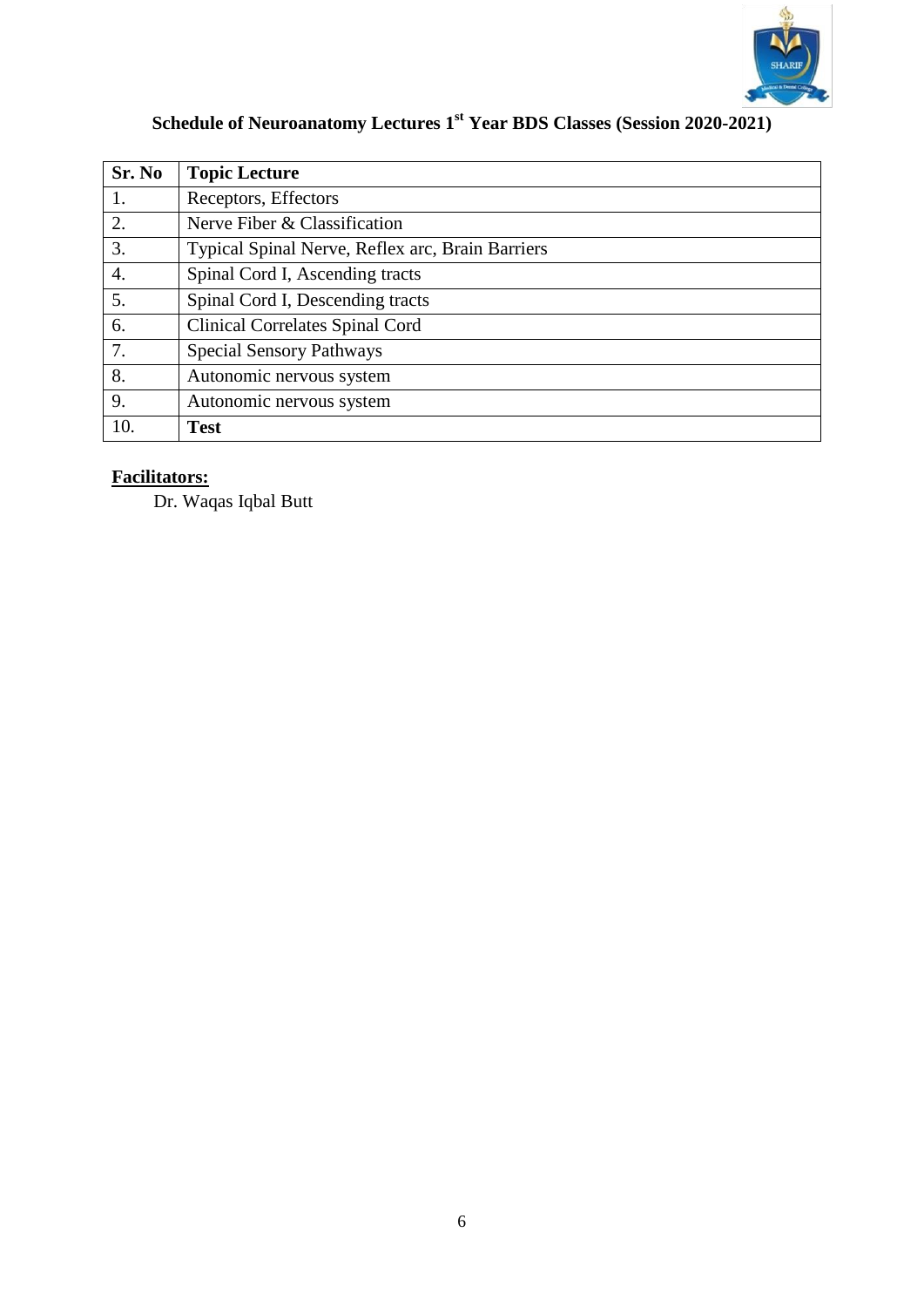

#### **Gross Anatomy Head & Neck Teaching Schedule for 1st Year BDS (Session 2020-2021)**

| Sr. No            | <b>Topic</b>                                                                   |
|-------------------|--------------------------------------------------------------------------------|
| 1.                | Term of position and movements, Fascia                                         |
| 2.                | Vessels, Muscles                                                               |
| 3.                | <b>Nerves</b>                                                                  |
| 4.                | Bones & Joints                                                                 |
| 5.                | Introduction to skull, Sex differences, Anatomical position, Norma verticalis, |
|                   | Norma occipitalis                                                              |
| 6.                | Norma lateralis                                                                |
| 7.                | Norma frontalis & Temporal Fossa, infratemporal fossa and name of contents     |
| 8.                | Scalp and its blood, lymphatic & nerve supply                                  |
| 9.                | Muscle of face, Eyelid                                                         |
| 10.               | Nerve supply, Blood supply & lymphatic drainage of face, Venous                |
| 11.               | Parotid gland & its nerve supply                                               |
| 12.               | Otic ganglion                                                                  |
| 13.               | Common carotid & External carotid artery, Carotid Sheath                       |
| 14.               | Mandible                                                                       |
| 15.               | 1 <sup>st</sup> Substage (Viva)                                                |
| 16.               | Muscles of mastication & Mandibular nerve                                      |
| 17.               | Temporomandibular joint                                                        |
| 18.               | Temporomandibular joint & Clinical correlates                                  |
| 19.               | <b>Cranial Cavity</b>                                                          |
| 20.               | <b>Cranial Cavity</b>                                                          |
| 21.               | Pterygopalatine fossa and Ganglion                                             |
| 22.               | Maxillary Artery & Nerve                                                       |
| 23.               | Meninges                                                                       |
| 24.               | Dural venous sinuses, Subarachnoid Granulations, Subarachnoid cisterns,        |
|                   | Emissary vein                                                                  |
| $\overline{25}$ . | Hypophysiscerebri                                                              |
| 26.               | 2nd Substage (Written + OSPE)                                                  |
| 27.               | Bony orbit & its content                                                       |
| 28.               | Eye ball, $2nd$ Cranial nerve                                                  |
| 29.               | <b>Extraocular muscles</b>                                                     |
| 30.               | Ophthalmic nerve & vessels                                                     |
| 31.               | $3rd$ , $4th \& 6th$ Cranial nerves                                            |
| 32.               | Lacrimal apparatus, Ciliary ganglion                                           |
| 33.               | Deep cervical fascia& its layers                                               |
| 34.               | Sternocleidomastoid & triangles of neck                                        |
| 35.               | Triangles of neck& II Cranial Nerve                                            |
| 36.               | $3rd$ Substage (Viva)<br>$\overline{7}$                                        |
| 37.               | Cervical vertebrae & their joints                                              |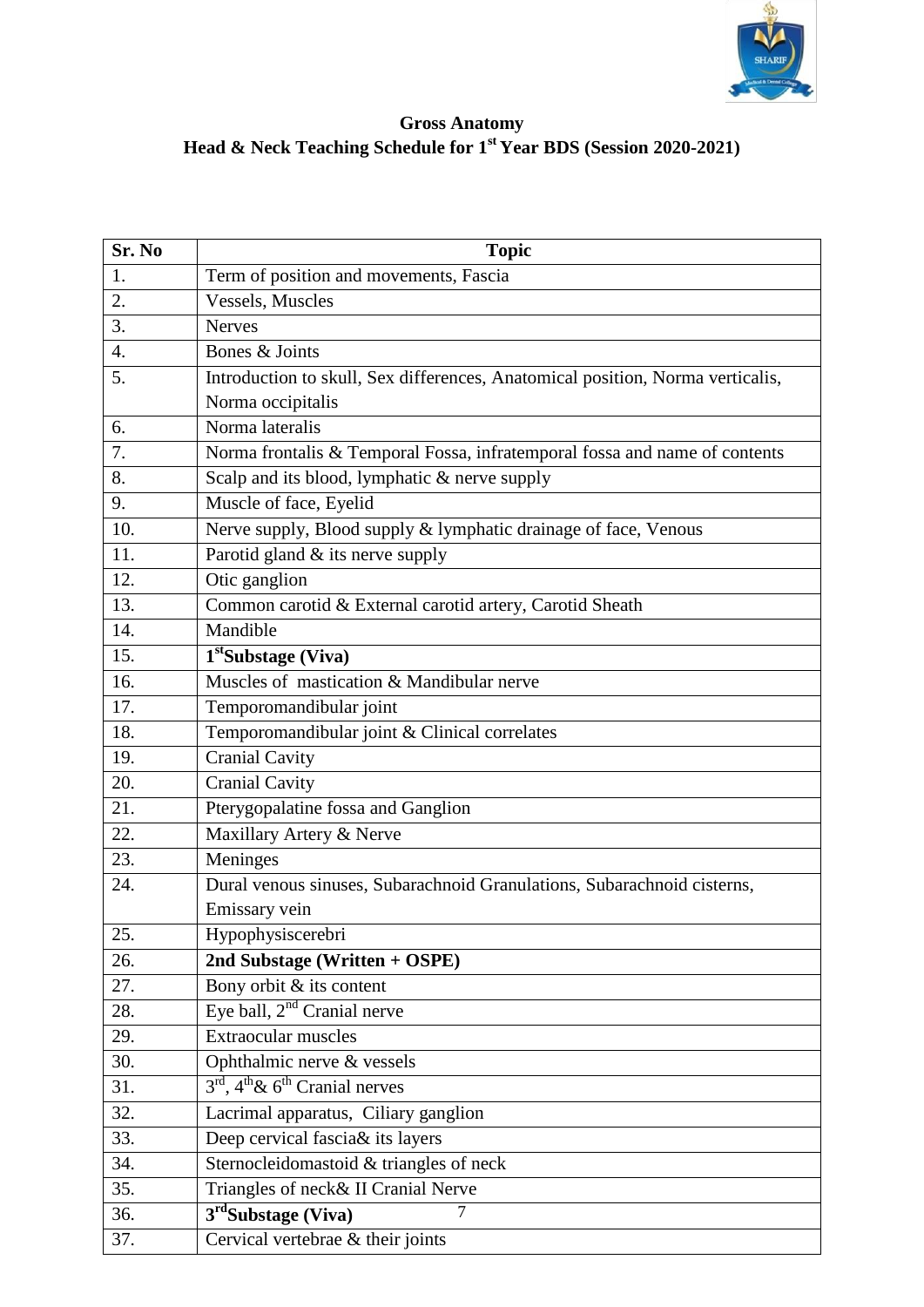

| 38. | Hyoid bone, Supra & infrahyoid muscles                       |
|-----|--------------------------------------------------------------|
| 39. | Prevertebral muscles & Scalene muscles, vertebral artery     |
| 40. | Cervical plexus & Cervical Sympathetic Trunk                 |
| 41. | Norma Basalis                                                |
| 42. | Norma Basalis                                                |
| 43. | Thyroid, Parathyroid gland, Thymus                           |
| 44. | Subclavian artery and internal carotid artery                |
| 45. | Nasal cavity, Nasal septum                                   |
| 46. | 1 <sup>st</sup> Cranial Nerve, Paranasal sinuses             |
| 47. | Venous and lymphatic drainage of the neck                    |
| 48. | Submandibular & sublingual gland                             |
| 49. | Submandibular ganglion                                       |
| 50. | Oral cavity                                                  |
| 51. | soft palate and its muscles                                  |
| 52. | $4thSubstage(Written + OSPE)$                                |
| 53. | Pharynx                                                      |
| 54. | Pharynx, 9 <sup>th</sup> Cranial nerve and styloid apparatus |
| 55. | Larynx                                                       |
| 56. | Larynx                                                       |
| 57. | Tongue & $10^{th}$ , $12^{th}$ Cranial nerves                |
| 58. | External ear, Auditory tube, Tympanic membrane               |
| 59. | Middle ear                                                   |
| 60. | Internal ear and 8 <sup>th</sup> Cranial nerve               |
| 61. | $7th$ Cranial nerve & its lesion                             |
| 62. | (OSPE)                                                       |
| 63. | $5thSubstage (Viva + OSPE)$                                  |
| 64. | Radiology, Surface Anatomy                                   |
| 65. | Viva+ OSPE                                                   |
| 66. | <b>Written Stage</b>                                         |

# **Facilitator:**

| <b>Batch A:</b> | Dr. Ummara Sabir   |
|-----------------|--------------------|
| <b>Batch B:</b> | Dr. Khadija Haroon |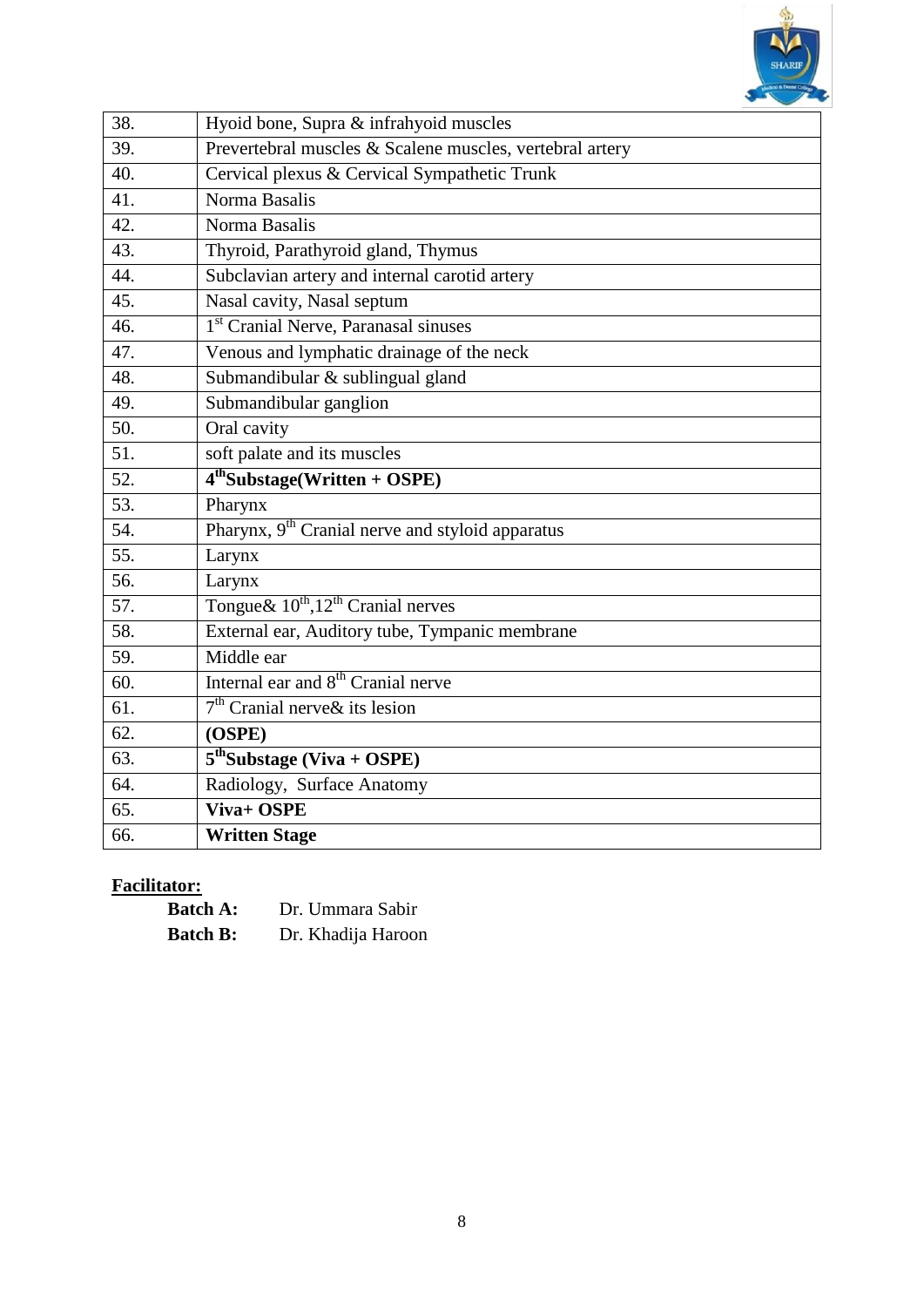

| Sr.            |                                                          |
|----------------|----------------------------------------------------------|
| N <sub>0</sub> | <b>Topic</b>                                             |
| 1.             | Introduction to Brain and Spinal Cord                    |
| 2.             | Spinal Cord ascending tracts                             |
| 3.             | Spinal Cord ascending tracts                             |
| 4.             | Spinal Cord descending tracts                            |
| 5.             | Spinal Cord descending tracts                            |
| 6.             | Blood supply of spinal cord                              |
| 7.             | Clinical correlates of Spinal cord                       |
| 8.             | Clinical correlates of spinal cord                       |
| 9.             | Medulla Oblongata+ Clinical Correlates                   |
| 10.            | <b>Pons+ Clinical Correlates</b>                         |
| 11.            | Midbrain+ Clinical Correlates                            |
| 12.            | Cranial nerve nuclei+ Cranial Nerve                      |
| 13.            | Cranial Nerve Nuclei+ Cranial Nerve                      |
| 14.            | Cranial Nerve Nuclei+ Cranial Nerve                      |
| 15.            | Substage I – (Written)                                   |
| 16.            | Cerebellum                                               |
| 17.            | Cerebellum                                               |
| 18.            | Cerebrum gross features                                  |
| 19.            | White matter of cerebrum                                 |
| 20.            | Cortical areas & their relation to blood supply& Applied |
| 21.            | Cortical areas & their relation to blood supply& Applied |
| 22.            | Thalamus                                                 |
| 23.            | Metathalamus, Epithalamus, Subthalamus                   |
| 24.            | Hypothalamus                                             |
| 25.            | <b>Lateral Ventricle</b>                                 |
| 26.            | Third ventricle                                          |
| 27.            | $4th$ ventricle                                          |
| 28.            | CSF& its circulation+ Blood Barriers                     |
| 29.            | Basal ganglia                                            |
| 30.            | <b>Internal Capsule</b>                                  |
| 31.            | Limbic system                                            |
| 32.            | Blood supply of brain                                    |
| 33.            | Reticular formation                                      |
| 34.            | <b>Clinical Correlates</b>                               |
| 35.            | Substage II- (Oral)                                      |
| 36.            | <b>Written Stage</b>                                     |
| 37.            | <b>Viva</b>                                              |
| 38.            | <b>OSPE</b>                                              |

# **Brain Teaching Schedule for 1st Year BDS (Session 2020-2021)**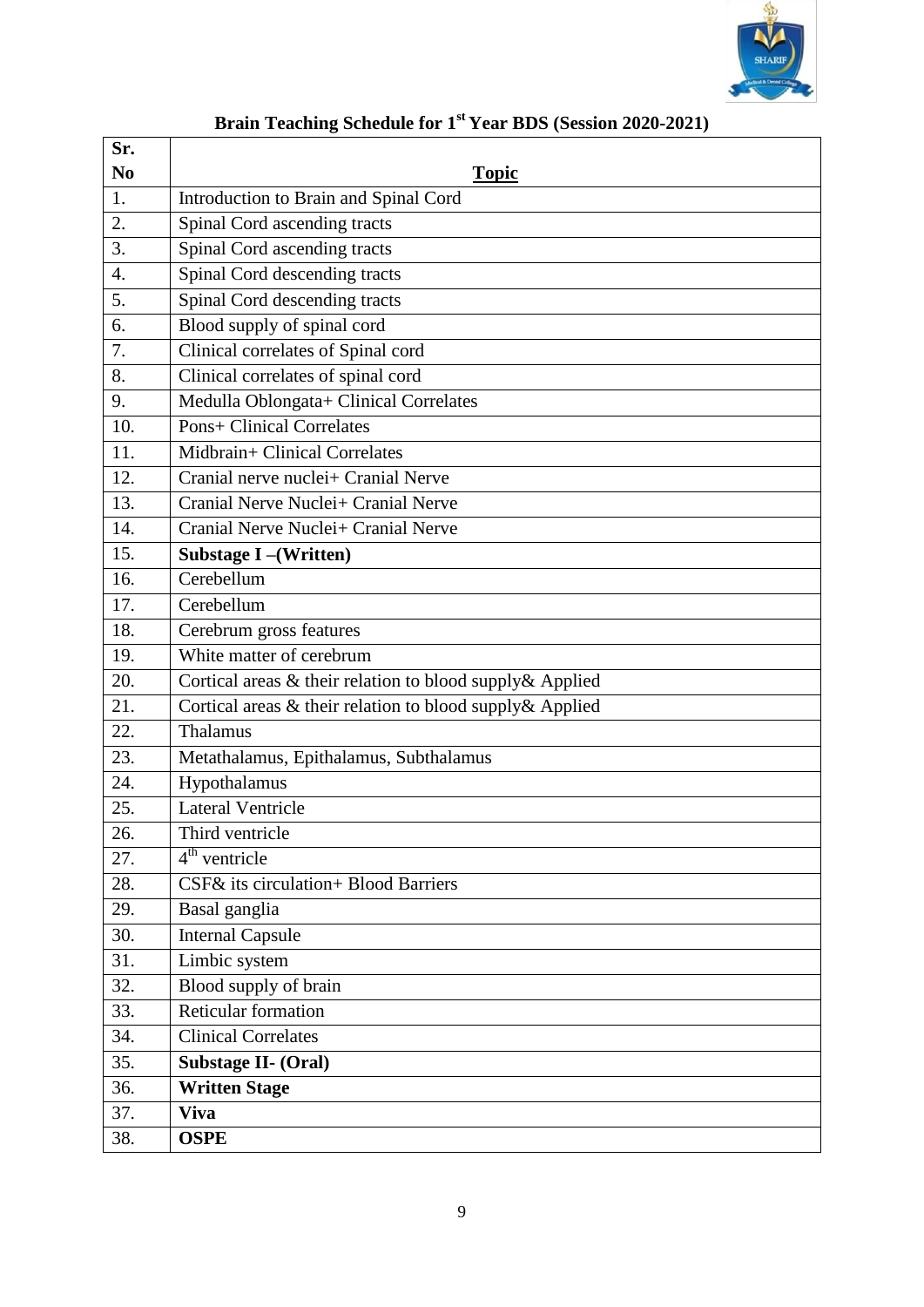

### **Facilitator:**

| <b>Batch A:</b> | Dr. Khadija Haroon |
|-----------------|--------------------|
| <b>Batch B:</b> | Dr. Ummara Sabir   |

# **Histology Practicals Schedule for 1stYear BDS (Session 2020-2021)**

| Sr. No           | <b>Practicals</b>               |
|------------------|---------------------------------|
| 1.               | Microscope                      |
| 2.               | Staining techniques             |
| 3.               | Artifacts +Exfoliative cytology |
| $\overline{4}$ . | Cell shapes                     |
| 5.               | Epithelium-I                    |
| 6.               | Epithelium-II                   |
| 7.               | Glands                          |
| 8.               | Connective Tissue Proper-I      |
| 9.               | Connective Tissue Proper-II     |
| 10.              | Cartilage                       |
| 11.              | Bone                            |
| 12.              | Muscle                          |
| 13.              | Peripheral Nerve                |
| 14.              | Ganglion                        |
| 15.              | Spinal cord                     |
| 16.              | Cerebrum+Cerebellum             |
| 17.              | Circulatory system              |
| 18.              | Lypmh node                      |
| 19.              | Thymus+ Tonsil                  |
| 20.              | Spleen                          |
| 21.              | Epiglottis                      |
| 22.              | Trachea                         |
| 23.              | Skin                            |
| 24.              | Mammary Gland                   |
| 25.              | Lip, Tongue                     |
| 26.              | Esophagus                       |
| 27.              | Salivary Glands                 |
| 28.              | Pituitary Gland                 |
| 29.              | Thyroid & Parathyroid Gland     |
| 30.              | Eye                             |
| 31.              | Eye                             |
| 32.              | Ear                             |

### **Facilitators:**

Dr. Ammara Ghafoor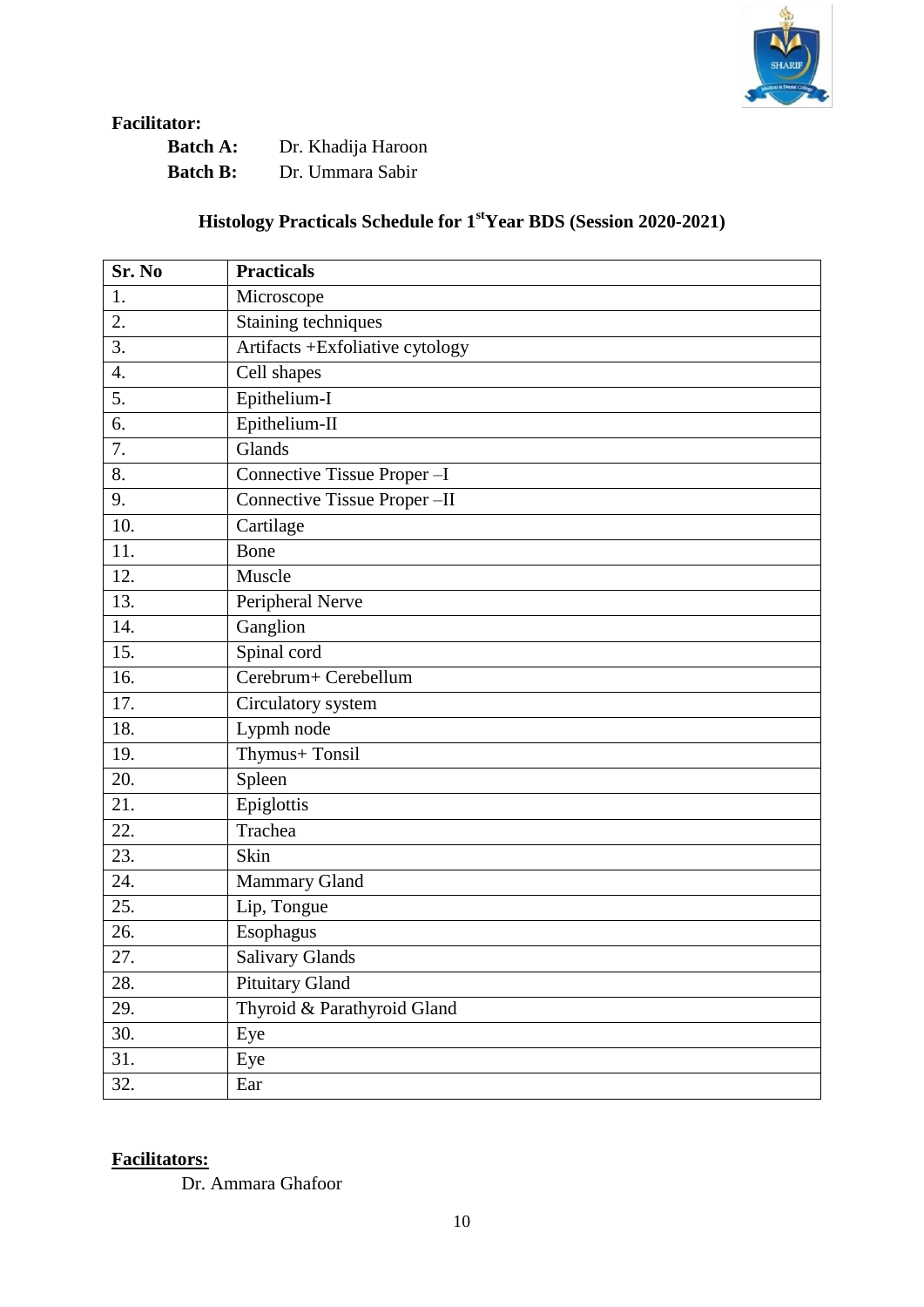

# **LIST OF TOPICS IN THE SUBJECT OF ANATOMY AND THEIR LEARNING OBJECTIVES**

### **General Anatomy**

| <b>Topic</b>              | <b>Learning Objectives</b>                                        | <b>MIT</b> (Mode of |
|---------------------------|-------------------------------------------------------------------|---------------------|
|                           | Students should be able to:                                       | information         |
|                           |                                                                   | transfer)           |
| <b>Disciplines of</b>     | Knowledge                                                         | <b>LGIS (Large</b>  |
| <b>Anatomy &amp; Body</b> | Define general anatomical terms and sectional<br>➤                | group               |
| organization              | planes of human body.                                             | interactive         |
|                           | $\triangleright$ Conceptualize the general organization of        | session)            |
|                           | human body.                                                       |                     |
| <b>Integumentary</b>      | Knowledge                                                         | <b>LGIS</b> (Large  |
| System & fascia           | Enumerate the components of integumentary<br>➤                    | group               |
|                           | system.                                                           | interactive         |
|                           | $\triangleright$ Enlist the functions of integumentary system     | session)            |
|                           | $\triangleright$ Enlist the two main parts of skin. Enumerate its |                     |
|                           | layers with their general features.                               |                     |
|                           | $\triangleright$ Enumerate appendages of skin.                    |                     |
|                           | $\triangleright$ Define cleavage lines? Describe their clinical   |                     |
|                           | importance.                                                       |                     |
|                           | $\triangleright$ Explain the clinical significance of             |                     |
|                           | discoloration of skin (jaundice, cyanosis and                     |                     |
|                           | anemia).                                                          |                     |
|                           | Explain the structure and function of<br>➤                        |                     |
|                           | superficial & deep fascia.                                        |                     |
| <b>Skeletal System</b>    | <b>Knowledge</b>                                                  | <b>LGIS (Large</b>  |
|                           | $\triangleright$ Classify the appendicular and axial skeletal     | group               |
|                           | system                                                            | interactive         |
|                           | $\triangleright$ Describe general surface features of human       | session)            |
|                           | bones.                                                            |                     |
|                           | Explain the functions of bones<br>➤                               |                     |
|                           | Classify bones on the basis of shape $\&$ size,                   |                     |
|                           | evolution, structure, development, region and                     |                     |
|                           | miscellaneous parameters.                                         |                     |
|                           | Explain the phenomenon of ossification, bone                      |                     |
|                           | growth and neurovascular supply.                                  |                     |
|                           | $\triangleright$ Describe the blood supply of bones.              |                     |
|                           | $\triangleright$ Correlate the aforementioned anatomical          |                     |
|                           | knowledge clinically to fractures & their                         |                     |
|                           | healing,<br>rickets,<br>osteoporosis,<br>scurvy,                  |                     |
|                           | osteomalacia, sternal puncture and avascular                      |                     |
|                           | necrosis.                                                         |                     |
|                           | $\triangleright$ Classify cartilage with examples.                |                     |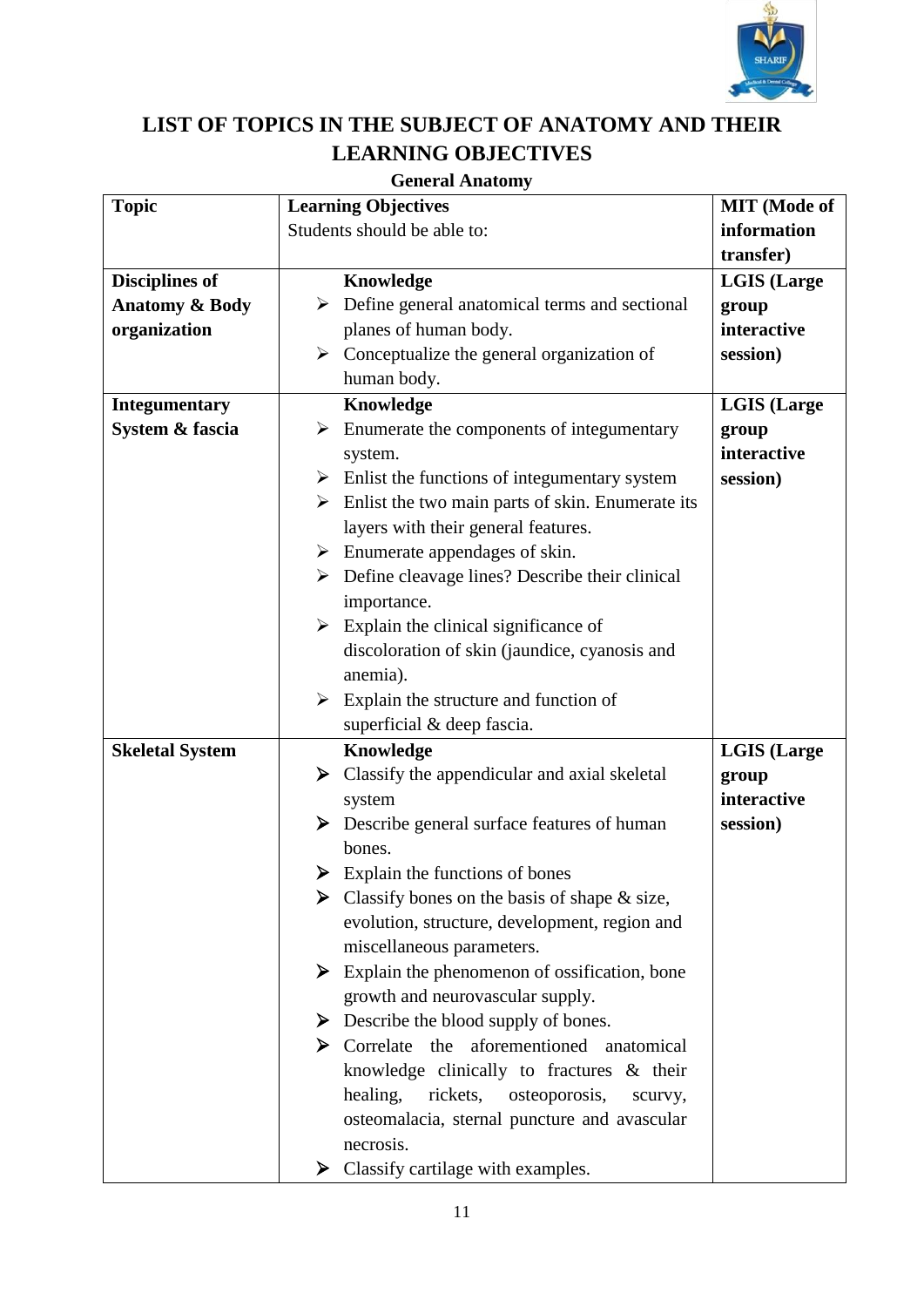

| examples.<br>$\triangleright$ Discuss the characteristics, types and       |  |
|----------------------------------------------------------------------------|--|
|                                                                            |  |
|                                                                            |  |
| movement of synovial, cartilaginous and                                    |  |
| fibrous joints with relevant examples.                                     |  |
| Describe the factors responsible for the stability<br>➤                    |  |
| of joints.                                                                 |  |
| $\triangleright$ Explain the general principles of blood and               |  |
| nerve supply of joints.                                                    |  |
| Correlate aforementioned anatomical                                        |  |
| knowledge to arthroscopy & clinical                                        |  |
| conditions such as arthritis, joint injuries, and                          |  |
| synovitis.                                                                 |  |
| Knowledge<br><b>Muscles</b><br><b>LGIS</b> (Large                          |  |
| Classify muscles with appropriate examples<br>➤<br>group                   |  |
| from each region of the body.<br>interactive                               |  |
| $\triangleright$ Describe parts and features of muscles in<br>session)     |  |
| general.                                                                   |  |
| Describe general principles of blood and nerve                             |  |
| supply of muscles.                                                         |  |
| Define and explain the mechanism of sprain,<br>➤                           |  |
| spasm, trophic degeneration and regenerative                               |  |
| changes.                                                                   |  |
| Explain the synovial structures related to<br>➤                            |  |
| muscles (tendon, sheaths, and bursae).                                     |  |
| Describe related fibrous structures of skeletal<br>➤                       |  |
| muscles (aponeurosis, tendon, raphae).                                     |  |
| Knowledge<br><b>LGIS</b> (Large<br><b>Nervous system</b>                   |  |
| Describe division of nervous system on gross<br>group                      |  |
| anatomical basis.<br>interactive                                           |  |
| $\triangleright$ Enumerate components of central and<br>session)           |  |
| peripheral nervous system.                                                 |  |
| $\triangleright$ Define autonomic nervous system (ANS).                    |  |
| $\triangleright$ Enlist the differences between autonomic and              |  |
| somatic nervous system.                                                    |  |
| Enlist the main divisions of ANS.<br>➤                                     |  |
| $\triangleright$ Enumerate cranial ganglia and parasympathetic<br>ganglia. |  |
| Define enteric nervous system. Describe its                                |  |
| general features.                                                          |  |
| Knowledge<br><b>Circulatory System</b><br><b>LGIS</b> (Large               |  |
| Discuss the general structural plan of blood<br>group                      |  |
| vessels.<br>interactive                                                    |  |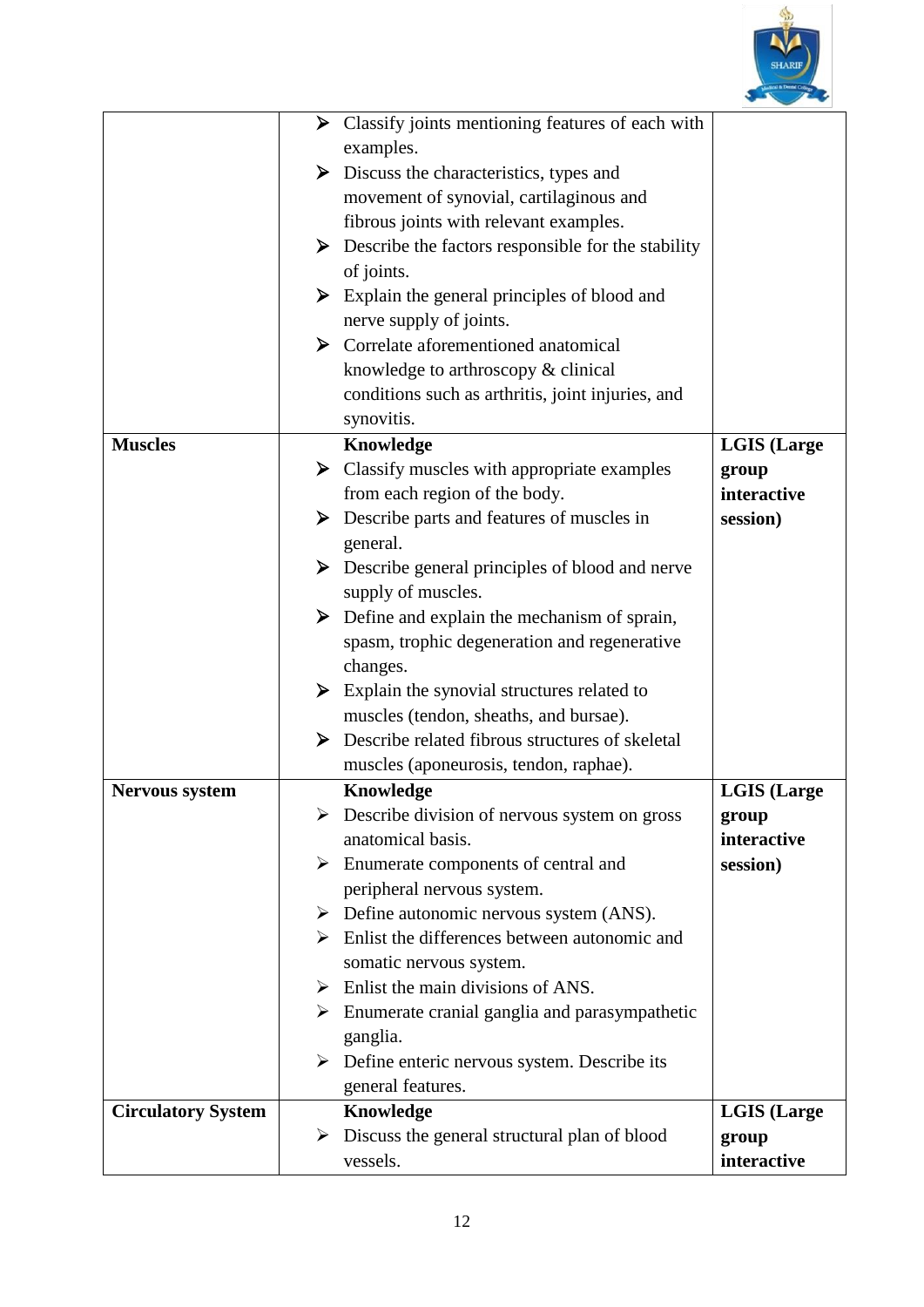

|                         |   | $\triangleright$ Classify blood vessels on anatomical and          | session)           |
|-------------------------|---|--------------------------------------------------------------------|--------------------|
|                         |   | functional basis.                                                  |                    |
|                         | ➤ | Discuss general plan of systemic, pulmonary                        |                    |
|                         |   | and coronary circulatory system.                                   |                    |
|                         | ➤ | Discuss general plan of portal system with brief                   |                    |
|                         |   | accounts of arterial and venous portal systems                     |                    |
|                         |   | giving examples.                                                   |                    |
|                         |   | $\triangleright$ Define anastomosis; describe various types of     |                    |
|                         |   | anastomosis with examples and their clinical                       |                    |
|                         |   | significance.                                                      |                    |
|                         | ➤ | Describe blood supply of arteries and veins.                       |                    |
|                         |   | $\triangleright$ Explain the importance of collateral circulation. |                    |
| <b>Lymphatic System</b> |   | Knowledge                                                          | <b>LGIS (Large</b> |
|                         |   | $\triangleright$ Discuss general plan of the lymphatic             | group              |
|                         |   | circulatory system of the body.                                    | interactive        |
|                         | ➤ | Explain mechanism of formation $&$ flow of                         | session)           |
|                         |   | lymph.                                                             |                    |
|                         | ➤ | Enumerate the factors responsible for flow of                      |                    |
|                         |   | lymph.                                                             |                    |
|                         |   | $\triangleright$ Discuss the structural plan of lymphatic vessels. |                    |
|                         | ➤ | Describe the structural plan of lymph nodes and                    |                    |
|                         |   | their role in lymphatic system                                     |                    |
|                         |   | $\triangleright$ Enumerate the capsulated lymphoid organs.         |                    |
| Radiographic            |   | Knowledge                                                          | <b>LGIS</b> (Large |
| <b>Techniques</b>       | ➤ | Understand the basic under lying principles of                     | group              |
|                         |   | X-rays, CT scan, Ultrasound and MRI.                               | interactive        |
|                         | ➤ | Identify anatomical structures in normal                           | session)           |
|                         |   | radiographs of different regions of the body.                      |                    |
|                         |   | Interpret displacement of the fracture                             |                    |
|                         |   | segments of the bone and dislocation of                            |                    |
|                         |   | various joints of the body in radiographs.                         |                    |
|                         | ➤ | Identify structures in normal images of                            |                    |
|                         |   | different imaging techniques (CT scans, MRI                        |                    |
|                         |   | and Ultra-sonography)                                              |                    |

### **Embryology**

| <b>Topic</b>   | <b>Learning Objectives</b>                   | <b>MIT</b> (Mode of |
|----------------|----------------------------------------------|---------------------|
|                | Students should be able to:                  | information         |
|                |                                              | transfer)           |
| Mitosis &      | Knowledge                                    | <b>LGIS</b> (Large  |
| <b>Meiosis</b> | Define Meiosis & differentiate first and     | group interactive   |
|                | second meiotic divisions.                    | session)            |
|                | State the phases of meiotic divisions.<br>➤  |                     |
|                | Discuss the importance and result of meiosis |                     |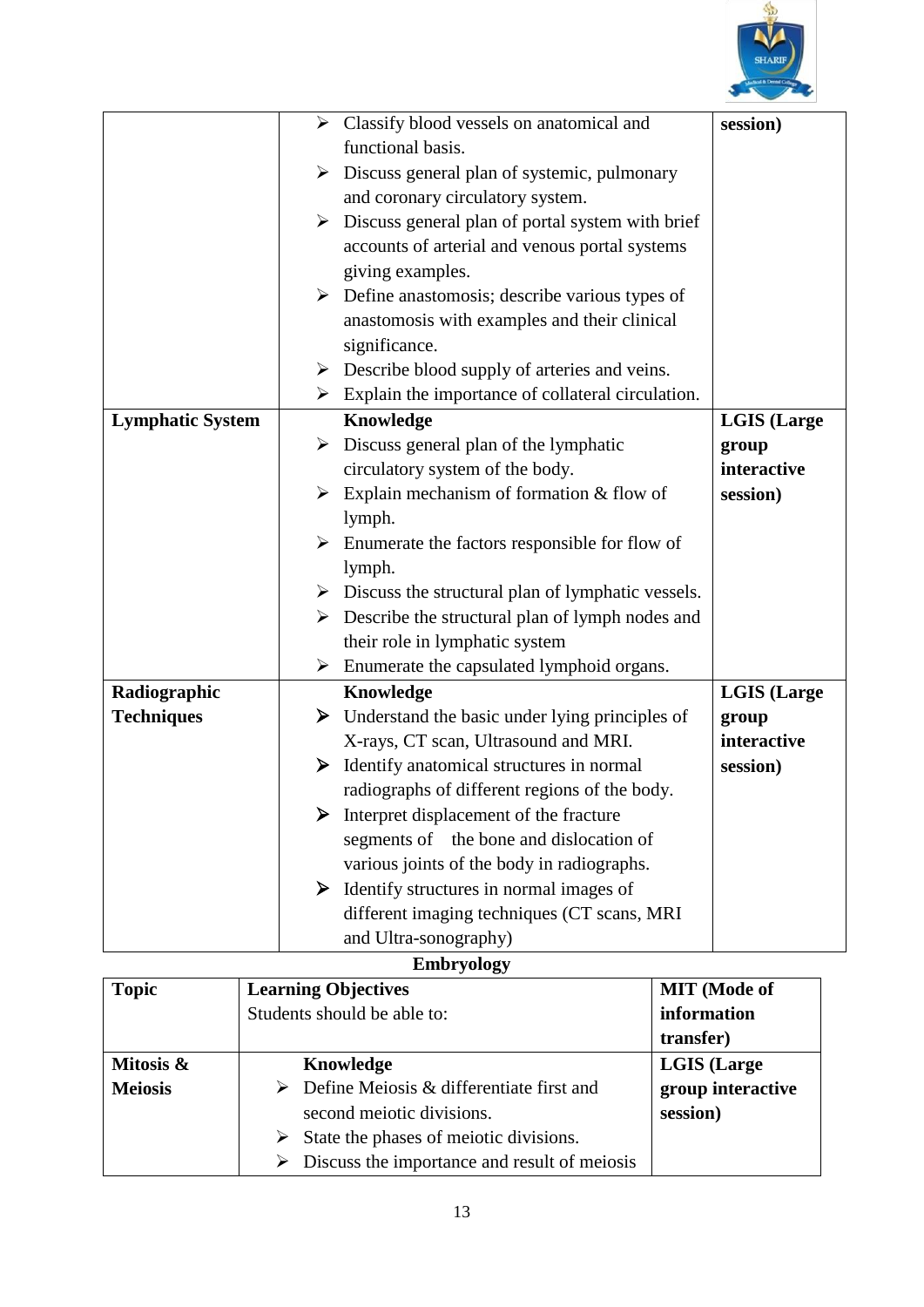

|                        | in both sexes.                                                 |                    |
|------------------------|----------------------------------------------------------------|--------------------|
|                        | Differentiate between mitosis and meiosis.<br>➤                |                    |
|                        | $\triangleright$ Describe the structure abnormalities in       |                    |
|                        | chromosomes like Euploidy, Aneuploidy,                         |                    |
|                        | Trisomy, Non-disjunction, Translation                          |                    |
|                        | Correlate the structure abnormalities with                     |                    |
|                        | clinical conditions like: Down's syndrome                      |                    |
|                        | Klinefelter and Tuner syndromes.                               |                    |
| <b>Gametogenesis</b>   | Knowledge                                                      | <b>LGIS</b> (Large |
|                        | $\triangleright$ Describe the events of spermatogenesis.       | group interactive  |
|                        | $\triangleright$ Describe the morphological changes during     | session)           |
|                        | maturation of the gametes.                                     |                    |
|                        | Enlist the differences between<br>↘                            |                    |
|                        | spermiogenesis and spermatogenesis. Define                     |                    |
|                        | the ovarian cycle.                                             |                    |
|                        | $\triangleright$ Describe the stages of follicular maturation. |                    |
|                        | Explain the hormonal control (FSH, LH) of<br>≻                 |                    |
|                        | ovarian cycle.                                                 |                    |
|                        | Discuss the transport of ovum from the<br>➤                    |                    |
|                        | surface of ovary to ampulla of fallopian tube.                 |                    |
| <b>Ovulation &amp;</b> | Knowledge                                                      | <b>LGIS</b> (Large |
| Implantation           | $\triangleright$ Describe the process of fertilization.        | group interactive  |
|                        | $\triangleright$ Describe the results of fertilization.        | session)           |
|                        | Enumerate the changes that occur in<br>$\blacktriangleright$   |                    |
|                        | spermatozoa before fertilization.                              |                    |
|                        | $\triangleright$ Correlate the transport of zygote from        |                    |
|                        | ampulla of fallopian tube to the uterine                       |                    |
|                        | cavity.                                                        |                    |
|                        | Discuss cleavage $\&$ explain the formation of                 |                    |
|                        | blastocyst.                                                    |                    |
| $1st$ week of          | Knowledge                                                      | <b>LGIS</b> (Large |
| development            | Explain the formation of outer and inner cell<br>➤             | group interactive  |
|                        | masses.                                                        | session)           |
|                        | Discuss the further development of outer cell<br>➤             |                    |
|                        | mass (trophoblast).                                            |                    |
|                        | Differentiate syncytiotrophoblast and<br>➤                     |                    |
|                        | cytotrophoblast with its microscopic                           |                    |
|                        | appearance.                                                    |                    |
|                        | Describe the process of implantation (day<br>➤                 |                    |
|                        | wise change).                                                  |                    |
| $2nd$ week of          | Knowledge                                                      | <b>LGIS</b> (Large |
| development            | State the differentiation of embryonic pole<br>➤               | group interactive  |
|                        | and development of bilaminar germ disc with                    | session)           |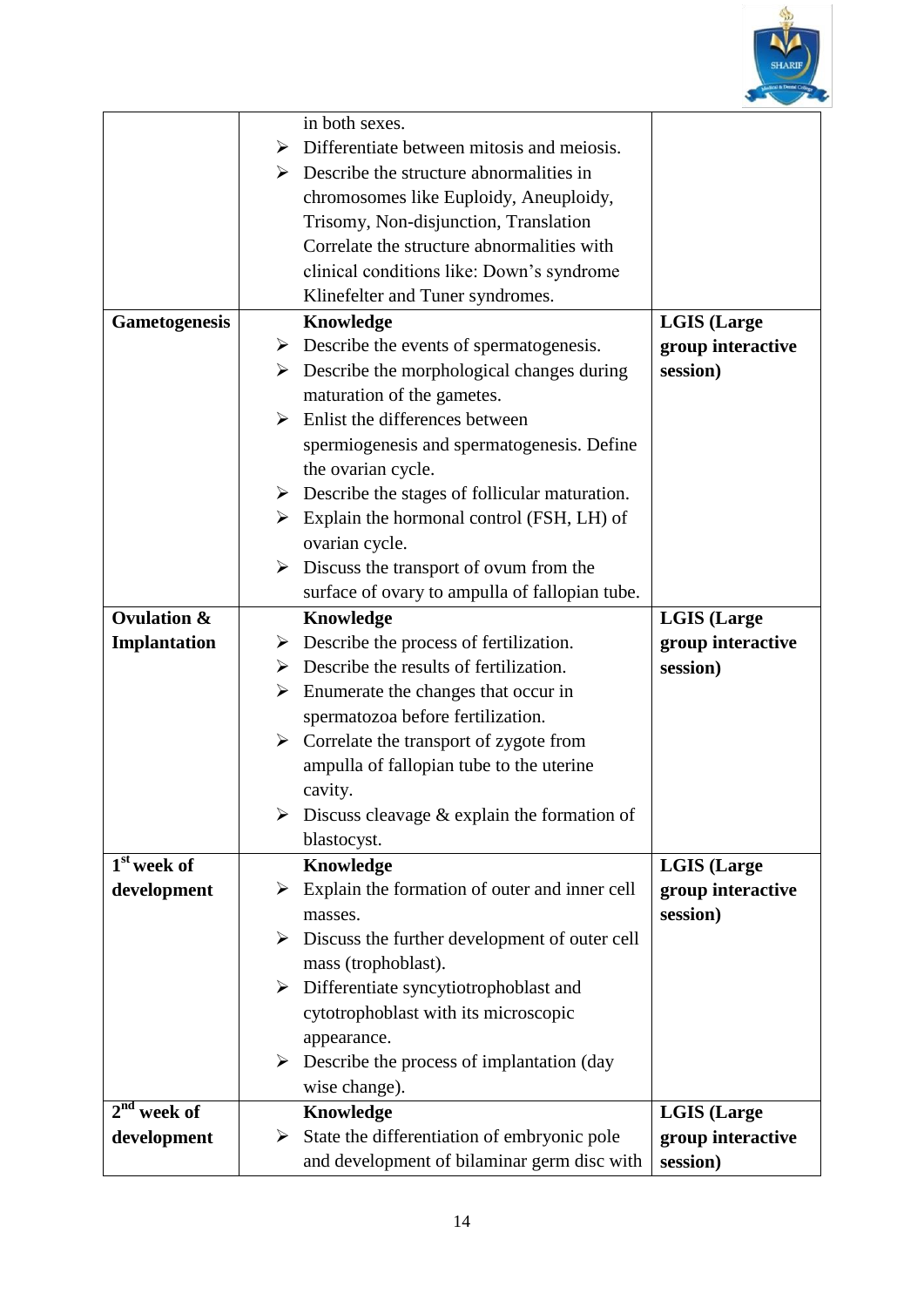

|                     | formation of Epiblast and hypoblast, their                            |                    |
|---------------------|-----------------------------------------------------------------------|--------------------|
|                     | cavities (amniotic cavity and primary yolk                            |                    |
|                     | sac).                                                                 |                    |
|                     | $\triangleright$ Discuss the development of the chorionic sac         |                    |
|                     | and formation of primary chorionic villi and                          |                    |
|                     | growth of syncytiotrophoblast.                                        |                    |
|                     | Explain the establishment of utero placental<br>$\blacktriangleright$ |                    |
|                     | circulation.                                                          |                    |
| $3rd$ week of       | Knowledge                                                             | <b>LGIS (Large</b> |
| development         | $\triangleright$ Define gastrulation.                                 | group interactive  |
|                     | $\triangleright$ Discuss the development of primitive streak          | session)           |
|                     | and related congenital anomalies).                                    |                    |
|                     | Describe the development of notochordal<br>➤                          |                    |
|                     | process, notochord canal, prechordal plate                            |                    |
|                     | and cloacal membrane.                                                 |                    |
|                     | $\triangleright$ Define Neurulation List the steps of                 |                    |
|                     | development of neural tube.                                           |                    |
|                     | Enumerate the derivatives of Neural Crest<br>➤                        |                    |
|                     | Cells.                                                                |                    |
|                     | $\triangleright$ State the congenital anomalies resulting from        |                    |
|                     | abnormal neurulation.                                                 |                    |
|                     | $\triangleright$ Enlist the derivatives of three germ layers.         |                    |
|                     | $\triangleright$ Explain the embryological basis of the neural        |                    |
|                     | tube defects like anencephaly and spina                               |                    |
|                     | bifida                                                                |                    |
|                     | $\triangleright$ Define Somites.                                      |                    |
| Embryonic           | Knowledge                                                             | <b>LGIS</b> (Large |
| period (3rd to      | $\triangleright$ Describe the development of intraembryonic           | group interactive  |
| 8th week)           | coelom.                                                               | session)           |
|                     | Describe the folding of the embryo in the<br>➤                        |                    |
|                     | longitudinal & horizontal plane.                                      |                    |
|                     | $\triangleright$ Describe relocation of connecting stalk to the       |                    |
|                     | anterior abdominal wall and its                                       |                    |
|                     | differentiation into umbilical cord.                                  |                    |
|                     | $\triangleright$ Describe the process of formation of blood           |                    |
|                     | and blood vessels and differentiate between                           |                    |
|                     | angiogenesis and vasculogenesis.                                      |                    |
|                     | $\triangleright$ Define hemangioma and explain its                    |                    |
|                     | embryological basis.                                                  |                    |
| <b>Fetal Period</b> | Knowledge                                                             | <b>LGIS</b> (Large |
| (third month        | Define fetal period.<br>➤                                             | group interactive  |
| to birth)           | Enumerate various methods to estimate fetal<br>➤                      | session)           |
|                     | age.                                                                  |                    |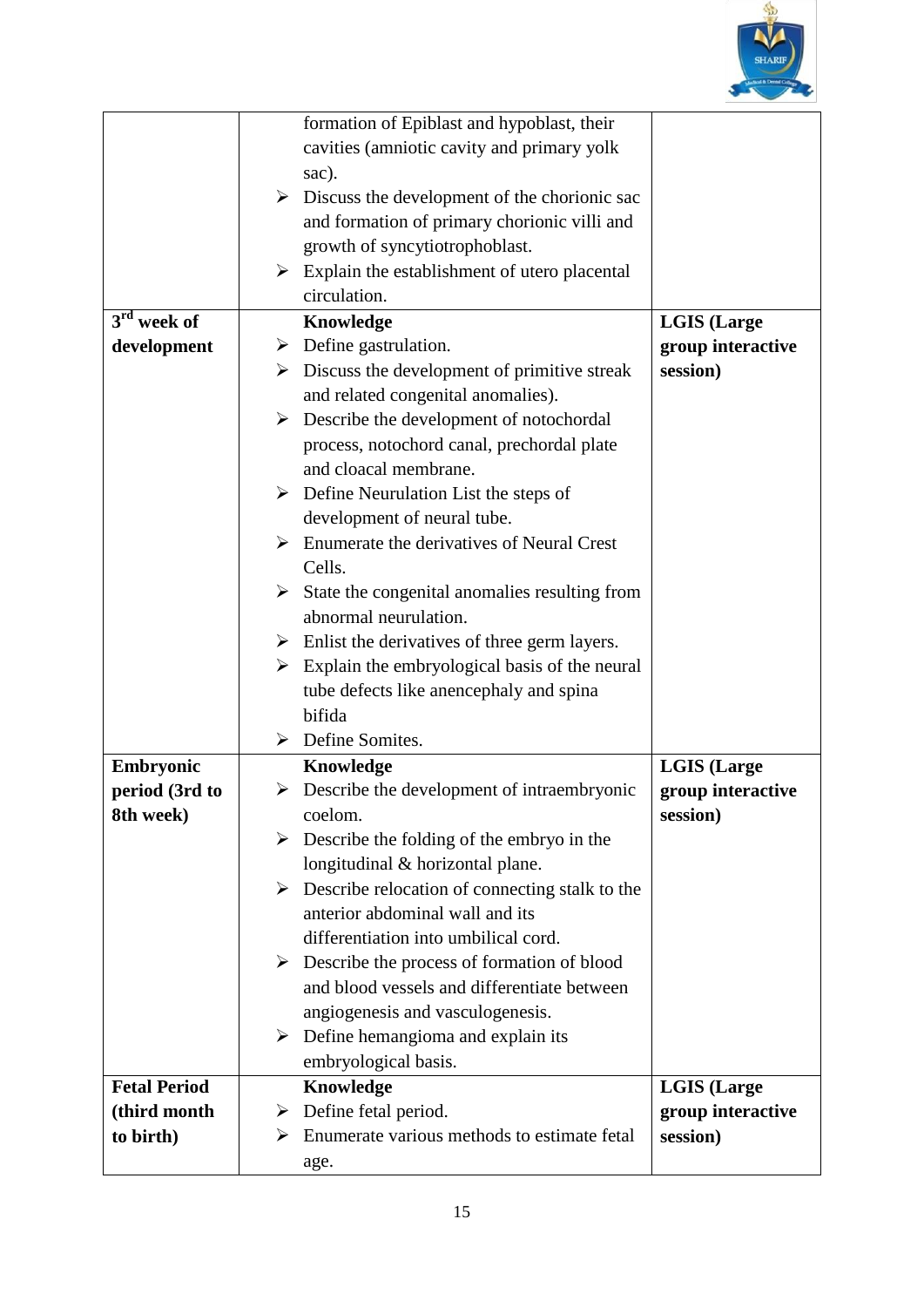

|                      | $\triangleright$ Describe factors affecting fetal growth.       |                    |
|----------------------|-----------------------------------------------------------------|--------------------|
|                      | $\triangleright$ Enlist the external body landmarks from        |                    |
|                      | third month to birth.                                           |                    |
|                      | $\triangleright$ Define intrauterine growth retardation.        |                    |
| Placenta &           | Knowledge                                                       | <b>LGIS (Large</b> |
| <b>Fetal</b>         | Enlist types of chorion and give fate of each.<br>≻             | group interactive  |
| membranes            | $\triangleright$ Enlist types of decidua and give fate of each. | session)           |
|                      | $\triangleright$ Enumerate the fetal and maternal               |                    |
|                      | components of placenta.                                         |                    |
|                      | $\triangleright$ Differentiate between stem, anchoring and      |                    |
|                      | terminal villi.                                                 |                    |
|                      | $\triangleright$ Enumerate the layers forming placental         |                    |
|                      | barrier.                                                        |                    |
|                      | $\triangleright$ Describe placental circulation (maternal and   |                    |
|                      | fetal) $\&$ enumerate functions of the placenta.                |                    |
|                      | Enlist the features of maternal and fetal                       |                    |
|                      | surfaces of placenta.                                           |                    |
|                      | $\triangleright$ List fetal membranes and their functions.      |                    |
|                      | $\triangleright$ Describe production, circulation and           |                    |
|                      | significance of the amniotic fluid.                             |                    |
|                      | $\triangleright$ Describe the development of umbilical cord.    |                    |
|                      | $\triangleright$ Define preeclampsia and correlate it with      |                    |
|                      | trophoblastic differentiation.                                  |                    |
|                      | $\triangleright$ Describe the embryological basis of amniotic   |                    |
|                      | bands, umbilical cord defects,                                  |                    |
|                      | erythroblastosis fetalis and hydrops fetalis.                   |                    |
|                      | Define poly and oligohydramnios.<br>≻                           |                    |
| <b>Twinning</b>      | Knowledge                                                       | <b>LGIS (Large</b> |
|                      | Name two basic types of twins & describe                        | group interactive  |
|                      | the mechanism behind occurrence of                              | session)           |
|                      | dizygotic & monozygotic twins.                                  |                    |
|                      | $\triangleright$ Discuss the possible arrangements of fetal     |                    |
|                      | membranes in case of monozygotic twins.                         |                    |
|                      | Discuss twin transfusion syndrome and<br>➤                      |                    |
|                      | conjoined twins.                                                |                    |
| <b>Birth defects</b> | Knowledge                                                       | <b>LGIS (Large</b> |
|                      | Enumerate types of birth abnormalities.<br>➤                    | group interactive  |
|                      | Summarize principles of teratology.<br>➤                        | session)           |
|                      | Enlist numerical & structural chromosomal<br>➤                  |                    |
|                      | abnormalities.                                                  |                    |
|                      | Discuss the following numerical<br>➤                            |                    |
|                      | chromosomal abnormalities:                                      |                    |
|                      | Trisomy 21, Trisomy 18, Trisomy 13,<br>➤                        |                    |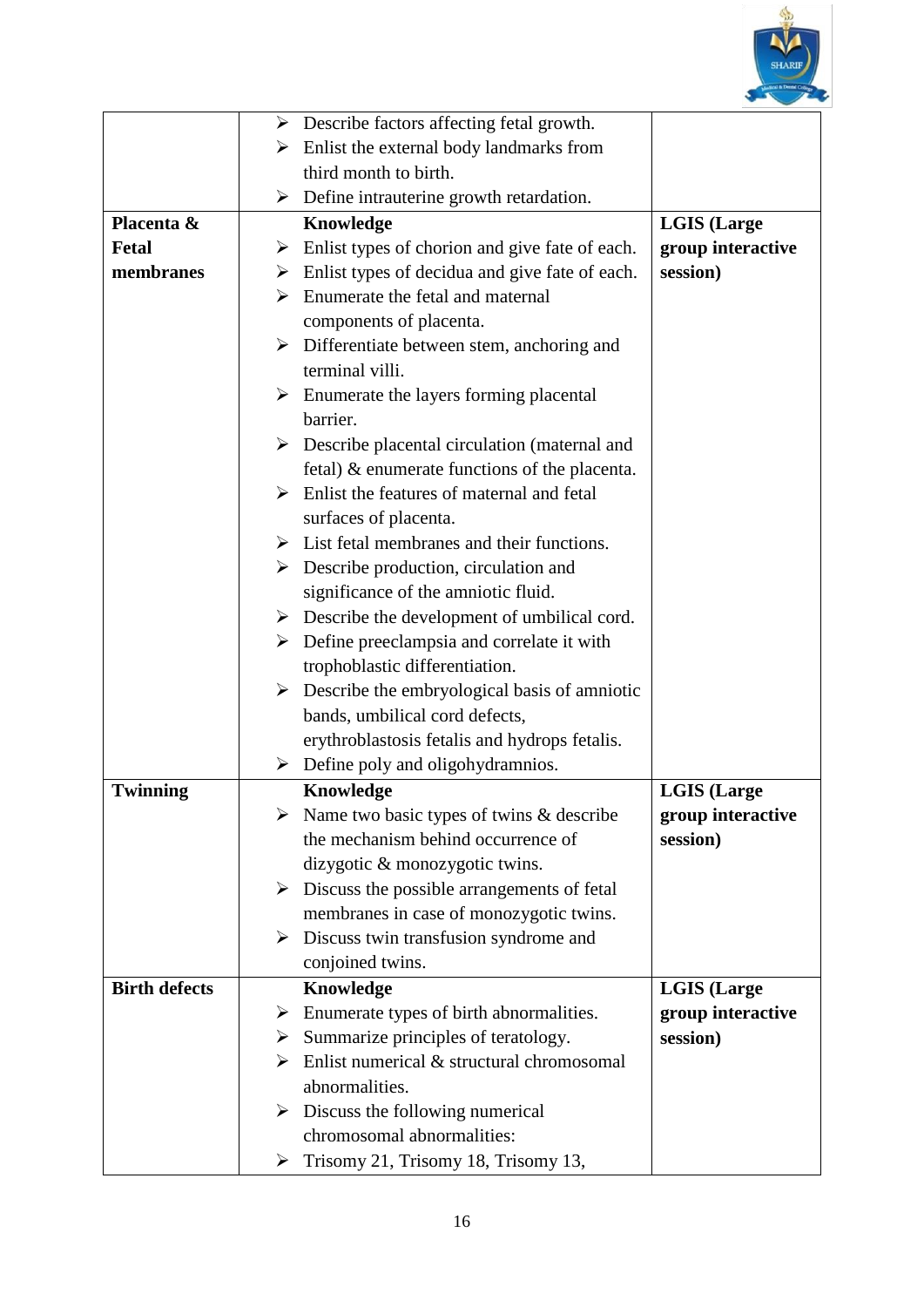

|                    | Klinefelter syndrome and Turner syndrome.                            |                    |
|--------------------|----------------------------------------------------------------------|--------------------|
|                    | $\triangleright$ Discuss the following structural                    |                    |
|                    | chromosomal abnormalities: Cri-du-chat                               |                    |
|                    | syndrome Angel man's syndrome Prader-                                |                    |
|                    | willi syndrome Miler-dieker syndrome.                                |                    |
|                    | Define mosaicism & discuss its<br>➤                                  |                    |
|                    | embryological basis.                                                 |                    |
| <b>Development</b> | Knowledge                                                            | <b>LGIS (Large</b> |
| of pharyngeal      | Enumerate the components of pharyngeal<br>➤                          | group interactive  |
| apparatus          | apparatus and list derivatives of each (arch,                        | session)           |
|                    | cleft, pouch and membrane).                                          |                    |
|                    | Describe the development of tongue, thyroid<br>$\blacktriangleright$ |                    |
|                    | gland and thymus.                                                    |                    |
|                    | $\triangleright$ Describe the development of face, Nasal             |                    |
|                    | cavity and palate.                                                   |                    |
|                    | $\triangleright$ Discuss different congenital malformation           |                    |
|                    | related to the development of                                        |                    |
|                    | aforementioned.                                                      |                    |
| Development        | Knowledge                                                            | <b>LGIS (Large</b> |
| of nervous         | Enumerate the brain vesicles & describe their                        | group interactive  |
|                    | development and enlist their derivatives.                            | session)           |
| system             | $\triangleright$ Describe the development of spinal cord.            |                    |
|                    | Enumerate the derivatives of neural crest<br>➤                       |                    |
|                    | cells.                                                               |                    |
|                    | $\triangleright$ Discuss the development of autonomic                |                    |
|                    |                                                                      |                    |
|                    | nervous system.<br>Discuss the congenital malformations of the<br>➤  |                    |
|                    | nervous system.                                                      |                    |
| <b>Development</b> | Knowledge                                                            | <b>LGIS (Large</b> |
| of Ear             | $\triangleright$ Explain the development of external, middle         | group interactive  |
|                    | and internal ear.                                                    | session)           |
|                    | $\triangleright$ Describe the congenital abnormalities of            |                    |
|                    | each.                                                                |                    |
| <b>Development</b> | Knowledge                                                            | <b>LGIS (Large</b> |
| of Eye             | Describe the development of lacrimal<br>➤                            | group interactive  |
|                    | apparatus, eyeball and optic nerve.                                  | session)           |
|                    | Discuss the congenital abnormalities related                         |                    |
|                    | to eyeball.                                                          |                    |
| <b>Development</b> | Knowledge                                                            | <b>LGIS</b> (Large |
| of Tooth           | $\triangleright$ Describe the developmental stages of tooth          | group interactive  |
|                    | and discuss its various anomalies.                                   | session)           |
|                    |                                                                      |                    |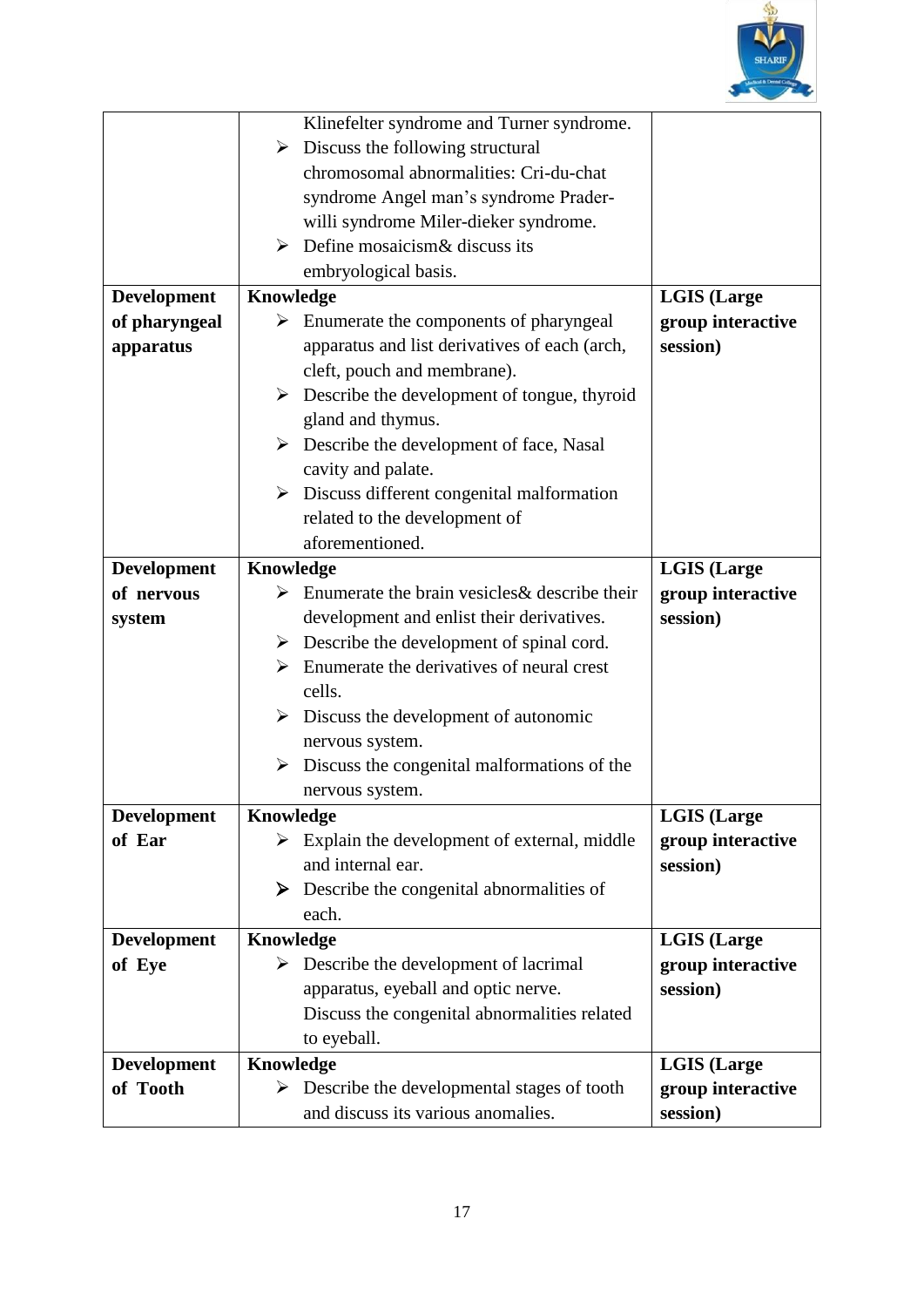

# **Histology**

| <b>Topic</b>    | <b>Learning Objectives</b>                                         | <b>MIT</b> (Mode of |
|-----------------|--------------------------------------------------------------------|---------------------|
|                 | Students should be able to:                                        | information         |
|                 |                                                                    | transfer)           |
| <b>Cell</b>     | Knowledge                                                          | <b>LGIS(Large</b>   |
| (introduction,  | $\triangleright$ Discuss the working & magnification of Light      | group               |
| staining,       | Microscope.                                                        | interactive         |
| cytoskeleton,   | $\triangleright$ Describe the steps involved in tissue processing. | session)            |
| cell junctions) | $\triangleright$ Define cell, identify various types of cells and  | <b>LAB</b>          |
|                 | shapes. Define Cytoskeleton.                                       |                     |
|                 | Enumerate the cell junctions and describe their                    |                     |
|                 | histological structure.                                            |                     |
|                 | <b>Skill</b>                                                       |                     |
|                 | Identify and draw the different parts of<br>➤                      |                     |
|                 | microscope and illustrate their usage.                             |                     |
|                 | Focus the prepared slide at different<br>➤                         |                     |
|                 | magnifications.                                                    |                     |
|                 | Identify the different shapes of cells and their<br>➤              |                     |
|                 | examples.                                                          |                     |
|                 | Draw & label the diagram of different types of<br>➤                |                     |
|                 | shapes of cells.                                                   |                     |
| Surface &       | Knowledge                                                          | <b>LGIS(Large</b>   |
| glandular       | $\triangleright$ Classify the body tissue into categories.         | group               |
| epithelium      | $\triangleright$ Define & classify various types of Epithelium.    | interactive         |
|                 | Discuss general features of epithelial cells<br>➤                  | session)            |
|                 | (basal, apical and lateral surfaces).                              | <b>LAB</b>          |
|                 | $\triangleright$ Explain the different types of epithelium with    |                     |
|                 | examples.                                                          |                     |
|                 | $\triangleright$ Describe glandular epithelium.                    |                     |
|                 | Differentiate the structure of serous and mucus                    |                     |
|                 | secreting cells.                                                   |                     |
|                 | <b>Skill</b>                                                       |                     |
|                 | Identify the different types of Epithelia.<br>➤                    |                     |
|                 | $\triangleright$ Draw a labeled diagram of different types of      |                     |
|                 | simple and stratified epithelia.                                   |                     |
|                 | $\triangleright$ Draw a labeled diagram of different types of      |                     |
|                 | glandular epithelia.                                               |                     |
| Connective      | Knowledge                                                          | LGIS(Large          |
| <b>Tissue</b>   | Explain the components of connective tissue.<br>➤                  | group               |
| (General)       | Describe different types of cells in connective<br>➤               | interactive         |
|                 | tissue.                                                            | session)            |
|                 | $\triangleright$ Describe different types of fibers in connective  | <b>LAB</b>          |
|                 | tissue.                                                            |                     |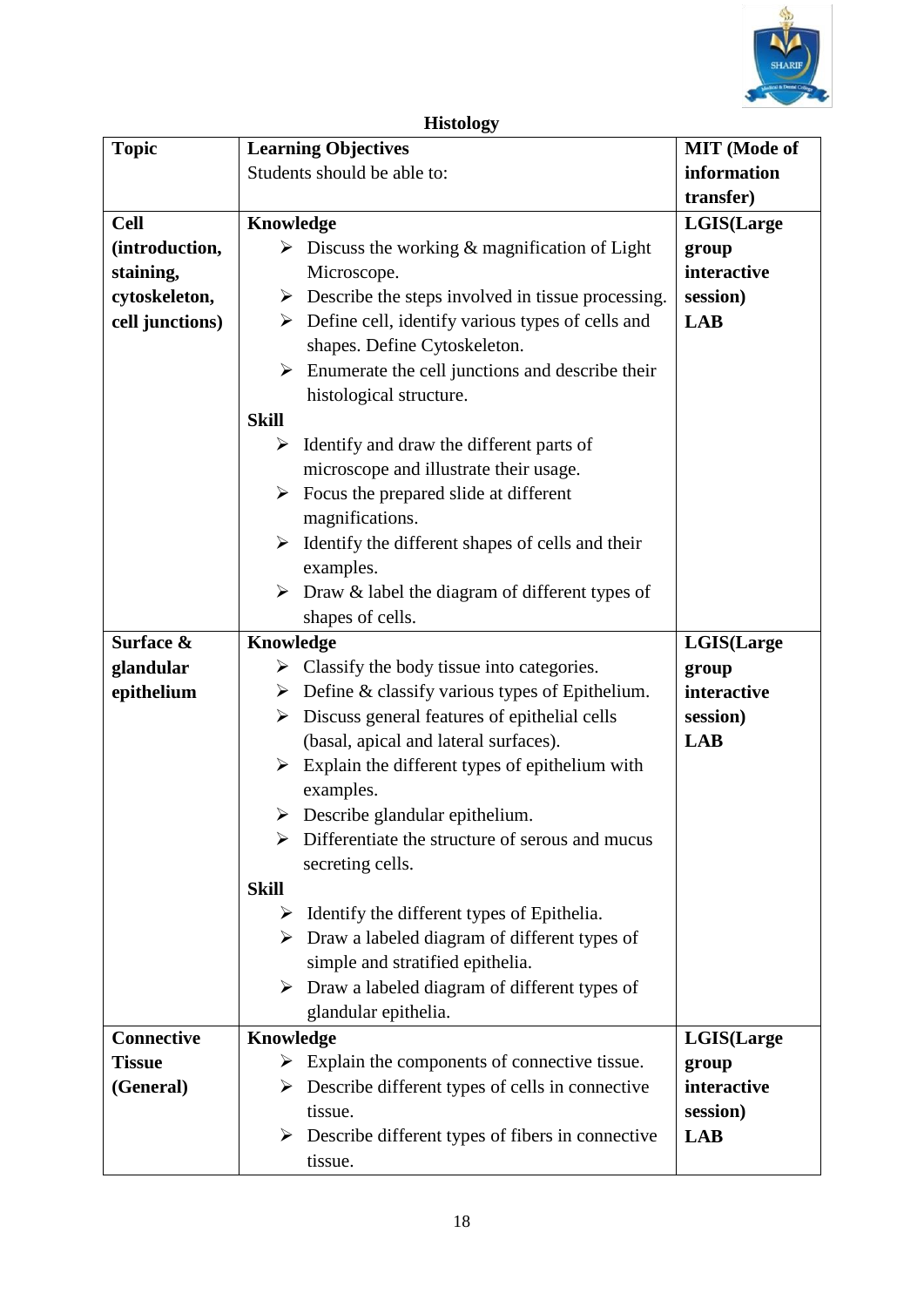

|                    |              | $\triangleright$ Discuss various constituents of ground           |                   |
|--------------------|--------------|-------------------------------------------------------------------|-------------------|
|                    |              | substance.                                                        |                   |
|                    |              | $\triangleright$ Classify various types of connective tissue.     |                   |
|                    | <b>Skill</b> |                                                                   |                   |
|                    | ➤            | Identify the microscopic structure of loose                       |                   |
|                    |              | connective tissue, dense regular and irregular                    |                   |
|                    |              | connective tissue.                                                |                   |
|                    |              |                                                                   |                   |
|                    |              | $\triangleright$ Draw a labeled diagram showing the               |                   |
|                    |              | microscopic structure of loose connective tissue,                 |                   |
|                    |              | dense regular and irregular connective tissue.                    |                   |
| <b>Bone</b>        | Knowledge    |                                                                   | LGIS(Large        |
|                    | ➤            | Describe microscopic features of bones and                        | group             |
|                    |              | types of ossification.                                            | interactive       |
|                    |              | $\triangleright$ Enlist the location of different types of bones. | session)          |
|                    |              | $\triangleright$ Describe the various types of bone cells.        | <b>LAB</b>        |
|                    | <b>Skill</b> |                                                                   |                   |
|                    | ➤            | Identify different types of bone microscopically.                 |                   |
|                    |              | $\triangleright$ Draw a labeled diagram showing the               |                   |
|                    |              | histological structure of compact & spongy bone                   |                   |
| <b>Cartilage</b>   | Knowledge    |                                                                   | LGIS(Large        |
|                    | ➤            | Describe microscopic features of various types                    | group             |
|                    |              | of cartilage.                                                     | interactive       |
|                    |              | Explain chondrocyte.                                              | session)          |
|                    | <b>Skill</b> |                                                                   | <b>LAB</b>        |
|                    | ➤            | Identify different types of cartilage                             |                   |
|                    |              | microscopically.                                                  |                   |
|                    | ➤            | Draw a labeled diagram showing the                                |                   |
|                    |              | histological structure of different types of                      |                   |
|                    |              | cartilage.                                                        |                   |
| <b>Muscle</b>      | Knowledge    |                                                                   | <b>LGIS(Large</b> |
|                    |              | $\triangleright$ Describe the microscopic features of skeletal,   | group             |
|                    |              | smooth and cardiac muscle.                                        | interactive       |
|                    |              | $\triangleright$ Describe the differences between various types   | session)          |
|                    |              | of muscles.                                                       | <b>LAB</b>        |
|                    | <b>Skill</b> |                                                                   |                   |
|                    | ➤            | Identify the different types of muscle                            |                   |
|                    |              | microscopically.                                                  |                   |
|                    |              | $\triangleright$ Draw a labeled histological diagram of different |                   |
|                    |              |                                                                   |                   |
|                    |              | types of muscles.                                                 |                   |
| <b>Circulatory</b> | Knowledge    |                                                                   | LGIS(Large        |
| <b>System</b>      |              | $\triangleright$ Discuss the general structural plan of blood     | group             |
|                    |              | vessels.                                                          | interactive       |
|                    | ➤            | Describe and compare the histological structure                   | session)          |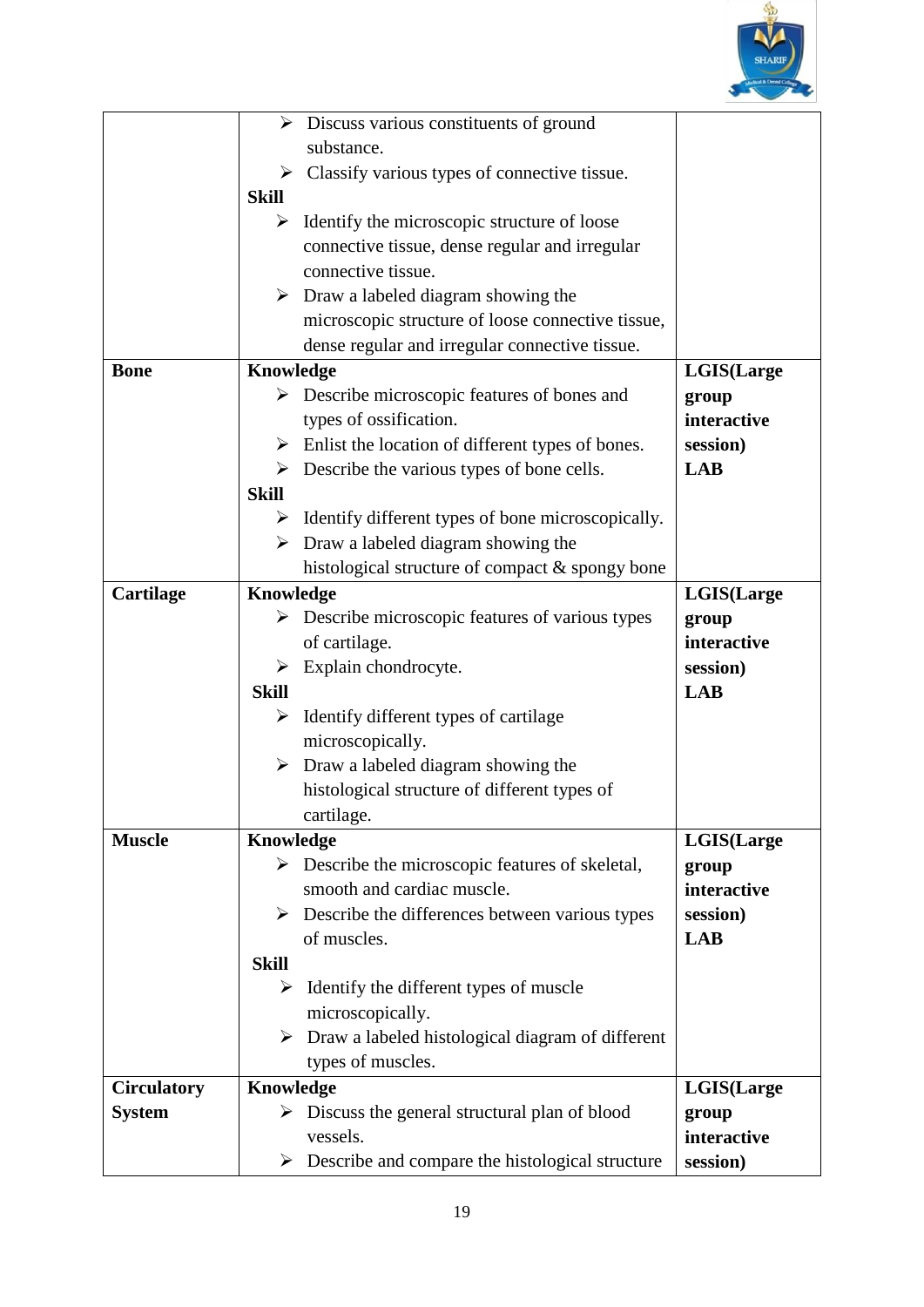

|                    | of:                                                                                                         | <b>LAB</b>        |
|--------------------|-------------------------------------------------------------------------------------------------------------|-------------------|
|                    | Elastic artery                                                                                              |                   |
|                    | Muscular artery                                                                                             |                   |
|                    | Arteriole                                                                                                   |                   |
|                    | Different types of Capillaries                                                                              |                   |
|                    | Venule                                                                                                      |                   |
|                    | Medium sized vein                                                                                           |                   |
|                    | Large vein                                                                                                  |                   |
|                    | <b>Skill</b>                                                                                                |                   |
|                    | Identify elastic artery, muscular artery and large<br>➤                                                     |                   |
|                    | vein under light microscope.                                                                                |                   |
|                    | $\triangleright$ Draw labeled diagram of various blood vessels.                                             |                   |
| <b>Immune</b>      | Knowledge                                                                                                   | <b>LGIS(Large</b> |
| <b>System</b>      | $\triangleright$ Enumerate the cells of immune system.                                                      | group             |
|                    | $\triangleright$ Describe the structure of primary and secondary                                            | interactive       |
|                    | lymph nodule.                                                                                               | session)          |
|                    | Describe the histological features of: Lymph<br>➤                                                           | <b>LAB</b>        |
|                    | node Thymus Spleen Tonsil.                                                                                  |                   |
|                    | <b>Skill</b>                                                                                                |                   |
|                    | Identify slides of lymph node, thymus, spleen<br>➤                                                          |                   |
|                    | and palatine tonsils under light microscope.                                                                |                   |
|                    | Draw labeled diagram of lymph node, thymus,<br>➤                                                            |                   |
|                    | spleen and palatine tonsils.                                                                                |                   |
| <b>Respiratory</b> | Knowledge                                                                                                   | <b>LGIS(Large</b> |
| system             | Enlist the main divisions of respiratory passage<br>➤                                                       | group             |
|                    | along with the structures constituting each.                                                                | interactive       |
|                    | $\triangleright$ Define respiratory and olfactory epithelium.<br>Describe the histological structure of the | session)          |
|                    | ➤                                                                                                           | LAB               |
|                    | following with the help of diagram:<br>Paranasal air sinuses                                                |                   |
|                    |                                                                                                             |                   |
|                    | Nasopharynx                                                                                                 |                   |
|                    | Larynx<br>Trachea                                                                                           |                   |
|                    |                                                                                                             |                   |
|                    | Lungs<br>Pleura                                                                                             |                   |
|                    | Differentiate various parts of bronchial tree on<br>➤                                                       |                   |
|                    | the basis of lining epithelium, presence of cilia,                                                          |                   |
|                    | glands, cartilage, smooth muscles, and elastic                                                              |                   |
|                    | fibers.                                                                                                     |                   |
|                    | <b>Skill</b>                                                                                                |                   |
|                    | Identify slides of epiglottis, larynx, trachea $\&$<br>➤                                                    |                   |
|                    | lungs under light microscope.                                                                               |                   |
|                    | Draw labeled diagram of epiglottis, larynx,<br>➤                                                            |                   |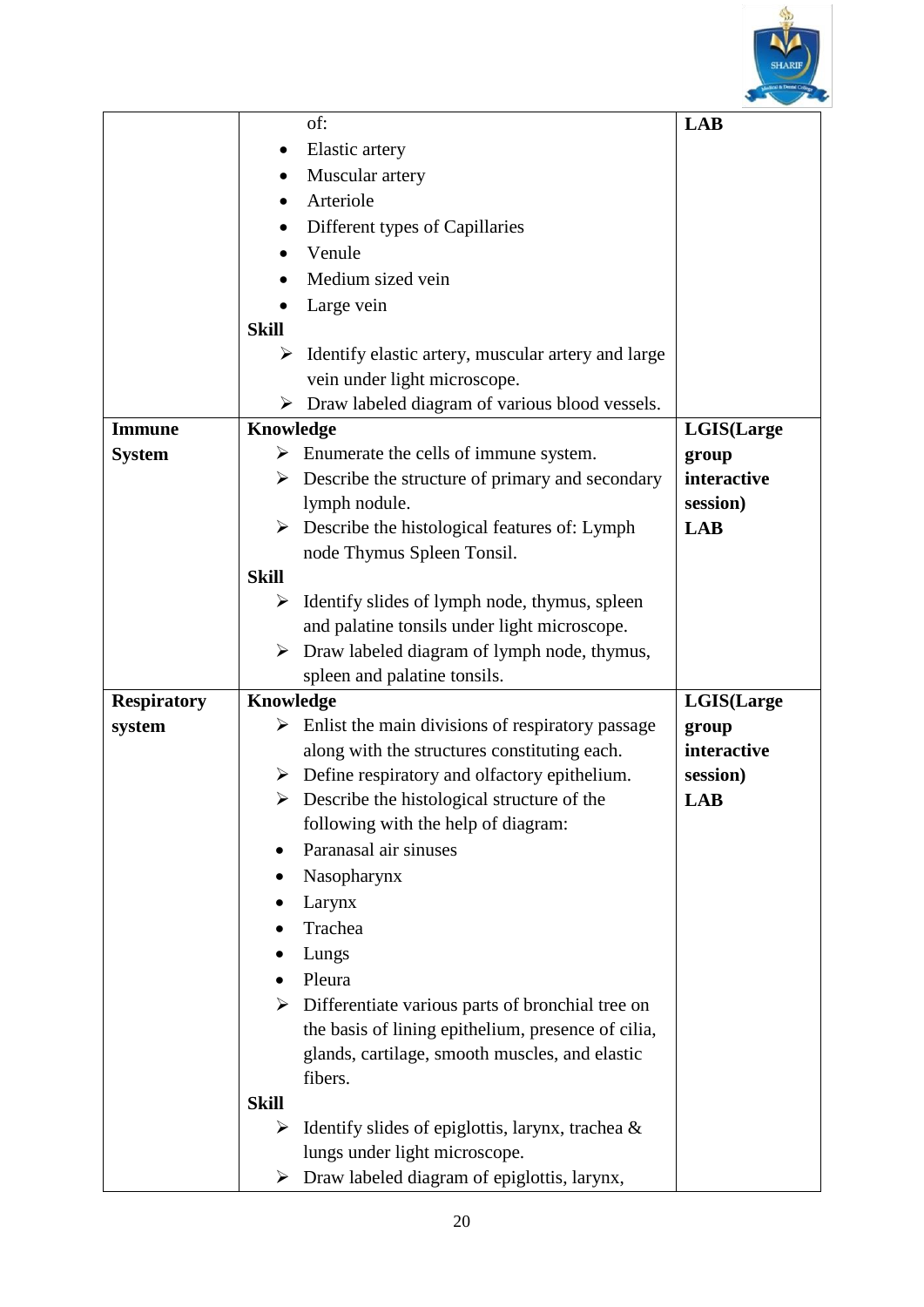

|                                   | trachea & lungs.                                                  |                      |
|-----------------------------------|-------------------------------------------------------------------|----------------------|
|                                   | Knowledge                                                         | LGIS(Large           |
| <b>Integumentary</b>              | Explain the histological structure of skin.<br>➤                  | group                |
| <b>System</b>                     | Explain the functions of skin.<br>➤                               | interactive          |
|                                   | Differentiate between thick & thin skin.<br>≻                     | session)             |
|                                   | Describe the structure of mammary gland.<br>➤                     | <b>LAB</b>           |
|                                   | <b>Skill</b>                                                      |                      |
|                                   | Identify slides of thick & thin skin and<br>➤                     |                      |
|                                   | mammary gland under light microscope.                             |                      |
|                                   | $\triangleright$ Draw labeled diagram of thick & thin skin and    |                      |
|                                   | mammary gland under light microscope.                             |                      |
| <b>Nervous</b>                    | Knowledge                                                         | LGIS(Large           |
| <b>System</b>                     | $\triangleright$ Describe the structure of neuron & glial cells.  | group                |
|                                   | Explain the various types of synapses.<br>➤                       | interactive          |
|                                   | Explain the structure of peripheral nerve.<br>➤                   | session)             |
|                                   | $\triangleright$ Explain the types of ganglia.                    | <b>LAB</b>           |
|                                   | Explain the histological structure of spinal cord,<br>➤           |                      |
|                                   | cerebellum and cerebrum and correlate it to the                   |                      |
|                                   | functions.                                                        |                      |
|                                   | <b>Skill</b>                                                      |                      |
|                                   | Identify peripheral nerve, ganglia, spinal cord,<br>➤             |                      |
|                                   | cerebral & cerebellar cortex microscopically.                     |                      |
|                                   | $\triangleright$ Draw a labeled diagram showing the               |                      |
|                                   | histological structure of peripheral nerve,                       |                      |
|                                   | ganglia, spinal cord, cerebral & cerebellar<br>cortex.            |                      |
|                                   |                                                                   |                      |
| <b>Digestive</b><br><b>System</b> | Knowledge<br>Define the epithelium lining the oral cavity,<br>➤   | LGIS(Large           |
|                                   | tongue, gums, hard and soft palate, pharynx and                   | group<br>interactive |
|                                   | lips                                                              | session)             |
|                                   | $\triangleright$ Discuss the histological structure of tongue and | <b>LAB</b>           |
|                                   | esophagus. Explain the transition in epithelial                   |                      |
|                                   | lining relative to their functions.                               |                      |
|                                   | $\triangleright$ Describe the histological structure of salivary  |                      |
|                                   | glands in the light of their functionality.                       |                      |
|                                   | <b>Skill</b>                                                      |                      |
|                                   | Identify, draw and label light microscopic<br>➤                   |                      |
|                                   | diagram of lip, tongue, esophagus and salivary                    |                      |
|                                   | glands.                                                           |                      |
| <b>Endocrine</b>                  | Knowledge                                                         | LGIS(Large           |
| <b>System</b>                     | Describe the histological structure and functions<br>➤            | group                |
|                                   | of Pituitary, Thyroid and Parathyroid gland.                      | interactive          |
|                                   | <b>Skill</b>                                                      | session)             |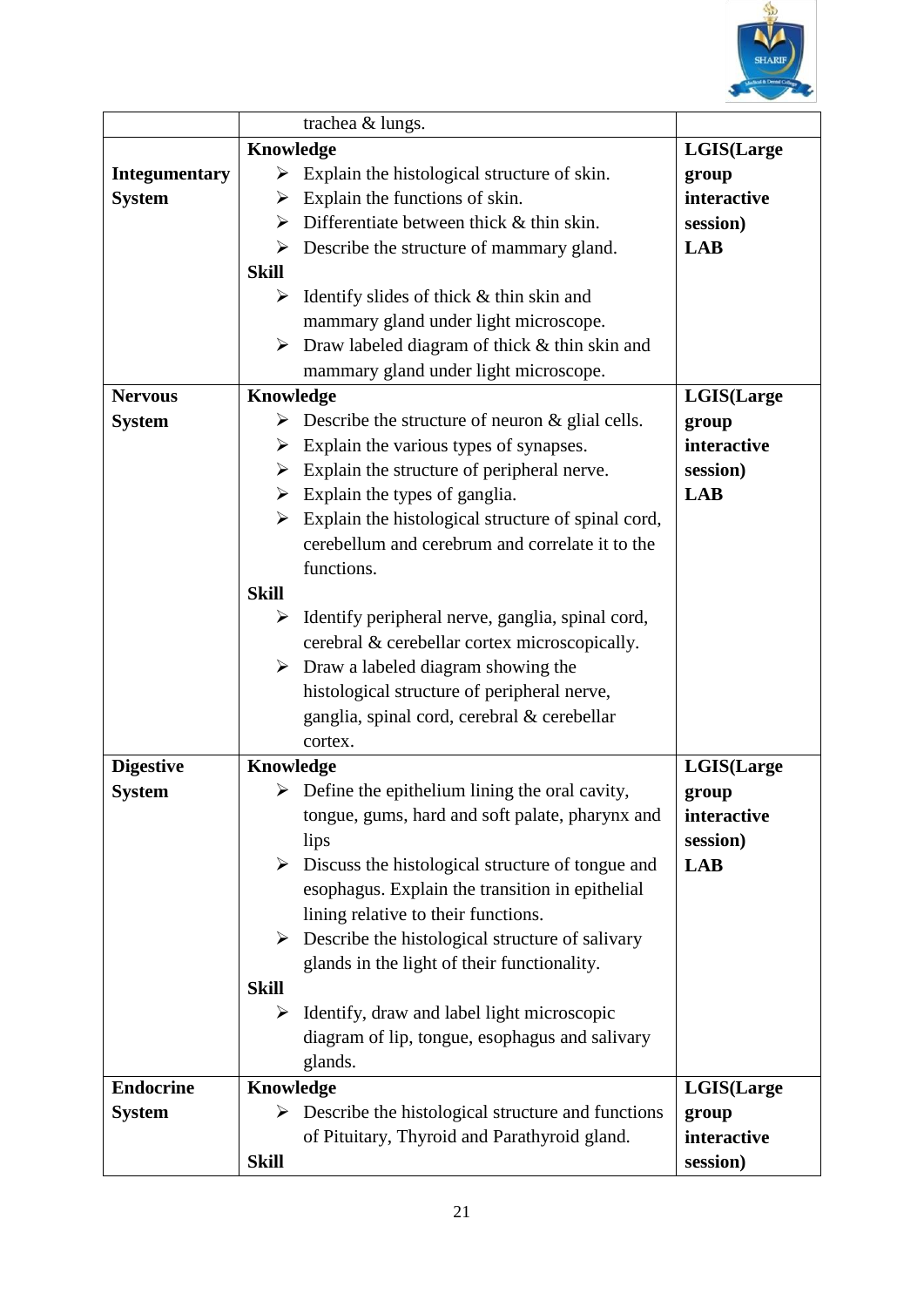

|                    | Identify, draw and label light microscopic                  | <b>LAB</b>  |
|--------------------|-------------------------------------------------------------|-------------|
|                    | diagram of pituitary gland, thyroid $\&$                    |             |
|                    | parathyroid glands.                                         |             |
| <b>Eye and Ear</b> | Knowledge                                                   | LGIS(Large  |
|                    | Describe the histological structure of various              | group       |
|                    | layers of eyeball with emphasis on cornea and               | interactive |
|                    | retina and give their functions related to their            | session)    |
|                    | structure. Describe the histological structure of           | <b>LAB</b>  |
|                    | external, middle and internal ear in detail;                |             |
|                    | correlate their functions to the structure.                 |             |
|                    | <b>Skill</b>                                                |             |
|                    | $\triangleright$ Identify, draw and label light microscopic |             |
|                    | diagram of eyelid, cornea & retina.                         |             |
|                    | Identify, draw and label light microscopic<br>➤             |             |
|                    | diagram of pinna.                                           |             |

| <b>Head &amp; Neck</b> |                                                                                                                                                                                                                                                                   |                     |  |  |  |
|------------------------|-------------------------------------------------------------------------------------------------------------------------------------------------------------------------------------------------------------------------------------------------------------------|---------------------|--|--|--|
| <b>Topic</b>           | <b>Learning Objectives</b>                                                                                                                                                                                                                                        | <b>MIT</b> (Mode of |  |  |  |
|                        | Students should be able to:                                                                                                                                                                                                                                       | information         |  |  |  |
|                        |                                                                                                                                                                                                                                                                   | transfer)           |  |  |  |
| <b>Skull</b>           | <b>Knowledge</b>                                                                                                                                                                                                                                                  | <b>SGD(Small</b>    |  |  |  |
| Norma verticalis,      | $\triangleright$ Describe the bones forming the anterior,                                                                                                                                                                                                         | group               |  |  |  |
| frontalis, lateralis,  | superior, lateral, posterior and basal view                                                                                                                                                                                                                       | discussion)/        |  |  |  |
| occipitalis, basalis   | of skull on the given bone.                                                                                                                                                                                                                                       | Demo                |  |  |  |
| <b>Cranial Cavity</b>  | Describe the bones forming the boundaries<br>➤<br>of orbit, nasal cavity and oral cavity and<br>mark their boundaries.                                                                                                                                            |                     |  |  |  |
|                        | $\triangleright$ Describe the bones forming the cranial<br>cavity.                                                                                                                                                                                                |                     |  |  |  |
|                        | <b>Skill</b>                                                                                                                                                                                                                                                      |                     |  |  |  |
|                        | Mark the main anatomical landmarks on<br>➤<br>norma occipitalis, verticals, lateralis,<br>frontalis & basalis.                                                                                                                                                    |                     |  |  |  |
|                        | $\triangleright$ Identify the boundaries of temporal,<br>infratemporal fossa and pterygopalatine<br>fossa on the given bone.<br>Identify the boundaries of anterior, middle<br>➤<br>& posterior cranial fossa and structures<br>passing through various foramina. |                     |  |  |  |
| <b>Scalp</b>           | <b>Knowledge</b>                                                                                                                                                                                                                                                  |                     |  |  |  |
|                        | $\triangleright$ Describe layers of scalp.                                                                                                                                                                                                                        | <b>SGD/Demo</b>     |  |  |  |

**Head AT 1**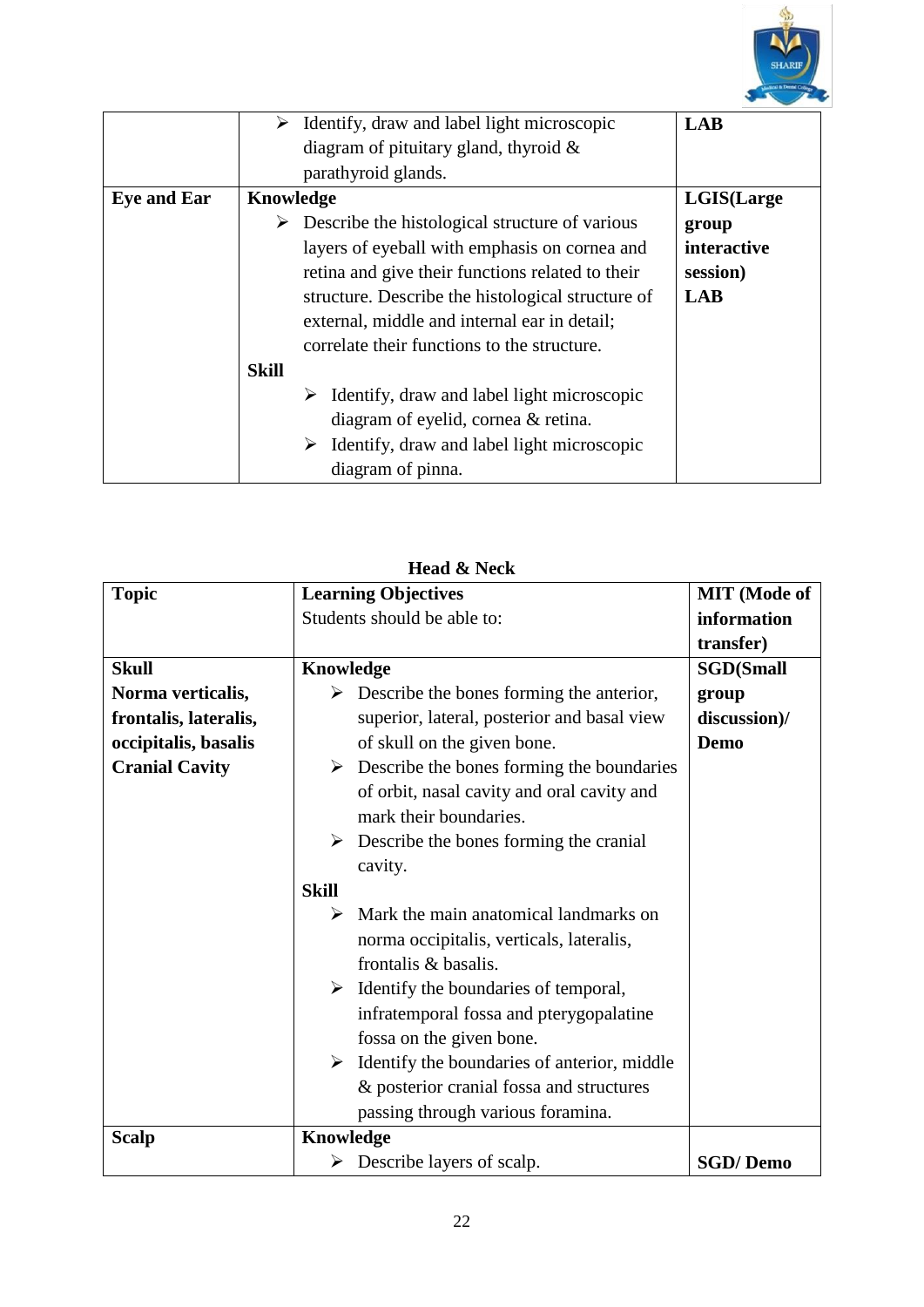

|                         |              | $\triangleright$ Describe the course of arteries, veins and |                 |
|-------------------------|--------------|-------------------------------------------------------------|-----------------|
|                         |              | nerves supplying the scalp with the help of                 |                 |
|                         |              | model.                                                      |                 |
|                         | ➤            | Describe the danger area of the scalp.                      |                 |
|                         | <b>Skill</b> |                                                             |                 |
|                         |              |                                                             |                 |
|                         | ➤            | Identify the course of arteries, veins and                  |                 |
|                         |              | nerves supplying the scalp with the help of                 |                 |
|                         |              | model & specimen.                                           |                 |
| Face                    | Knowledge    |                                                             | <b>SGD/Demo</b> |
|                         |              | $\triangleright$ Describe the anatomy of muscles of face    |                 |
|                         |              | along with their nerve supply with the help                 |                 |
|                         |              | of models.                                                  |                 |
|                         | $\bullet$    | Describe the course of arteries, veins and                  |                 |
|                         |              | nerves supplying the face with the help of                  |                 |
|                         |              | model.                                                      |                 |
|                         |              | Describe the features of facial infections                  |                 |
|                         |              | and cavernous sinus thrombosis.                             |                 |
|                         | <b>Skill</b> |                                                             |                 |
|                         | ➤            | Identify the course of arteries, veins and                  |                 |
|                         |              | nerves supplying the face with the help of                  |                 |
|                         |              | model & specimen.                                           |                 |
| <b>Trigeminal nerve</b> | ➤            | Trace the pathway of trigeminal nerve                       | <b>SGD/Demo</b> |
| <b>Facial nerve</b>     |              | from nucleus to target organs                               |                 |
|                         | $\bullet$    | Enumerate the divisions of trigeminal                       |                 |
|                         |              | nerve                                                       |                 |
|                         |              | Describe the features of trigeminal                         |                 |
|                         |              | neuralgia                                                   |                 |
|                         |              | $\triangleright$ Describe the pathway of mandibular nerve   |                 |
|                         |              | from nucleus to target organs                               |                 |
|                         |              | Describe the pathway of maxillary nerve                     |                 |
|                         |              | from nucleus to target organs                               |                 |
|                         | $\bullet$    | Describe the lesions of nerves with special                 |                 |
|                         |              | reference to infections of molar teeth                      |                 |
|                         | ➤            | Describe the course of facial nerve in face                 |                 |
|                         | $\bullet$    | Enumerate its branches                                      |                 |
|                         |              | Discuss the involvement of nuclei of facial                 |                 |
|                         |              | nerve in bell palsy                                         |                 |
|                         | $\bullet$    | Differentiate between upper and lower                       |                 |
|                         |              | motor neuron lesions                                        |                 |
| Salivary gland          | Knowledge    |                                                             | <b>SGD/Demo</b> |
|                         | ➤            | Enumerate salivary glands                                   |                 |
|                         |              | Describe the locations of major salivary                    |                 |
|                         |              | glands                                                      |                 |
|                         |              |                                                             |                 |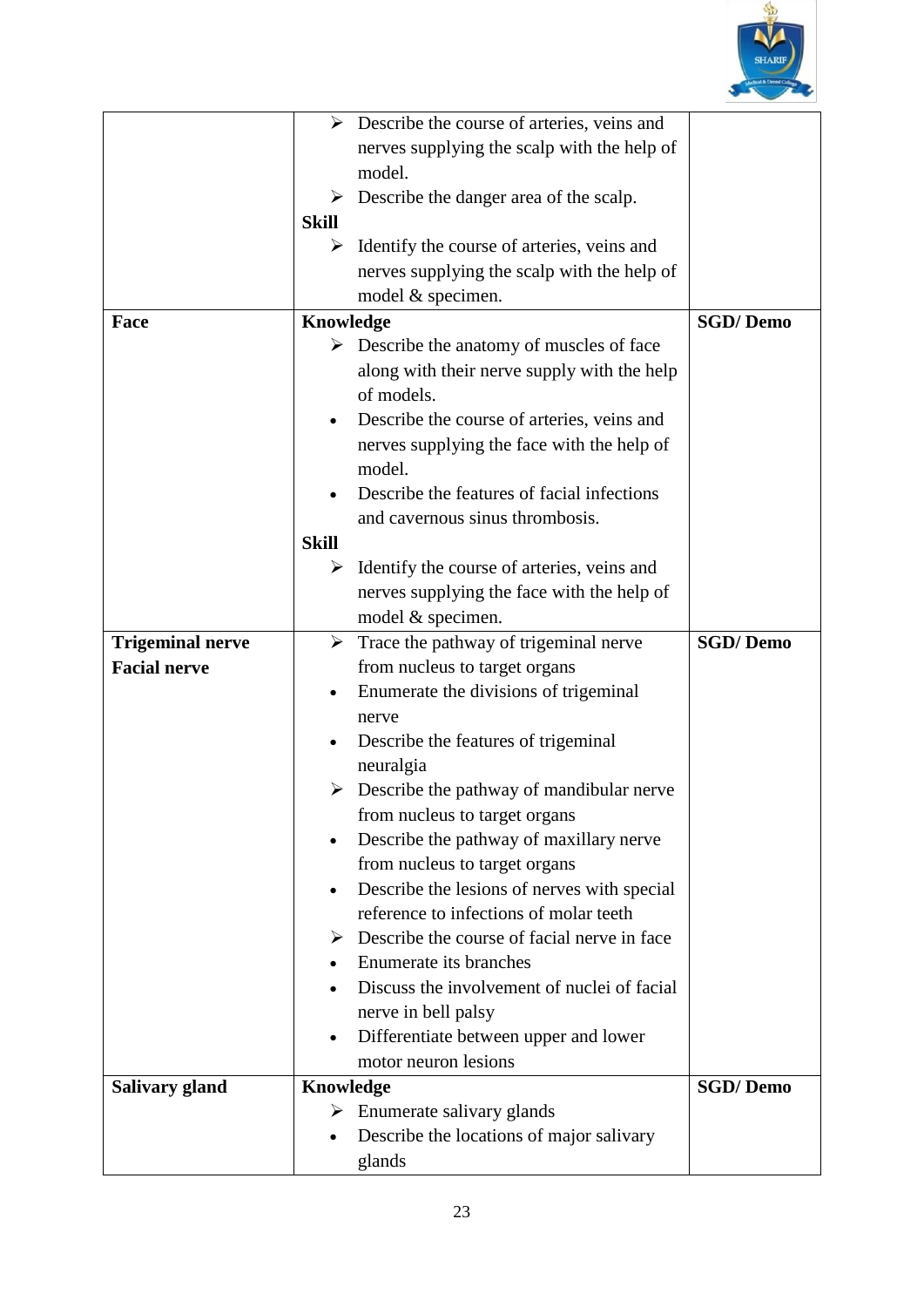

|                             | <b>Skill</b> |                                                        |                 |
|-----------------------------|--------------|--------------------------------------------------------|-----------------|
|                             |              | Trace the secretomotor nerve supply of                 |                 |
|                             |              | major salivary glands                                  |                 |
|                             |              | Describe the structures involved in parotid            |                 |
|                             |              | infections                                             |                 |
| Temporomandibular           | Knowledge    |                                                        | <b>SGD/Demo</b> |
| joint                       |              | Name the ligaments of TMJ.                             |                 |
|                             | $\bullet$    | Describe the movements of jaw at TMJ                   |                 |
|                             |              | with special reference to axis and muscles             |                 |
|                             |              | producing them.                                        |                 |
|                             | $\bullet$    | Describe the clinical signs of anterior                |                 |
|                             |              | dislocation of TMJ and explain the steps of            |                 |
|                             |              | its reduction.                                         |                 |
|                             | <b>Skill</b> |                                                        |                 |
|                             | $\bullet$    | Identify the type of TMJ.                              |                 |
|                             |              | Identify the articular surfaces of TMJ on a            |                 |
|                             |              | given model or dry bones.                              |                 |
| <b>Infratemporal region</b> | Knowledge    |                                                        | <b>SGD/Demo</b> |
|                             |              | Enlist the structures forming various                  |                 |
|                             |              | boundaries of infratemporal fossa.                     |                 |
|                             |              | Enlist the communications of                           |                 |
|                             |              | infratemporal fossa and the structures                 |                 |
|                             |              | traversing each.                                       |                 |
|                             |              | Enumerate the contents of infratemporal                |                 |
|                             |              | fossa. Discuss the relationships of various            |                 |
|                             |              | contents of infratemporal fossa.                       |                 |
|                             |              | Discuss the attachments, actions and nerve             |                 |
|                             |              | supply of muscles of mastication.                      |                 |
|                             | Skill        |                                                        |                 |
|                             |              | Identify the location of infratemporal fossa           |                 |
|                             |              | on a given model and skull.                            |                 |
| Deep cervical fascia        | Knowledge    |                                                        | <b>SGD/Demo</b> |
|                             |              | $\triangleright$ Enumerate the layers of deep cervical |                 |
|                             |              | fascia.                                                |                 |
|                             |              | Describe the attachments of investing,                 |                 |
|                             |              | pretracheal, and prevertebral layers of                |                 |
|                             |              | fascia.                                                |                 |
|                             |              | Describe the modification of prevertebral              |                 |
|                             |              | layer into axillary sheath.                            |                 |
|                             |              | Describe the formation of carotid sheath               |                 |
|                             |              | and its contents.                                      |                 |
|                             | ➤            | Describe the spaces within fascia.                     |                 |
|                             |              | Describe the clinical significance of                  |                 |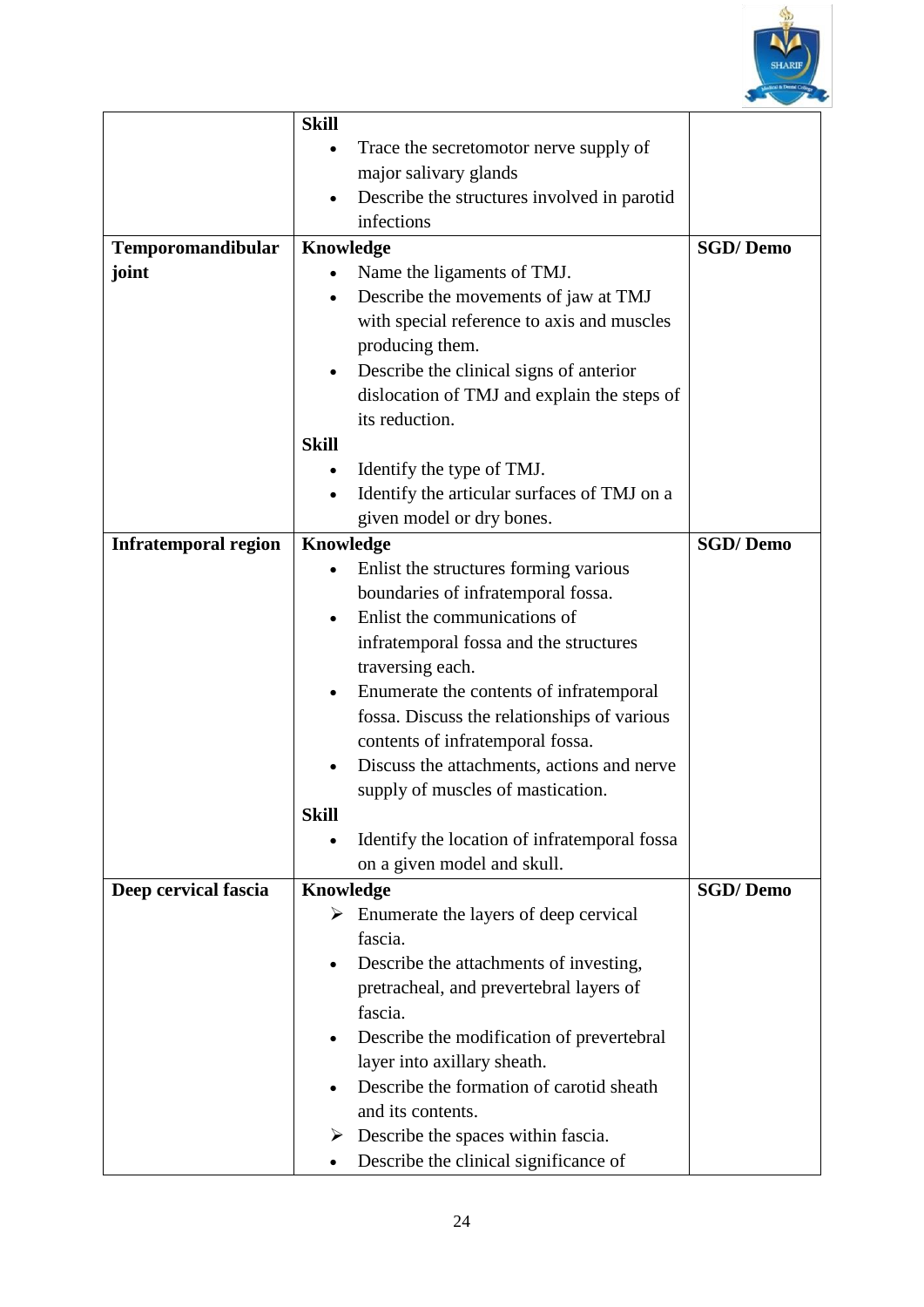

|                    |              | retropharyngeal space.                                         |                 |
|--------------------|--------------|----------------------------------------------------------------|-----------------|
|                    |              | Describe the relation of layers of fascia                      |                 |
|                    |              | and spread of infection.                                       |                 |
|                    | $\bullet$    | Describe the significance of merging of                        |                 |
|                    |              | carotid sheath with pretracheal layer of                       |                 |
|                    |              |                                                                |                 |
|                    |              | fascia to prevent spread of infections.                        |                 |
| Neck:              | Knowledge    |                                                                | <b>SGD/Demo</b> |
|                    |              | $\triangleright$ Describe the muscles of neck along with       |                 |
|                    |              | their nerve supply with the help of models.                    |                 |
|                    | $\bullet$    | Describe the features of torticollis.                          |                 |
|                    |              | $\triangleright$ Enumerate triangles of neck.                  |                 |
|                    |              | Describe the muscles forming the                               |                 |
|                    |              | boundaries of triangles.                                       |                 |
|                    |              | Describe the contents of triangles and their                   |                 |
|                    |              | importance.                                                    |                 |
|                    |              | Describe the lesions of the spinal                             |                 |
|                    |              | accessory nerve in posterior triangle.                         |                 |
|                    |              | $\triangleright$ Enumerate the main vessels in neck &          |                 |
|                    |              | describe the course and branches of main                       |                 |
|                    |              | vessels of neck.                                               |                 |
|                    |              | $\triangleright$ Describe the importance of monitoring         |                 |
|                    |              | jugular venous pulse in heart diseases.                        |                 |
|                    |              | Enumerate causes of prominence of                              |                 |
|                    |              | external jugular vein.                                         |                 |
|                    | <b>Skill</b> |                                                                |                 |
|                    | ➤            | Trace the course of glossopharyngeal                           |                 |
|                    |              | nerve, vagus nerve, accessory nerve and                        |                 |
|                    |              | hypoglossal nerve on the given model,                          |                 |
|                    |              | from nucleus to target organs.                                 |                 |
|                    | ≻            | Enumerate branches of each of the above                        |                 |
|                    |              | nerve                                                          |                 |
| <b>Oral cavity</b> | Knowledge    |                                                                | <b>SGD/Demo</b> |
|                    |              | $\triangleright$ Enumerate the vessels and verves              |                 |
|                    |              | supplying the oral cavity.                                     |                 |
|                    |              | $\triangleright$ Discuss clinical correlations of oral cavity. |                 |
|                    |              | Identify structures forming the boundaries                     |                 |
|                    |              | of oral cavity. Identify structures in the                     |                 |
|                    |              | floor of oral cavity with the help of                          |                 |
|                    |              | models.                                                        |                 |
|                    | <b>Skill</b> |                                                                |                 |
|                    | ➤            | Identify the structures forming the                            |                 |
|                    |              | boundaries of oral vestibule.                                  |                 |
| <b>Palate</b>      | Knowledge    |                                                                | <b>SGD/Demo</b> |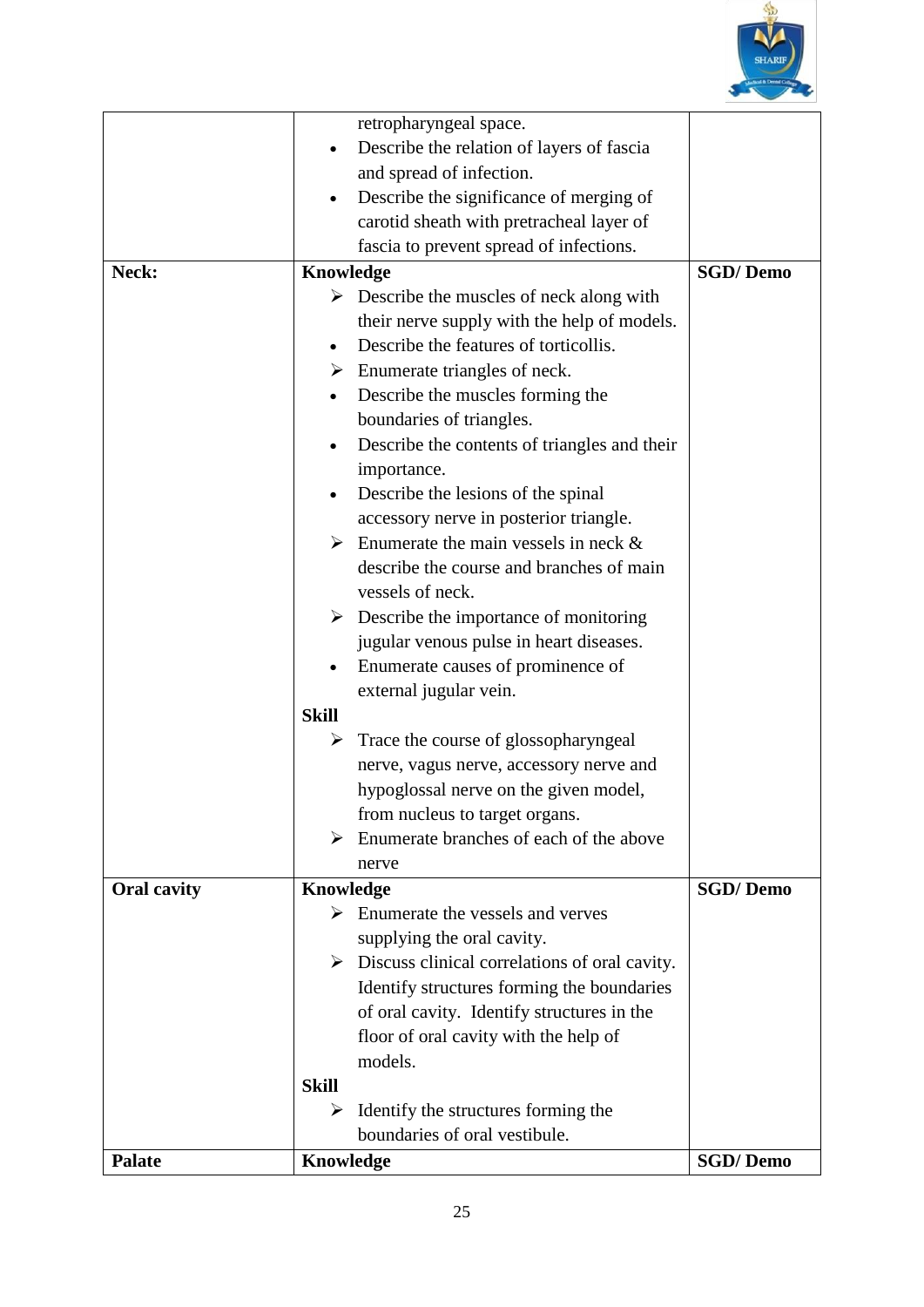

|                    | $\blacktriangleright$ | Enumerate muscles of soft palate on the                     |                 |
|--------------------|-----------------------|-------------------------------------------------------------|-----------------|
|                    |                       | model                                                       |                 |
|                    | ➤                     | Enumerate blood supply and nerve supply                     |                 |
|                    |                       | of soft palate.                                             |                 |
|                    | <b>Skill</b>          |                                                             |                 |
|                    | ➤                     | Identify the main features of hard palate                   |                 |
|                    |                       | and soft palate.                                            |                 |
|                    | ➤                     |                                                             |                 |
|                    |                       | Identify the main muscles forming the                       |                 |
|                    |                       | palatoglossal and palatopharyngeal arches                   |                 |
| <b>Tongue</b>      | Knowledge             |                                                             | <b>SGD/Demo</b> |
|                    |                       | $\triangleright$ Describe the gross features of parts of    |                 |
|                    |                       | tongue.                                                     |                 |
|                    |                       | $\triangleright$ Describe the blood supply, nerve supply,   |                 |
|                    |                       | lymphatic drainage of tongue.                               |                 |
|                    | ➤                     | Describe the movements of tongue.                           |                 |
| <b>Pharynx</b>     | Knowledge             |                                                             | <b>SGD/Demo</b> |
|                    |                       | $\triangleright$ Describe the following parts of pharynx on |                 |
|                    |                       | the given model.                                            |                 |
|                    |                       | Oropharynx                                                  |                 |
|                    |                       | Nasopharynx                                                 |                 |
|                    |                       | Laryngopharynx                                              |                 |
|                    | ➤                     | Describe muscles of pharynx.                                |                 |
|                    | ≻                     | Describe lymphoid tissue in the pharynx.                    |                 |
|                    | $\blacktriangleright$ | Describe the importance of structures                       |                 |
|                    |                       | passing through the spaces between                          |                 |
|                    |                       | muscles of pharynx while performing                         |                 |
|                    |                       | tonsillectomy.                                              |                 |
|                    |                       | $\triangleright$ Describe spread of infections from         |                 |
|                    |                       | nasopharynx to middle ear.                                  |                 |
|                    | ≻                     | Enumerate the main nerves in neck.                          |                 |
|                    | <b>Skill</b>          |                                                             |                 |
|                    | ➤                     | Trace the course of glossopharyngeal                        |                 |
|                    |                       | nerve, vagus nerve, accessory nerve and                     |                 |
|                    |                       | hypoglossal nerve on the given model,                       |                 |
|                    |                       | from nucleus to target organs.                              |                 |
|                    | ➤                     | Enumerate branches of each of the above                     |                 |
|                    |                       | nerve.                                                      |                 |
| Lymphatic drainage | Knowledge             |                                                             | <b>SGD/Demo</b> |
| of Head & Neck     |                       | $\triangleright$ Enumerate the groups of lymph of nodes     |                 |
|                    |                       | draining the neck.                                          |                 |
|                    | ➤                     | Describe their location and areas of                        |                 |
|                    |                       | drainage.                                                   |                 |
|                    | ➤                     | Describe the formation of jugular lymph                     |                 |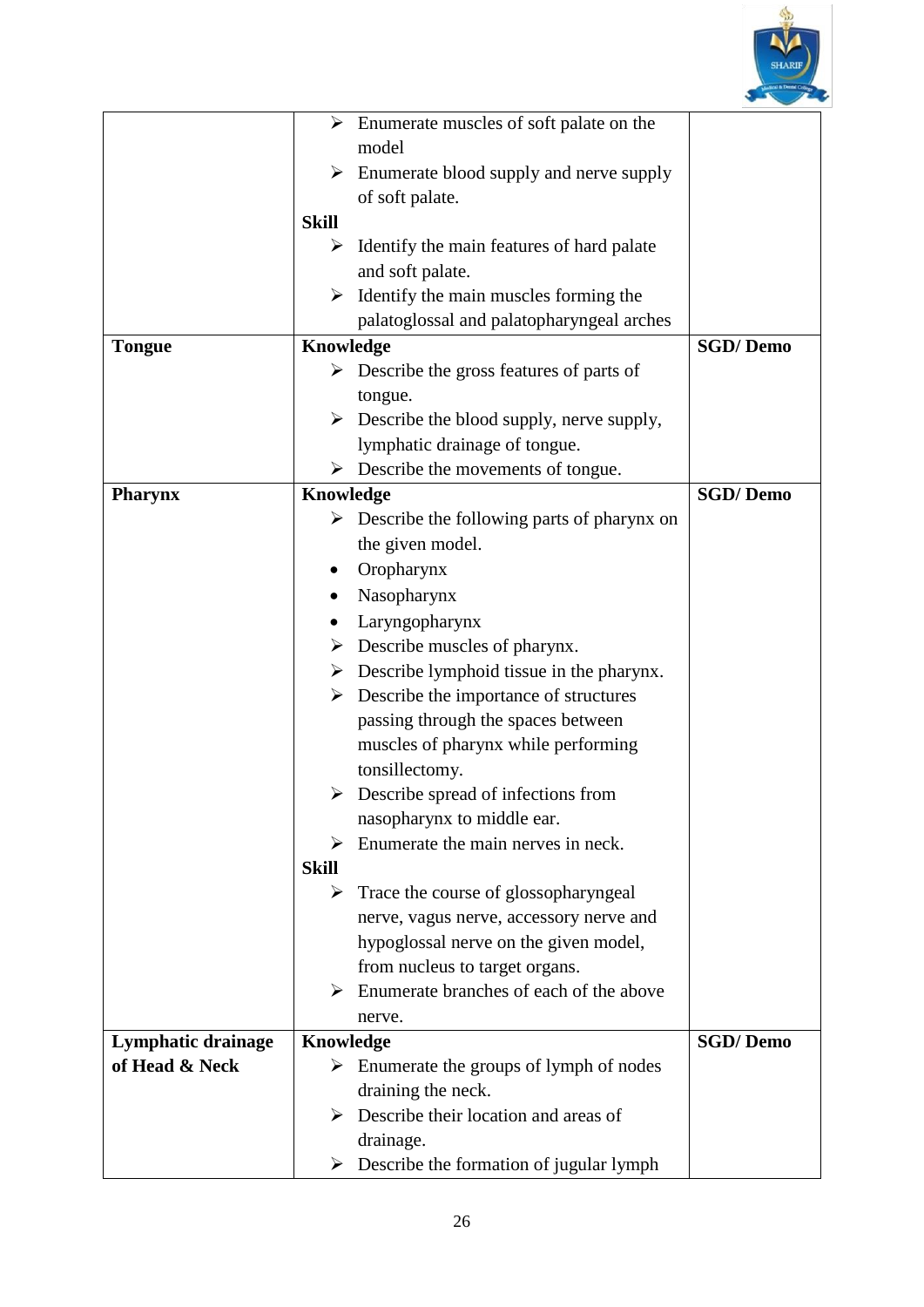

|                             |              | trunk.                                                                                              |                 |
|-----------------------------|--------------|-----------------------------------------------------------------------------------------------------|-----------------|
|                             | ➤            | Describe the clinical importance of                                                                 |                 |
|                             |              | lymphatic drainage of head and neck.                                                                |                 |
| Larynx                      | Knowledge    |                                                                                                     | <b>SGD/Demo</b> |
|                             |              | $\triangleright$ Explain the gross features of inlet of                                             |                 |
|                             |              | larynx, piriformfossa, laryngeal folds,                                                             |                 |
|                             |              | cavity of larynx.                                                                                   |                 |
|                             |              | $\triangleright$ Correlate the laryngeal anatomy to foreign                                         |                 |
|                             |              | bodies aspiration.                                                                                  |                 |
|                             | ➤            | Explain the gross features of intrinsic                                                             |                 |
|                             |              | muscles of larynx, extrinsic muscles of                                                             |                 |
|                             |              | larynx, movements of vocal folds.                                                                   |                 |
|                             | ➤            | Describe the cartilage involvement in                                                               |                 |
|                             |              | fractures of the laryngeal skeleton.                                                                |                 |
|                             | <b>Skill</b> |                                                                                                     |                 |
|                             | ➤            | Identify the gross features of                                                                      |                 |
|                             |              | cartilages of larynx                                                                                |                 |
|                             |              | membranes of larynx                                                                                 |                 |
|                             |              | Trace the course of following                                                                       |                 |
|                             |              | nerves of larynx                                                                                    |                 |
|                             |              | Internal laryngeal nerve                                                                            |                 |
|                             |              | External laryngeal nerve                                                                            |                 |
|                             |              |                                                                                                     |                 |
|                             |              | $\bullet$                                                                                           |                 |
| Ear                         |              | Inferior laryngeal nerve                                                                            |                 |
|                             | Knowledge    |                                                                                                     | <b>SGD/Demo</b> |
| Vestibulo-cochlear<br>nerve |              | $\triangleright$ Describe the gross anatomical features of                                          |                 |
|                             |              | external ear Auricle External auditory<br>meatus.                                                   |                 |
|                             |              |                                                                                                     |                 |
|                             |              | $\triangleright$ Describe the blood supply, nerve supply<br>and lymphatic drainage of external ear. |                 |
|                             |              |                                                                                                     |                 |
|                             |              | $\triangleright$ Correlate the significance of straightening<br>the auditory canal during clinical  |                 |
|                             |              | examination with the anatomical structure                                                           |                 |
|                             |              | of canal.                                                                                           |                 |
|                             |              | $\triangleright$ Describe the gross anatomical features of                                          |                 |
|                             |              | middle ear.                                                                                         |                 |
|                             |              | $\triangleright$ Describe the structures forming the walls                                          |                 |
|                             |              | of middle ear cavity on the given model.                                                            |                 |
|                             | ➤            | Describe the contents of middle ear cavity                                                          |                 |
|                             | <b>Skill</b> |                                                                                                     |                 |
|                             | ➤            | Identify the parts of ear ossicles on the                                                           |                 |
|                             |              | given model                                                                                         |                 |
|                             | Knowledge    |                                                                                                     |                 |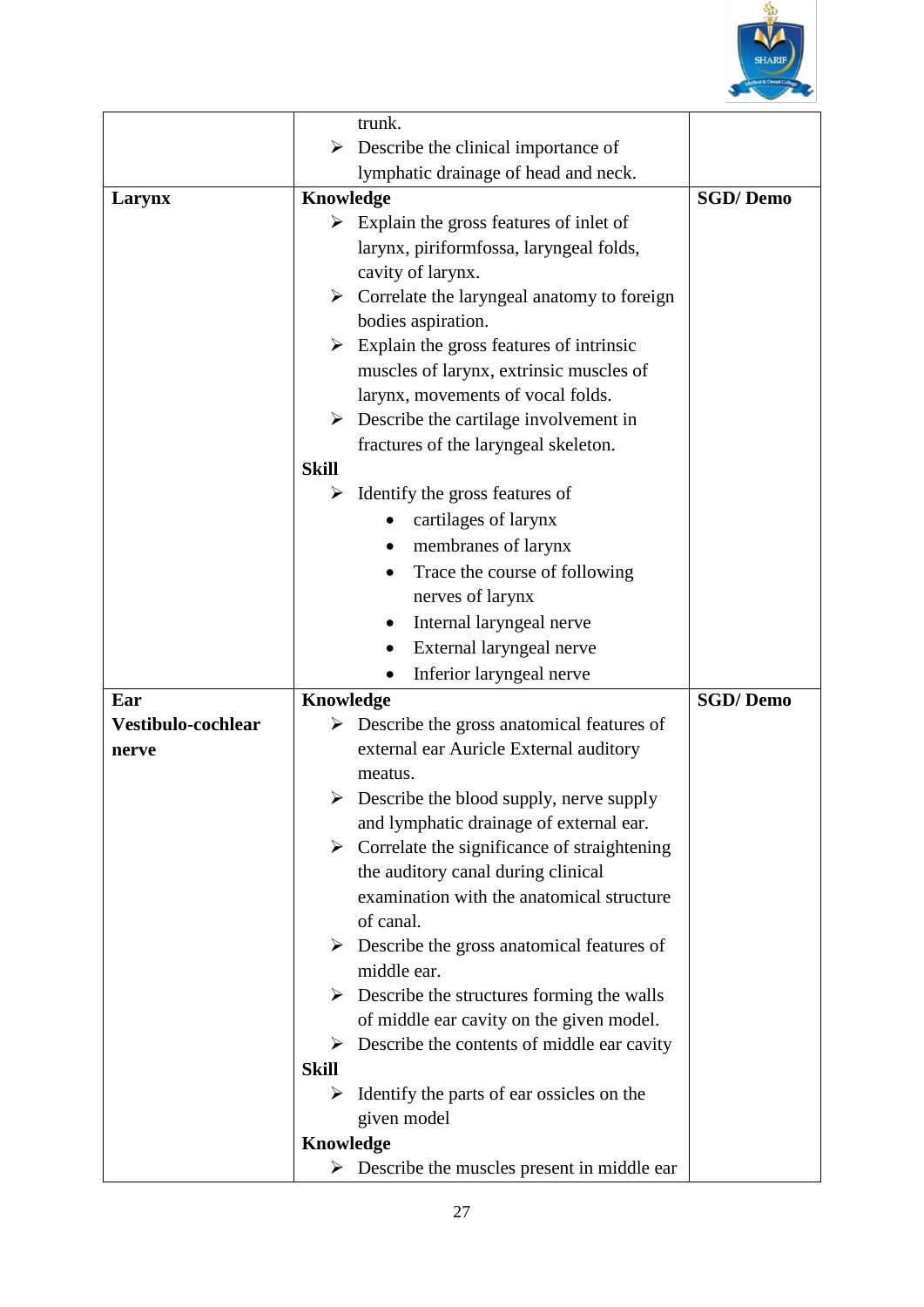

|                             |                  | cavity                                                       |                 |
|-----------------------------|------------------|--------------------------------------------------------------|-----------------|
|                             |                  | $\triangleright$ Describe the gross features of auditory     |                 |
|                             |                  | tube                                                         |                 |
|                             |                  | $\triangleright$ Describe the nerve supply of auditory tube  |                 |
|                             |                  | $\triangleright$ Discuss the clinical coordates related with |                 |
|                             |                  | ear                                                          |                 |
|                             | <b>Skill</b>     |                                                              |                 |
|                             |                  | $\triangleright$ Identify the parts of bony labyrinth on the |                 |
|                             |                  | given model                                                  |                 |
|                             |                  | $\triangleright$ Identify the parts of membranous labyrinth  |                 |
|                             |                  | on the given model                                           |                 |
|                             |                  | $\triangleright$ Identify the parts of cochlea of semi-      |                 |
|                             |                  | circular canal on the given model.                           |                 |
|                             | <b>Knowledge</b> |                                                              |                 |
|                             |                  | $\triangleright$ Describe the gross features of bony         |                 |
|                             |                  | labyrinth                                                    |                 |
|                             |                  | $\triangleright$ Describe the gross features of membranous   |                 |
|                             |                  | labyrinth.                                                   |                 |
|                             |                  | $\triangleright$ Describe the orientation of semicircular    |                 |
|                             |                  | canals and ducts within the inner ear.                       |                 |
|                             |                  | $\triangleright$ Describe the gross features of internal     |                 |
|                             |                  | acoustic meatus.                                             |                 |
|                             |                  | $\triangleright$ Describe anatomical structures involved in  |                 |
|                             |                  | perforation of tympanic membrane.                            |                 |
|                             |                  | $\triangleright$ Discuss the consequences of damage to       |                 |
|                             |                  | vestibulocochlear nerve.                                     |                 |
|                             | <b>Skill</b>     |                                                              |                 |
|                             | ➤                | Trace the course of vestibulocochlear                        |                 |
|                             |                  | nerve in the inner ear on the given model.                   |                 |
|                             | ➤                | Identify the area of supply of vestibular                    |                 |
|                             |                  | nerve on the given model.                                    |                 |
|                             |                  | $\triangleright$ Identify the area of supply of cochlear     |                 |
|                             |                  | nerve.                                                       |                 |
|                             | ➤                | Identify the gross features of                               |                 |
|                             |                  | vestibulocochlear ganglion on model.                         |                 |
| Orbit                       | Knowledge        |                                                              | <b>SGD/Demo</b> |
| <b>Extraoccular muscles</b> |                  | $\triangleright$ Describe the bony orbit                     |                 |
| Occulomotor,                | ➤                | Enlist the structures present in the orbit.                  |                 |
| <b>Trochlear</b>            | ➤                | Describe gross features of eye lids.                         |                 |
| <b>&amp;Abducent nerves</b> | ➤                | Describe the attachment of muscles of                        |                 |
|                             |                  | eyelid.                                                      |                 |
|                             |                  | $\triangleright$ Describe the attachment of orbital septum.  |                 |
|                             | ➤                | Describe the distribution of Blood Vessels                   |                 |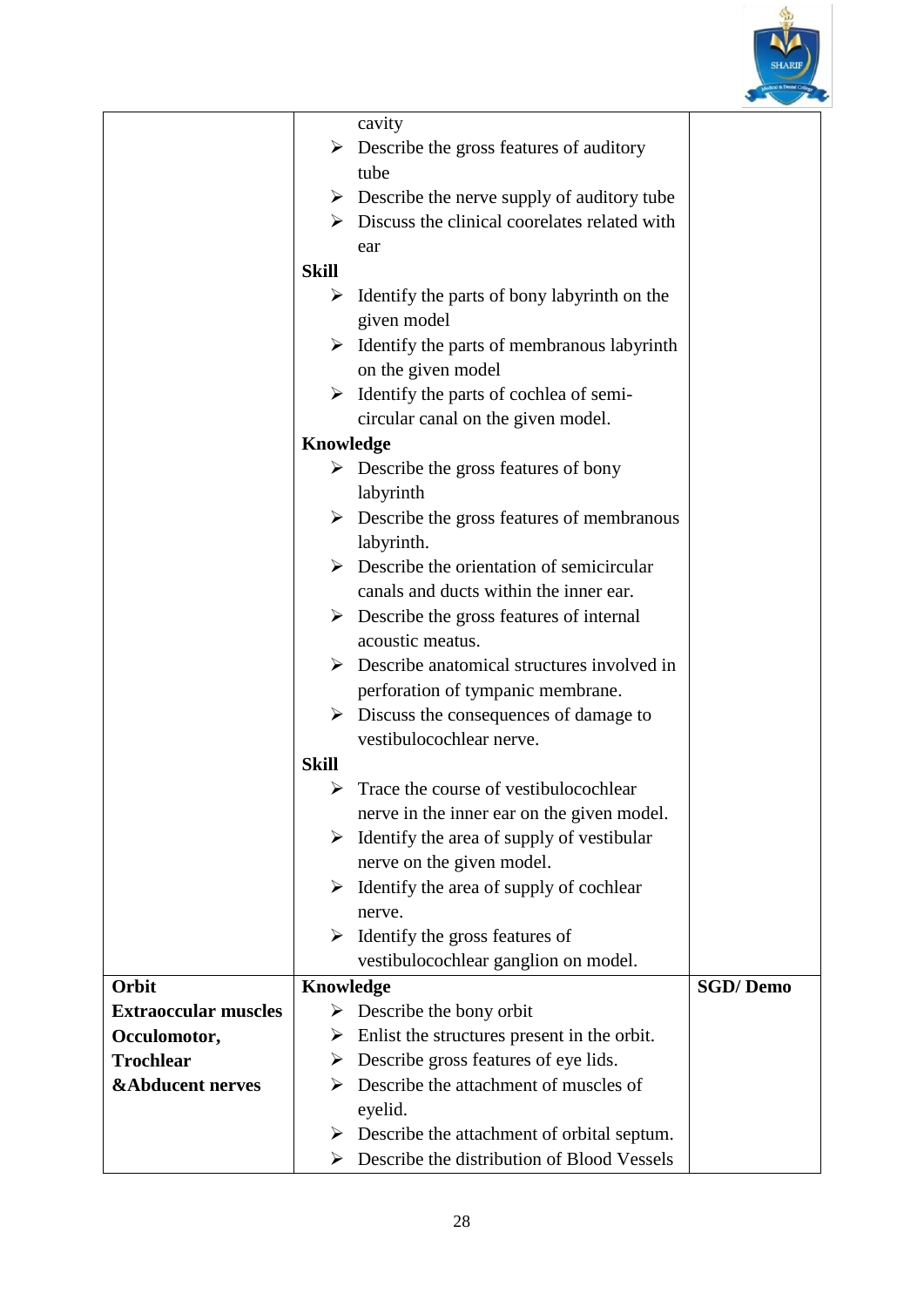

|                           |              | and Lymph Vessels of the Orbit.                                                     |                 |
|---------------------------|--------------|-------------------------------------------------------------------------------------|-----------------|
|                           | ➤            | Describe the anatomical structures                                                  |                 |
|                           |              | involved Inflammation of the Palpebral                                              |                 |
|                           |              | Glands.                                                                             |                 |
|                           |              | $\triangleright$ Describe the extraocular muscles of eye.                           |                 |
|                           |              | $\triangleright$ Describe the movements of eyeball.                                 |                 |
|                           |              | $\triangleright$ Correlate the anatomical lesions in nuclei                         |                 |
|                           |              |                                                                                     |                 |
|                           |              | of nerve supplying the extraocular muscles<br>with the loss of function in muscles. |                 |
|                           |              |                                                                                     |                 |
|                           |              | $\triangleright$ Describe the origin course and distribution                        |                 |
|                           |              | of occulomotor, trochlear and abducent                                              |                 |
|                           |              | nerves.                                                                             |                 |
| <b>Lacrimal apparatus</b> | Knowledge    |                                                                                     | <b>SGD/Demo</b> |
|                           | ➤            | Enumerate the structures forming lacrimal                                           |                 |
|                           |              | apparatus.                                                                          |                 |
|                           |              | $\triangleright$ Describe the gross features of each part of                        |                 |
|                           |              | lacrimal apparatus.                                                                 |                 |
|                           | ➤            | Describe the nerve supply of lacrimal                                               |                 |
|                           |              | apparatus.                                                                          |                 |
|                           |              | $\triangleright$ Discuss its clinical applied.                                      |                 |
| <b>Eyeball</b>            | Knowledge    |                                                                                     | <b>SGD/Demo</b> |
| <b>Optic nerve</b>        |              | $\triangleright$ Describe the coats and parts of eyeball and                        |                 |
|                           |              | discuss the blood supply and verve supply                                           |                 |
|                           |              | of eyeball.                                                                         |                 |
|                           |              | $\triangleright$ Describe the formation of olfactory bulb                           |                 |
|                           |              | and optic tract.                                                                    |                 |
|                           | <b>Skill</b> |                                                                                     |                 |
|                           | ➤            | Trace the pathway of optic nerve from                                               |                 |
|                           |              | nucleus to target organs.                                                           |                 |
| <b>Nose</b>               | Knowledge    |                                                                                     | <b>SGD/Demo</b> |
| <b>Olfactory nerve</b>    |              | $\triangleright$ Describe the structure of external nose and                        |                 |
|                           |              | nasal cavity.                                                                       |                 |
|                           |              | $\triangleright$ Describe the concha and meatus in the                              |                 |
|                           |              | lateral wall.                                                                       |                 |
|                           |              |                                                                                     |                 |
|                           |              | $\triangleright$ Enumerate the sinuses opening in them.                             |                 |
|                           |              | $\triangleright$ Discuss anatomical structures involved in                          |                 |
|                           |              | nasal fractures.                                                                    |                 |
|                           |              | $\triangleright$ Correlate the anatomical structure of nasal                        |                 |
|                           |              | mucosa with clinical manifestations of                                              |                 |
|                           |              | rhinitis.                                                                           |                 |
|                           | <b>Skill</b> |                                                                                     |                 |
|                           | ➤            | Trace the pathway of Olfactory nerve form                                           |                 |
|                           |              | nucleus to target organs on a model.                                                |                 |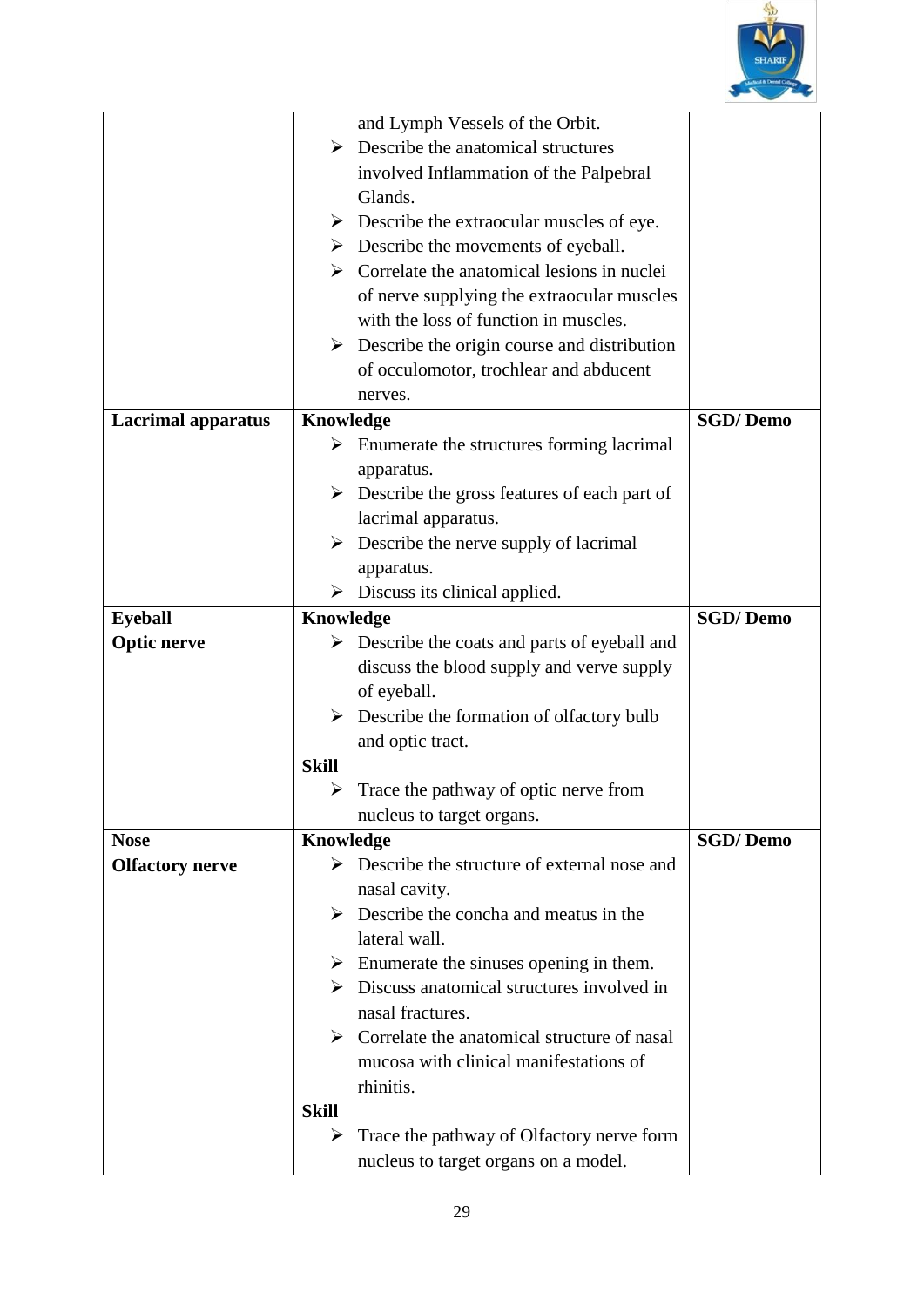

| <b>Paranasal sinuses</b> | Knowledge                                                                    | <b>SGD/Demo</b> |
|--------------------------|------------------------------------------------------------------------------|-----------------|
|                          | $\triangleright$ Describe the gross features of paranasal                    |                 |
|                          | sinuses.                                                                     |                 |
|                          | $\triangleright$ Describe infections of sinuses.                             |                 |
|                          | $\triangleright$ Describe the Drainage of mucus in relation<br>to sinusitis. |                 |
|                          | $\triangleright$ Describe the Function of Paranasal<br>Sinuses.              |                 |
|                          | $\triangleright$ Discuss the anatomical structures involved                  |                 |
|                          | in sinusitis with special reference to                                       |                 |
|                          | clinical consequences of infections of the                                   |                 |
|                          | ethmoidal cells of the ethmoidal sinuses.                                    |                 |
| <b>Cranial nerves</b>    | <b>Knowledge</b>                                                             | <b>SGD/Demo</b> |
|                          | $\triangleright$ Discuss the intracranial and extra cranial                  |                 |
|                          | course of all cranial nerves.                                                |                 |
|                          | $\triangleright$ Discuss clinical correlations and                           |                 |
|                          | examination of all cranial nerves.                                           |                 |
| Imaging of Head &        | <b>Skill</b>                                                                 | <b>SGD/Demo</b> |
| <b>Neck</b>              | Identify the bones forming skeleton of<br>➤                                  |                 |
|                          | head on radiograph.                                                          |                 |
|                          | $\triangleright$ Identify boundaries of orbit & paranasal                    |                 |
|                          | sinuses on radiograph.                                                       |                 |
| <b>Surface Marking</b>   | <b>Skill</b>                                                                 | <b>SGD/Demo</b> |
|                          | Mark the main vessels of head & neck on<br>≻                                 |                 |
|                          | the given subject.                                                           |                 |

### **Brain & Neuroanatomy**

| <b>Topic</b>       | <b>Learning Objectives</b>                                      | <b>MIT</b> (Mode |
|--------------------|-----------------------------------------------------------------|------------------|
|                    | Students should be able to:                                     | оf               |
|                    |                                                                 | information      |
|                    |                                                                 | transfer)        |
| <b>Introductio</b> | Knowledge                                                       | <b>SGD(Small</b> |
| n to               | Describe the divisions of the nervous system and<br>➤           | group            |
| <b>Nervous</b>     | their components and briefly describe how they                  | discussion)/     |
| <b>System</b>      | function.                                                       | Demo             |
|                    | $\triangleright$ Enumerate structures within spinal and cranial |                  |
|                    | cavities                                                        |                  |
|                    | Define ventricles and CSF.<br>➤                                 |                  |
|                    | Define coverings of brain and spinal cord.<br>➤                 |                  |
| Meninges &         | Knowledge                                                       | <b>SGD/Demo</b>  |
| venous             | Identify meninges of brain on the given model<br>➤              |                  |
| sinuses of         | Describe the dural reflections with special emphasis<br>➤       |                  |
| <b>Brain</b>       | on tentorium cerebelli and falx cerebri.                        |                  |
|                    | Explain the features of spaces within meninges.                 |                  |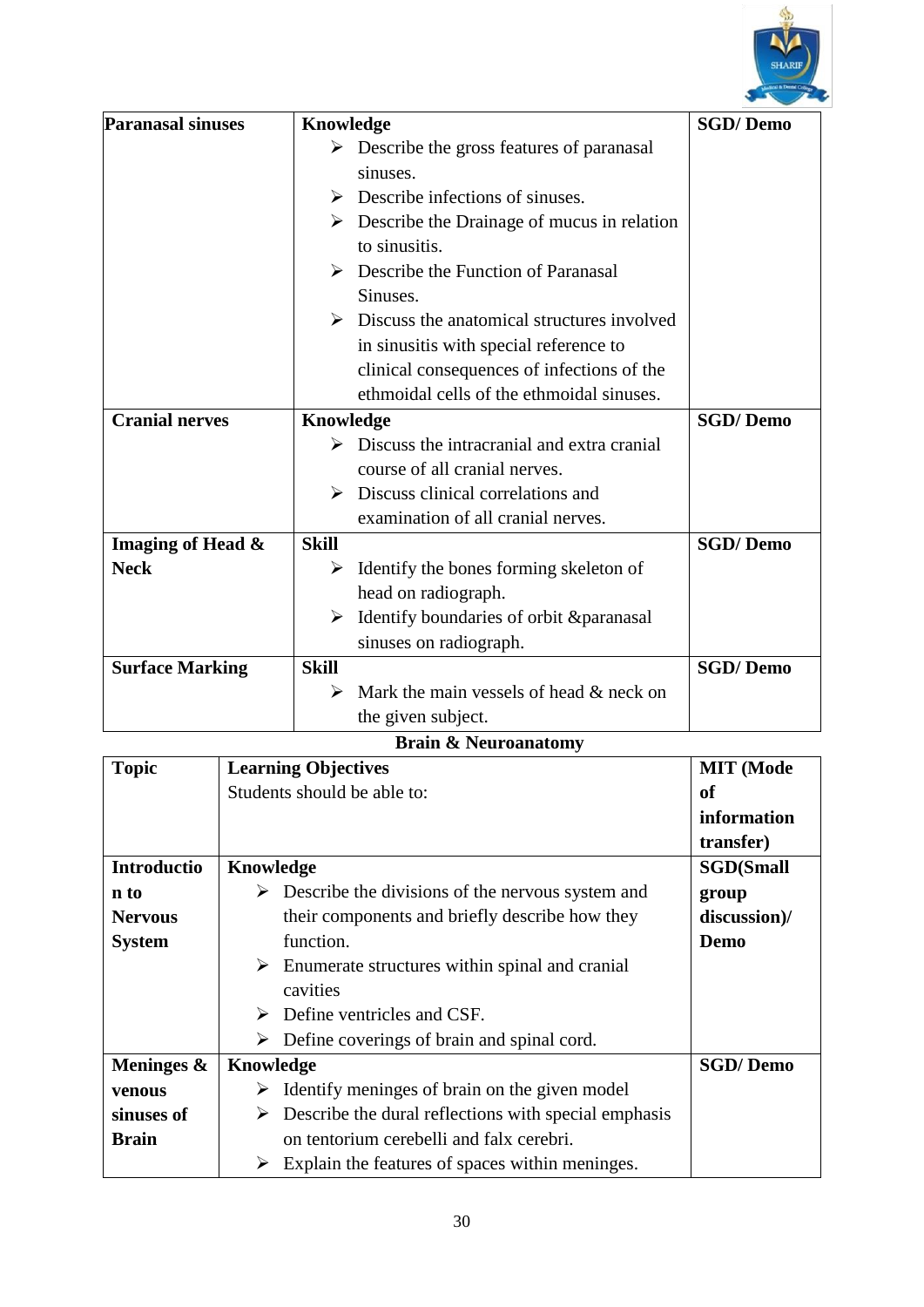

|                     | ➤         | Define Meningitis.                                                      |                 |
|---------------------|-----------|-------------------------------------------------------------------------|-----------------|
|                     | ➤         | Explain the structures encountered during lumbar                        |                 |
|                     |           | puncture                                                                |                 |
|                     |           | $\triangleright$ Enumerate the nerves and blood vessels supplying       |                 |
|                     |           | the meninges.                                                           |                 |
|                     |           | Describe the attachments of meninges with the help                      |                 |
|                     |           | of dissection.                                                          |                 |
|                     | ➤         | Demonstrate the supratentorial and infratentorial                       |                 |
|                     |           | compartments of tentorium cerebelli with the help of                    |                 |
|                     |           | dissection.                                                             |                 |
|                     |           | $\triangleright$ Describe the extradural and subdural hematoma.         |                 |
|                     |           | $\triangleright$ Explain the attachments of dural venous sinuses of     |                 |
|                     |           | brain with the help of diagrams.                                        |                 |
|                     | ➤         | Describe the important relations with the help of                       |                 |
|                     |           | diagrams.                                                               |                 |
|                     | ➤         | Discuss the importance of facial vein connection                        |                 |
|                     |           | with dural venous sinuses.                                              |                 |
| <b>Structure of</b> | Knowledge |                                                                         | <b>SGD/Demo</b> |
| spinal cord,        |           | $\triangleright$ Describe the structure of spinal cord.                 |                 |
| ascending $\&$      |           | $\triangleright$ Describe the structure of gray matter and white        |                 |
| descending          |           | matter in spinal cord.                                                  |                 |
| tracts of           |           | $\triangleright$ Enumerate the major ascending and descending           |                 |
| spinal cord         |           | tracts of spinal cords. Describe the pathways for                       |                 |
|                     |           | superficial and deep sensations.                                        |                 |
|                     |           | $\triangleright$ Describe the effects of lesions of section of spinal   |                 |
|                     |           | cord.                                                                   |                 |
|                     | ➤         | Outline the pathways of voluntary movements.                            |                 |
|                     |           | $\triangleright$ Describe the location of first, second and third order |                 |
|                     |           | neurons.                                                                |                 |
| <b>Structure of</b> | Knowledge |                                                                         | <b>SGD/Demo</b> |
| <b>Brainstem</b>    | ➤         | Describe gross features of medulla on a given model.                    |                 |
|                     | ➤         | Describe the internal structure of medulla with the                     |                 |
|                     |           | help of different cross sections.                                       |                 |
|                     |           | $\triangleright$ Correlate the significance of raised pressure in       |                 |
|                     |           | posterior cranial fossa to its effects on medulla                       |                 |
|                     |           | oblongata.                                                              |                 |
|                     |           | $\triangleright$ Discuss nuclei of cranial nerves present in medulla.   |                 |
|                     |           | $\triangleright$ Describe clinical correlations of medulla.             |                 |
|                     |           | $\triangleright$ Explain the internal structure of Pons with cross      |                 |
|                     |           | sections at different levels.                                           |                 |
|                     |           | $\triangleright$ Discuss nuclei of cranial nerves lying in pons.        |                 |
|                     |           | $\triangleright$ Discuss the anatomical structures involved in Pontine  |                 |
|                     |           | hemorrhage.                                                             |                 |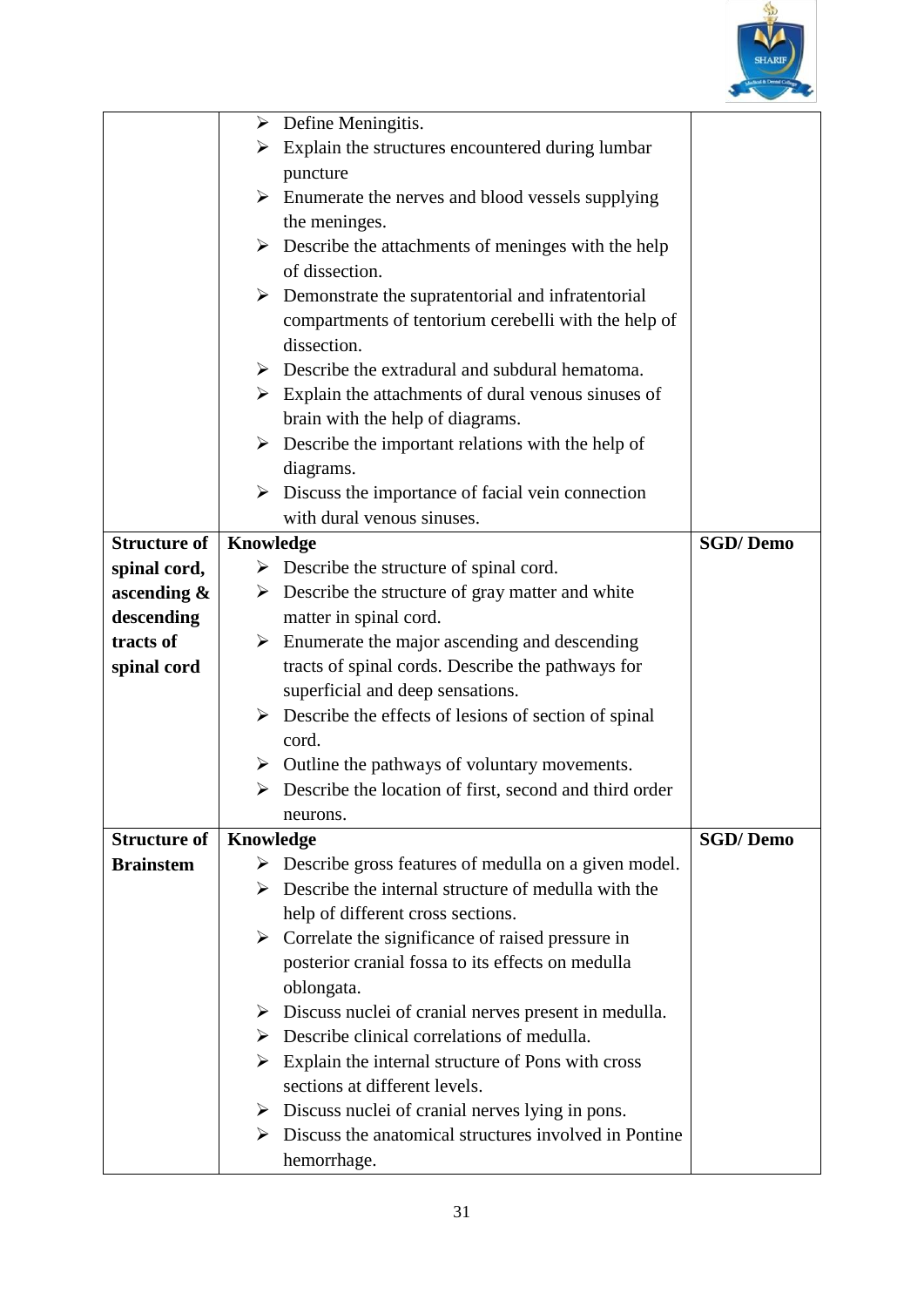

|                     | Describe the internal structure of midbrain with cross<br>➤             |                 |  |
|---------------------|-------------------------------------------------------------------------|-----------------|--|
|                     | sections at different levels.                                           |                 |  |
|                     | $\triangleright$ Discuss nuclei of cranial nerves lying in midbrain.    |                 |  |
|                     | $\triangleright$ Enumerate the clinical consequences of trauma to       |                 |  |
|                     | midbrain.                                                               |                 |  |
|                     | <b>Skill</b>                                                            |                 |  |
|                     | Identify the gross features of medulla, pons $\&$<br>➤                  |                 |  |
|                     | midbrain on a given model & specimen.                                   |                 |  |
| <b>Cerebellum</b>   | Knowledge                                                               | <b>SGD/Demo</b> |  |
|                     | $\triangleright$ Describe the gross features of cerebellum on the       |                 |  |
|                     | given model.                                                            |                 |  |
|                     | Explain the cerebellar nuclei and their connection<br>➤                 |                 |  |
|                     | with other parts of brain. afferent fibers and efferent                 |                 |  |
|                     | fibers.                                                                 |                 |  |
|                     | Discuss the effect of lesions of cerebellum on<br>$\blacktriangleright$ |                 |  |
|                     | voluntary movements.                                                    |                 |  |
| <b>Cerebrum</b>     | <b>SGD/Demo</b><br>Knowledge                                            |                 |  |
|                     | Correlate the anatomical lesions of nuclei of<br>➤                      |                 |  |
|                     | thalamus and hypothalamus with the clinical                             |                 |  |
|                     | conditions like diabetes inspidus and obesity.                          |                 |  |
|                     | Describe the features of telencephalon $\&$<br>➤                        |                 |  |
|                     | diencephalon parts of following on a given model.                       |                 |  |
|                     | <b>Skill</b>                                                            |                 |  |
|                     | Identify the gross features of thalamus $\&$<br>➤                       |                 |  |
|                     | hypothalamus.                                                           |                 |  |
| <b>Reticular</b>    | Knowledge                                                               | <b>SGD/Demo</b> |  |
| formation           | Discuss reticular formation and its afferent and                        |                 |  |
| & limbic            | efferent projections.                                                   |                 |  |
| system              | Describe functions of reticular formation.                              |                 |  |
|                     | Discuss components of limbic system.<br>➤                               |                 |  |
|                     | Discuss connecting pathways of the limbic system.<br>➤                  |                 |  |
|                     | $\triangleright$ Discuss afferent and efferent pathways of              |                 |  |
|                     | hippocampus.                                                            |                 |  |
|                     | Discuss clinical correlations of reticular formation                    |                 |  |
|                     | and limbic system.                                                      |                 |  |
| <b>Basal nuclei</b> | Knowledge                                                               | <b>SGD/Demo</b> |  |
|                     | Discuss corpus striatum and its nuclei.<br>➤                            |                 |  |
|                     | $\triangleright$ Discuss their connections, direct and indirect         |                 |  |
|                     | pathway.                                                                |                 |  |
|                     | Discuss clinical correlations of basal nuclei.<br>➤                     |                 |  |
|                     | $\triangleright$ Discuss parkinsonism in detail.                        |                 |  |
| Cerbrum             | <b>SGD/Demo</b><br>Knowledge                                            |                 |  |
|                     | Describe the gross features of the lobes of cerebrum.<br>➤              |                 |  |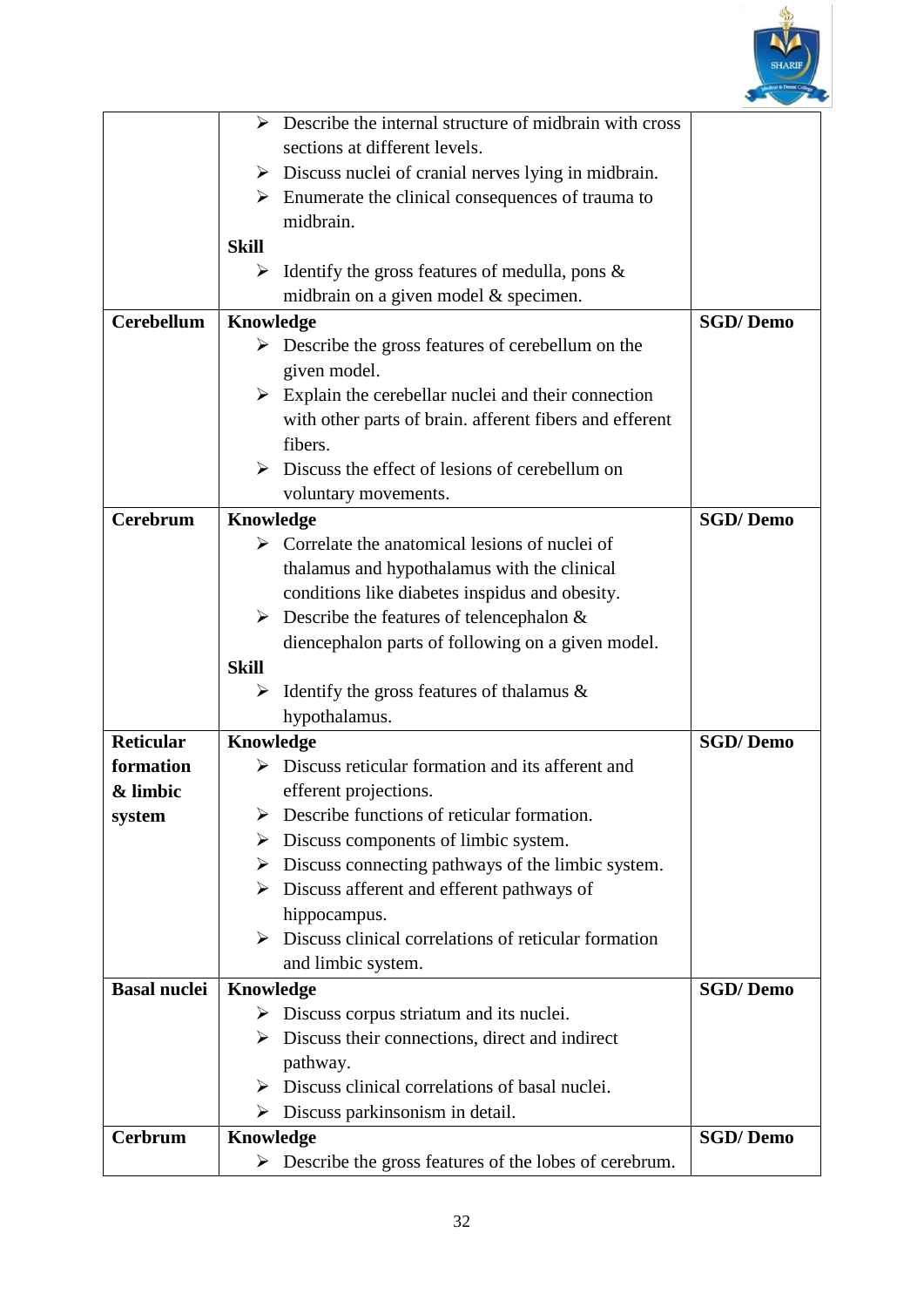

|                   | Explain the phenomenon of cerebral dominance.<br>➤                        |                 |
|-------------------|---------------------------------------------------------------------------|-----------------|
|                   | Discuss clinical correlations of cerebral cortex.<br>➤                    |                 |
|                   | $\triangleright$ Discuss the effects of lesions in the Motor cortex on    |                 |
|                   | voluntary movements and speech.                                           |                 |
|                   | $\triangleright$ Discuss the effect of lesion in the Frontal eye field in |                 |
|                   | relation to personality change. Classify the cerebral                     |                 |
|                   | fibers of according to their connections.                                 |                 |
|                   | $\triangleright$ Describe the fibers present in the brain.                |                 |
|                   | $\triangleright$ Explain the effects of lesions of different parts of     |                 |
|                   | internal capsule.                                                         |                 |
|                   | <b>Skill</b>                                                              |                 |
|                   | Identify the main sulci and gyri of cerebral<br>➤                         |                 |
|                   | hemispheres on the given model.                                           |                 |
|                   | Identify the location of major sensory and motor<br>➤                     |                 |
|                   | areas within specific lobes with the help of                              |                 |
|                   | dissection.                                                               |                 |
|                   | $\triangleright$ Identify the major sensory and motor areas of cortex     |                 |
|                   | with the help of dissection.                                              |                 |
| <b>Blood</b>      | Knowledge                                                                 | <b>SGD/Demo</b> |
| supply of         | Describe the blood supply of different parts of brain.<br>➤               |                 |
| brainstem,        | Explain the formation and importance of circle of<br>➤                    |                 |
| spinal cord       | Willis with diagram.                                                      |                 |
| & cerebrum        | Describe the blood supply of different parts of<br>➤                      |                 |
|                   | cerebrum.                                                                 |                 |
| <b>Imaging of</b> | Knowledge& Skill                                                          | <b>SGD/Demo</b> |
| <b>CNS</b>        | Describe the appearance of different parts of brain in<br>➤               |                 |
|                   | Normal radiographs                                                        |                 |
|                   | MRI<br>➤                                                                  |                 |
|                   | CT scan                                                                   |                 |
| <b>Ventricles</b> | Knowledge                                                                 | <b>SGD/Demo</b> |
| of brain          | Enumerate ventricles of brain.<br>➤                                       |                 |
|                   | Describe the relations and boundaries of each<br>➤                        |                 |
|                   | ventricle.                                                                |                 |
|                   | $\triangleright$ Describe the formation of choroid plexus.                |                 |
|                   | Explain the process of production and absorption of<br>≻                  |                 |
|                   | CSF by arachnoid villi.                                                   |                 |
|                   | $\triangleright$ Explain the causes of overproduction and blockage        |                 |
|                   | of CSF.                                                                   |                 |
|                   | Enumerate the varieties of hydrocephalus.<br>➤                            |                 |
|                   |                                                                           |                 |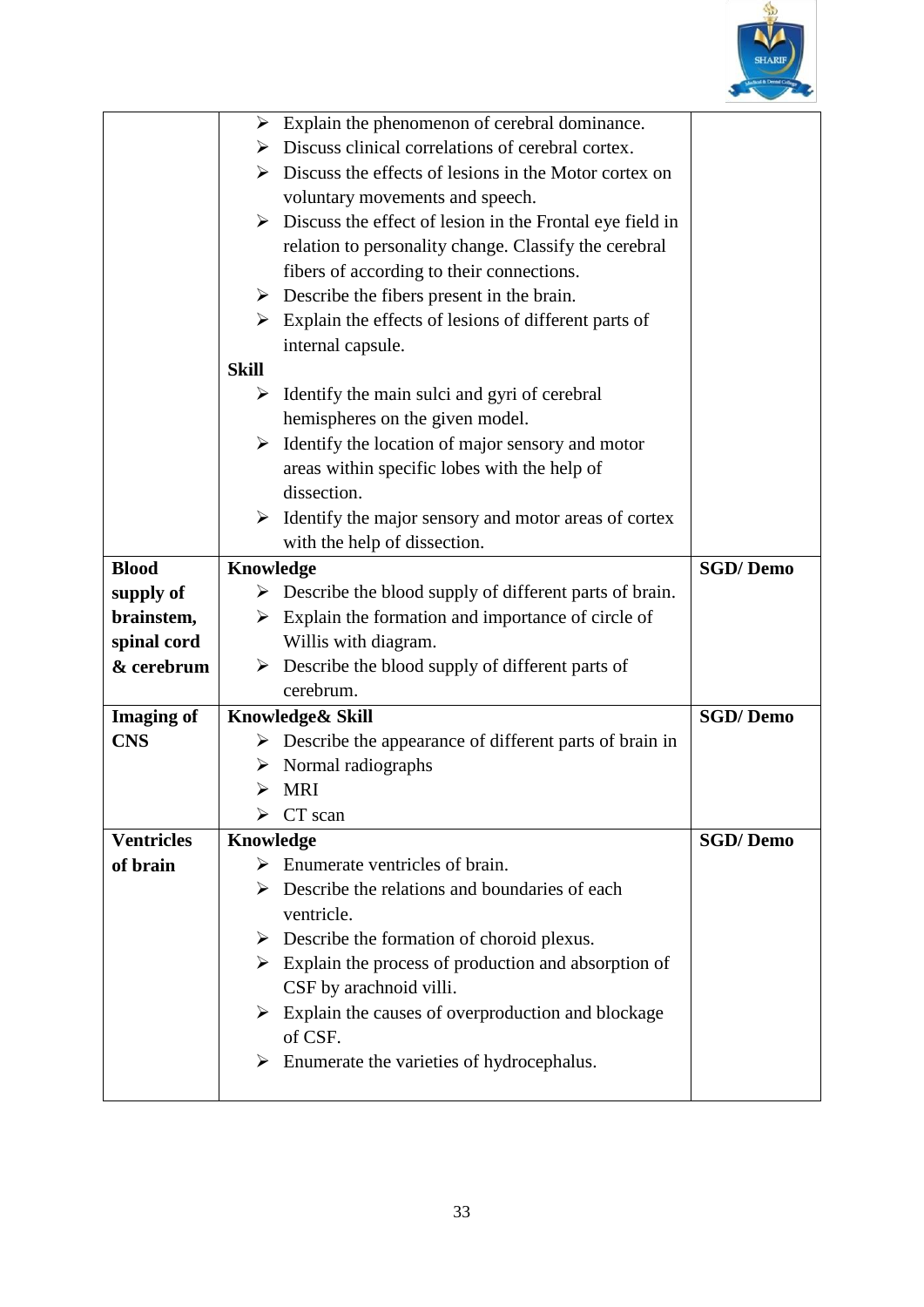

# **ASSESSMENT PLAN 1ST YEAR BDS ANATOMY DEPARTMENT SMDC, LAHORE**

Following modes of assessment are planned for  $1<sup>st</sup>$  vear BDS class in the subject of Anatomy. This plan has been designed keeping in view the university curriculum and hopefully will facilitate the students in preparing for  $1<sup>st</sup>$  professional examinations in the subject.

#### **Component Tests:**

These will be conducted at the completion of every Component (General Anatomy/Embryology/Histology). The test will comprise of MCQs and SEQs on the pattern of university examinations.

#### **Gross Anatomy Region Tests:**

Gross Anatomy Regions are subdivided into substages followed by a final stage. The substages and stage will comprise of MCQs, SEQs, OSPE & Viva on the pattern of university examinations.

#### **Practical OSPE Tests:**

In order to prepare the students for practical examinations at least two OSPE tests will be conducted on the pattern of university examinations.

#### **Pre-annual Exam:**

This will be undertaken in coordination with other departments, exactly following the format of university professional examinations. It will comprise of MCQs, SEQs, OSPE and Viva voce.

#### **Internal Assessment:**

Internal assessment will be calculated out of 20 on the basis of all the tests that will be conducted throughout the year.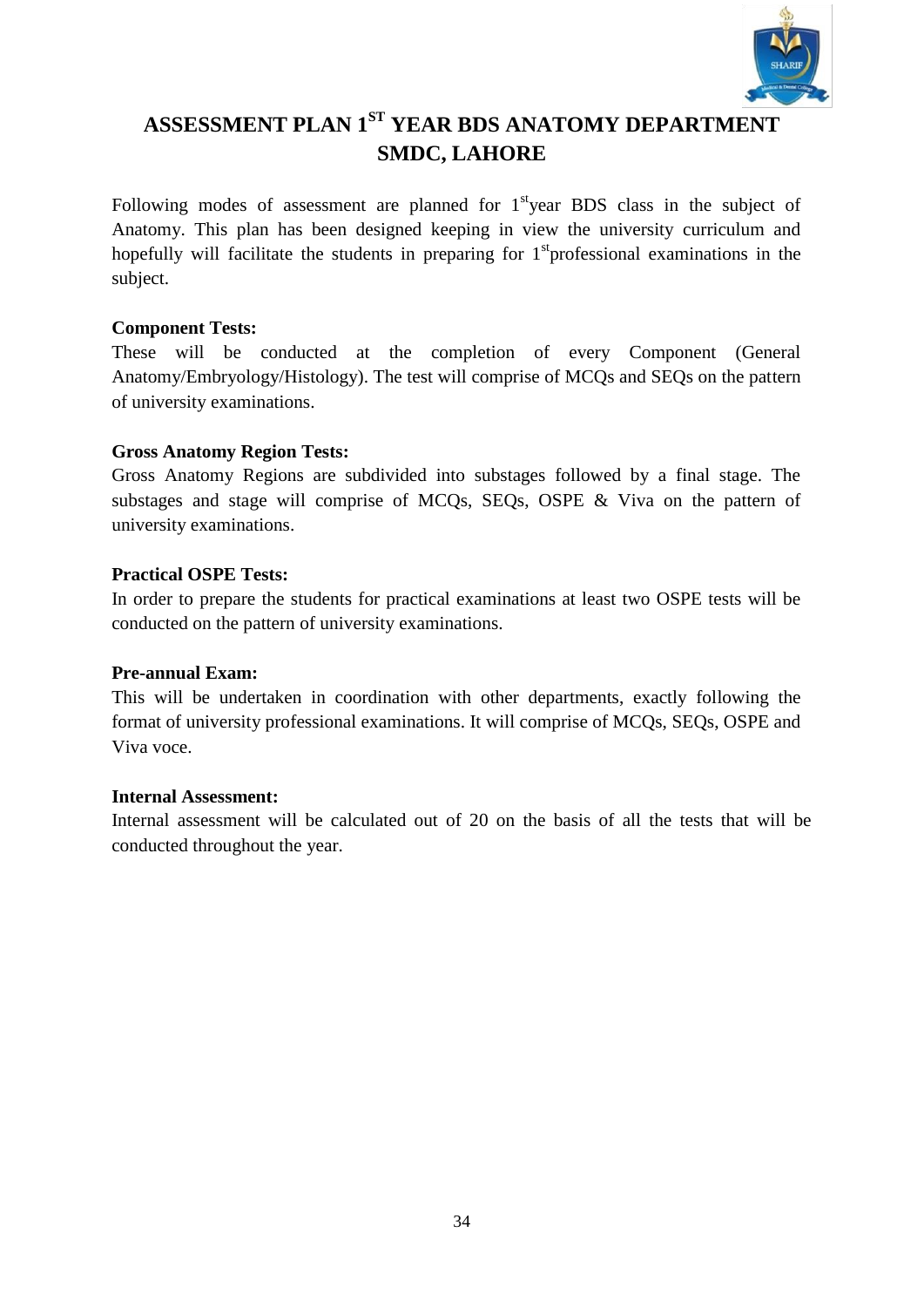

| Sr.<br>No.     | <b>Name</b>             | <b>Email address</b>          |
|----------------|-------------------------|-------------------------------|
| 1              | Prof. Dr. Nausheen Raza | nausheen410@gmail.com         |
| $\overline{2}$ | Prof. Dr. Tasneem Raza  | tasnimaamerraza@gmail.com     |
| $\overline{2}$ | Dr. Ammara Ghafoor      | nabeeha.shahid1507@gmail.com  |
| 3              | Dr. Nadia Ahmad         | diaejaz_74@hotmail.com        |
| 4              | Dr. Waqas Iqbal Butt    | drwaqasiqbal@gmail.com        |
| 5              | Dr. Khadija Haroon      | khadijaharoon $25@$ gmail.com |
| 6              | Dr. Ummara Sabir        | ummarasabir $08@$ gmail.com   |